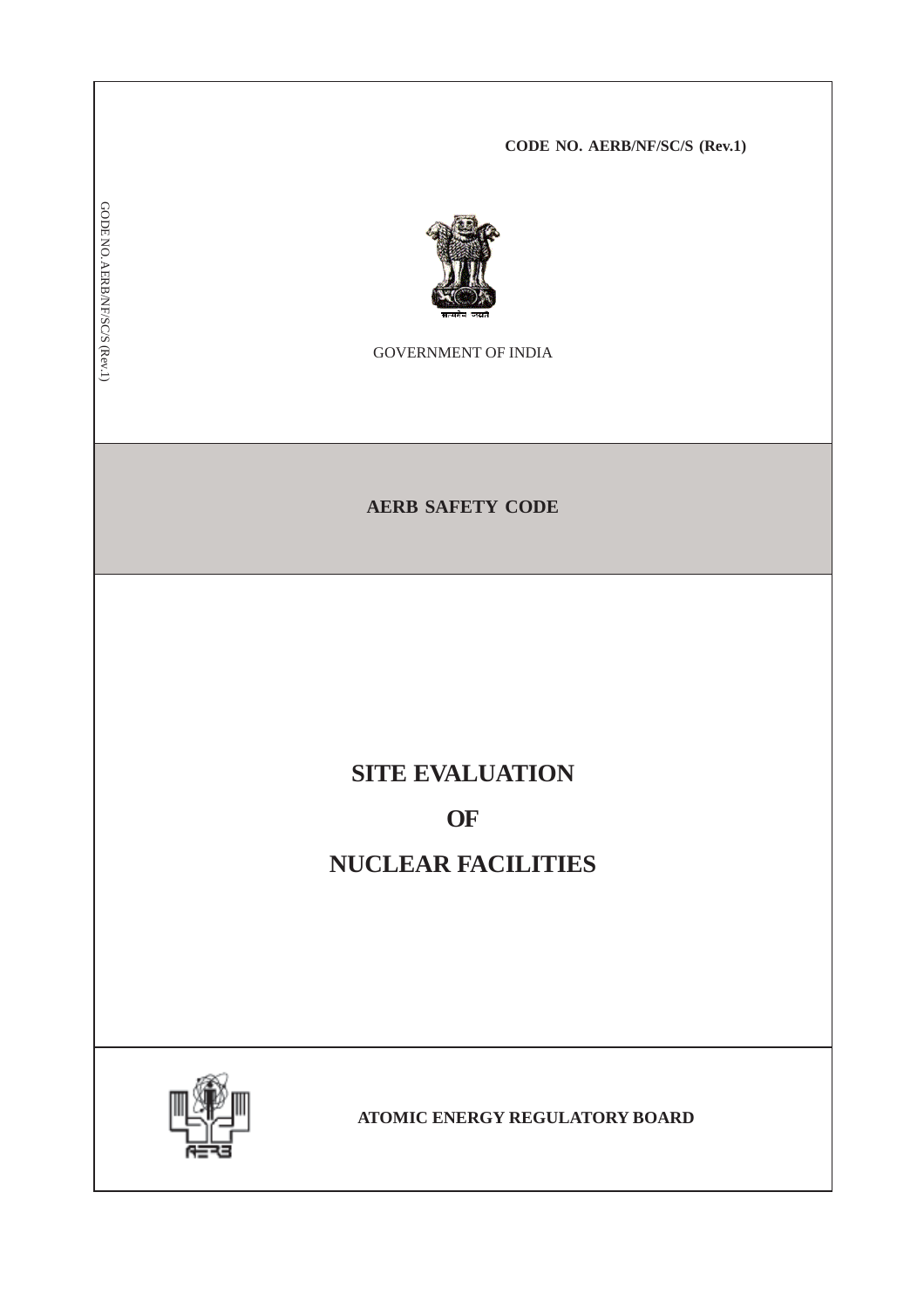# **AERB SAFETY CODE NO. AERB/NF/SC/S (Rev.1)**

# **SITE EVALUATION OF NUCLEAR FACILITIES**

**Approved by the Board in July 2014**

**Atomic Energy Regulatory Board Mumbai-400 094 India**

**July 2014**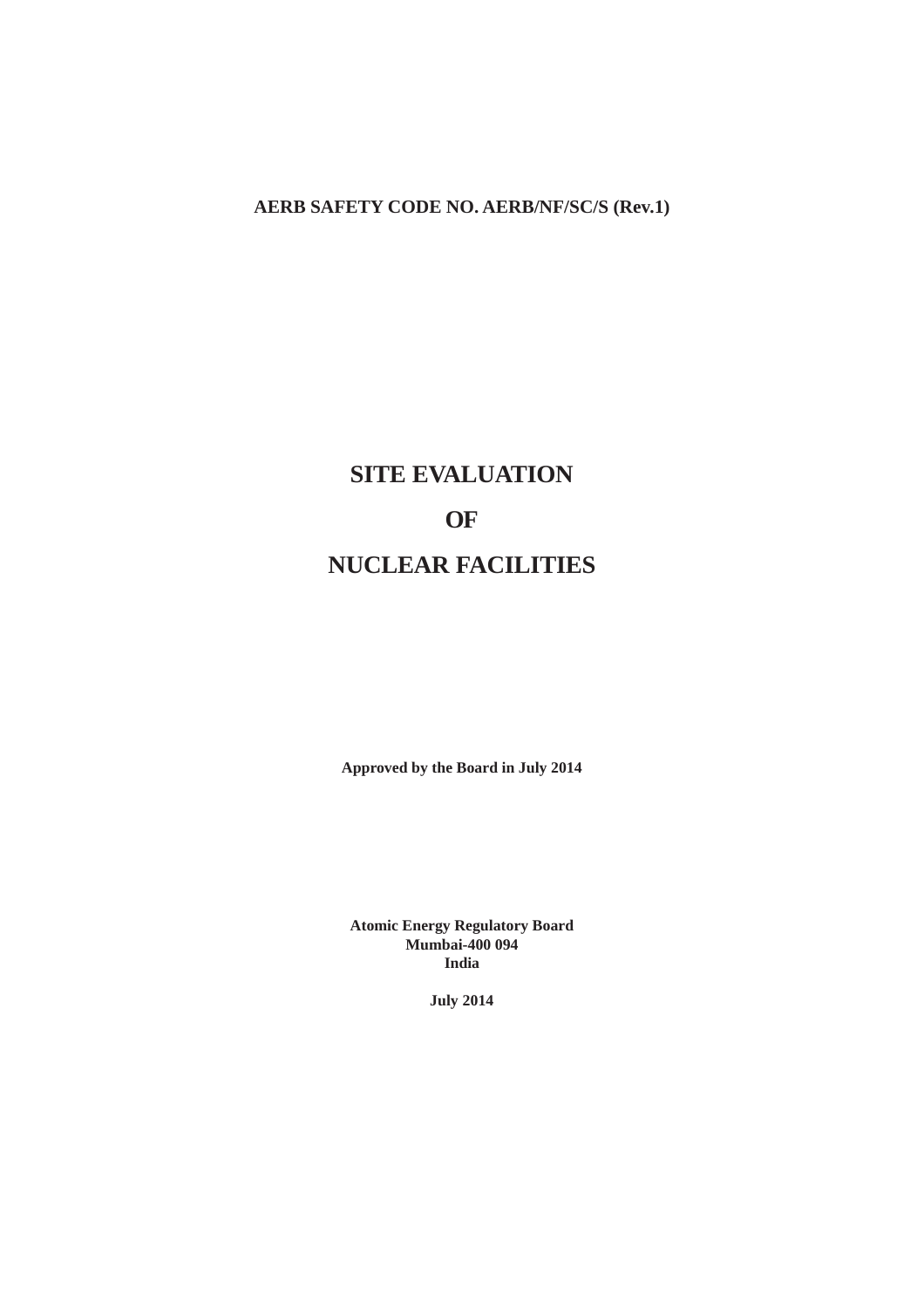Price:

Order for this Code should be addressed to:

Chief Administrative Officer Atomic Energy Regulatory Board Niyamak Bhavan Anushaktinagar Mumbai-400 094 India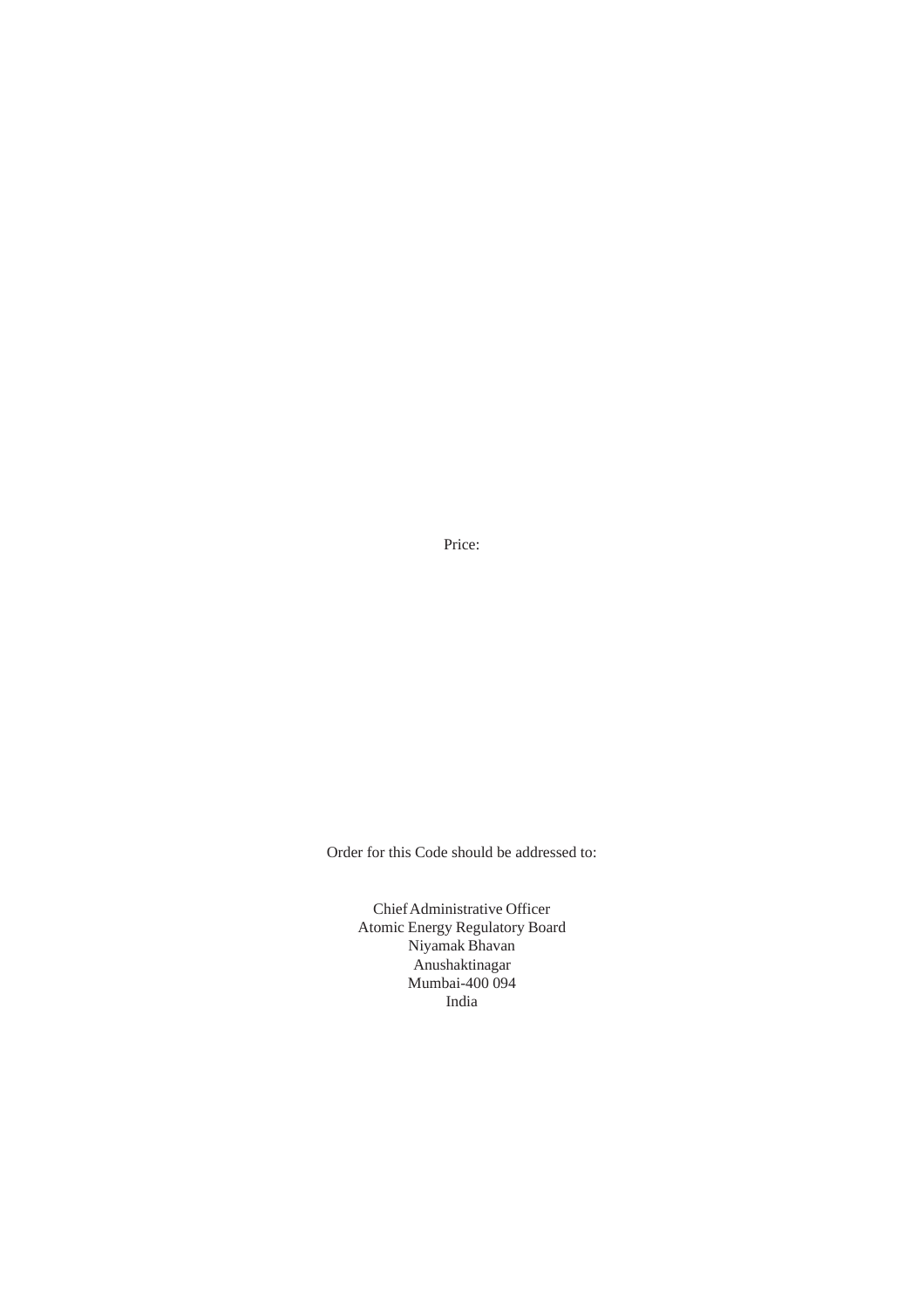# **FOREWORD**

Activities concerning establishment and utilisation of nuclear facilities and use of radioactive sources are to be carried out in India in accordance with the relevant provisions of the Atomic Energy Act, 1962. In pursuance of the objective of ensuring safety of occupational workers and members of the public, as well as protection of environment, the Atomic Energy Regulatory Board (AERB) has been entrusted with the responsibility of laying down safety standards and enforcing rules and regulations for such activities. The Board has, therefore, undertaken a programme of developing safety codes, safety standards and related guides and manuals for the purpose. While some of the documents cover aspects such as siting, design, construction, operation, quality assurance and decommissioning of nuclear and radiation facilities, other documents cover regulatory aspects of these facilities.

Safety codes and safety standards are formulated on the basis of nationally and internationally accepted safety criteria for design, construction and operation of specific systems, structures, equipment and components of nuclear and radiation facilities. Safety codes establish the objectives and set requirements that shall be fulfilled to provide adequate assurance for safety. Safety guides elaborate various requirements and furnish approaches for their implementation. Safety manuals deal with specific topics and contain detailed scientific and technical information on the subject. These documents are prepared by experts in the relevant fields and are extensively reviewed by Advisory Committees of the Board before they are published. The documents are revised when necessary, in the light of experience and feedback from users as well as new developments in the field.

AERB issued a safety code titled 'Code of Practice on Safety in Nuclear Power Plant Siting' (AERB/SC/S) in 1990, to spell out the requirements to be met during siting of nuclear power plants in India for assuring safety. The present safety code is revised to reflect developments, which have taken place since then. Specially, provisions of this code are extended to nuclear facilities other than nuclear power plants. In drafting the Code, the relevant International Atomic Energy Agency (IAEA) documents under the Nuclear Safety Standards (NUSS) program, especially IAEA Safety Standard Series No. NS-R-3 (2003) on 'Site Evaluation for Nuclear Facilities: Safety Requirements' have been used extensively.

The revised code supersedes the earlier version and applies to nuclear facilities to be built after the issue of the document. However during periodic safety review, a review for applicability of current code for existing facilities would be performed.

Appendices are an integral part of the document, whereas Annexures and bibliography are included to provide further information on the subject that might be helpful to the user.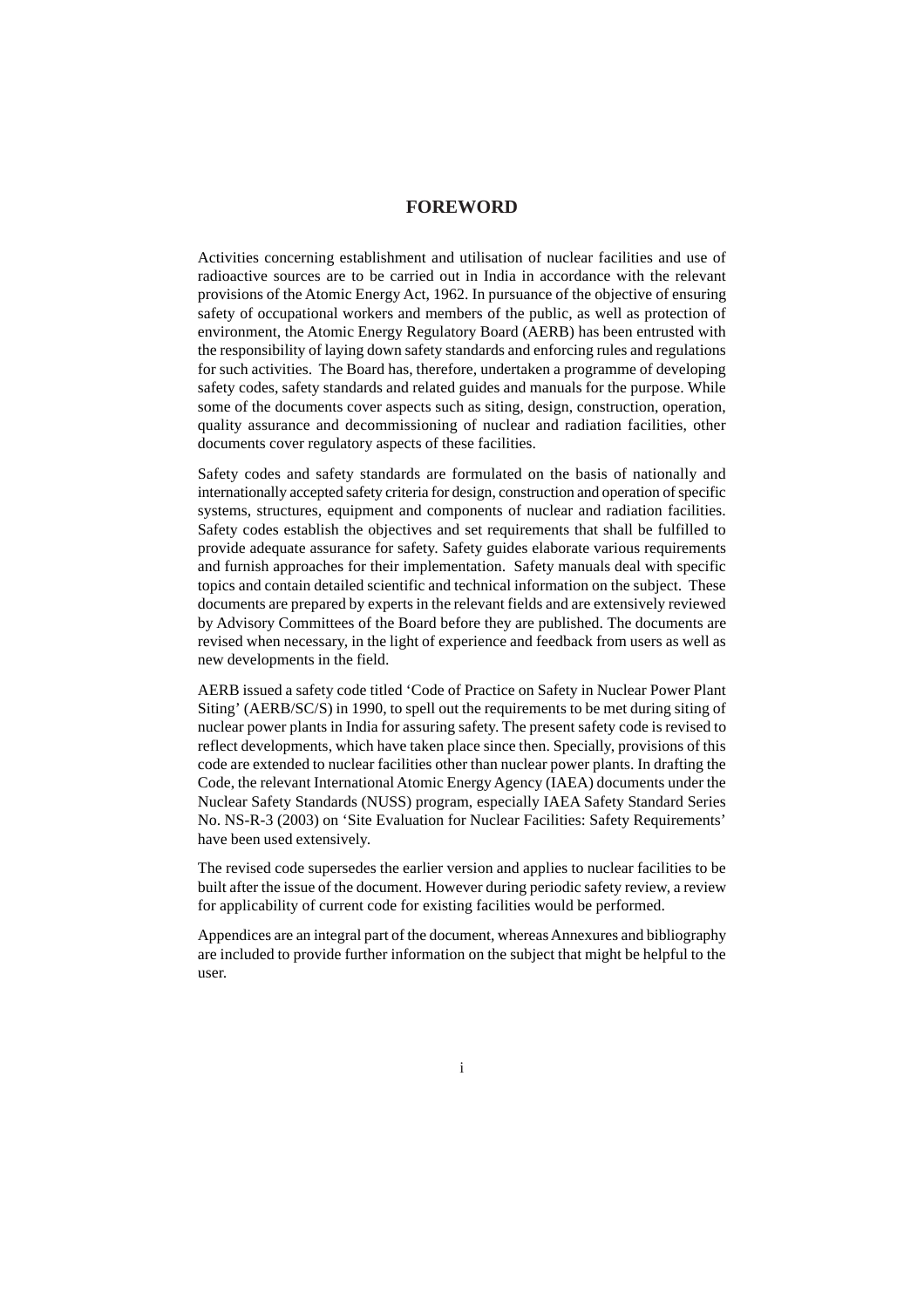Non-radiological aspects such as industrial safety and environmental protection are not explicitly considered in this code. Industrial safety shall be ensured through compliance with the applicable provisions of the Factories Act, 1948 and the Atomic Energy (Factories) Rules, 1996 and the environmental safety through provisions of the Environmental Protection Act, 1986.

A working group consisting of AERB staff and other professionals experienced in this field has prepared this revised code. Experts have reviewed the code and the relevant AERB Advisory Committee and Advisory Committee on Nuclear Safety have further reviewed it before issue.

AERB wishes to thank all individuals and organisations who have prepared and reviewed the draft and helped in its finalisation. The list of persons, who have participated in this task, along with their affiliations, is included for information.

Stilar

 (S. S. Bajaj) Chairman, AERB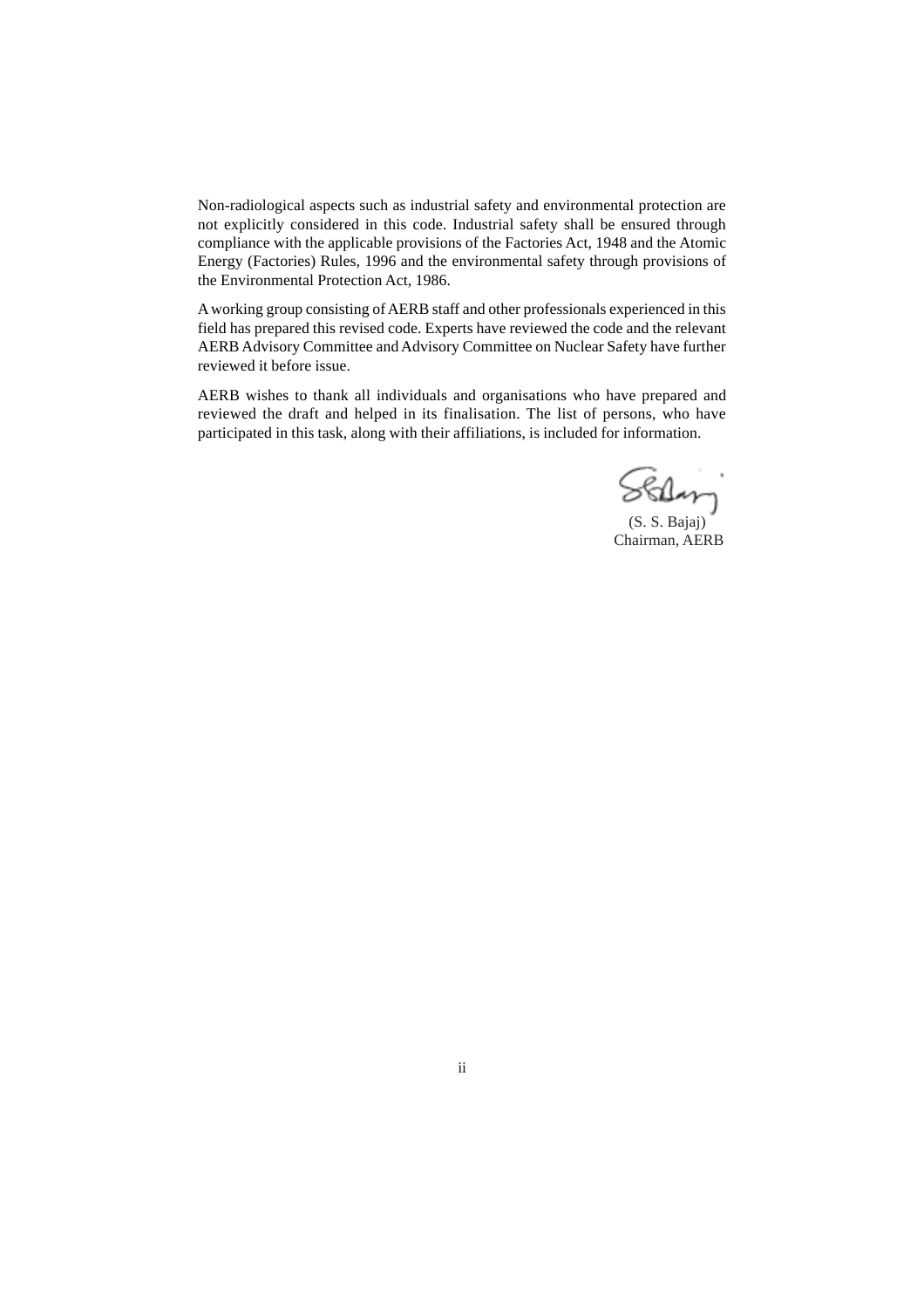# **DEFINITIONS**

#### **Acceptable Limits**

Limits acceptable to the regulatory body for accident condition or potential exposure.

#### **Atomic Energy Regulatory Board (AERB)**

A national authority designated by the Government of India having the legal authority for issuing regulatory consent for various activities related to the nuclear and radiation facility and to perform safety and regulatory functions, including their enforcement for the protection of site personnel, the public and the environment against undue radiation hazards.

#### **Competent Authority**

Any official or authority appointed, approved or recognised by the Government of India for the purpose of the rules promulgated under the Atomic Energy Act, 1962.

#### **Construction**

The process of manufacturing, testing and assembling the components of a nuclear or radiation facility, the erection of civil works and structures, the installation of components and equipment and the performance of associated tests.

#### **Design Basis External Events (DBEEs)**

The parameter values associated with, and characterising, an external event (e.g. missile impact, chemical explosion in the vicinity, etc.) or combinations of external events selected for design of all or any part of a nuclear facility.

#### **Design Basis Flood (DBF)**

The flood selected for deriving a design basis for a nuclear facility.

#### **Design Basis Natural Events**

Natural events (like storm, flood, etc.) selected for deriving design basis for a nuclear facility.

#### **Deterministic Method**

A method for which most of the parameters and their values are mathematically definable and may be explained by physical relationships and are not dependent on random statistical events.

#### **Exclusion Zone**

An area extending upto a specified distance around the plant, where no public habitation is permitted. This zone is physically isolated from outside areas by plant fencing and is under the control of the plant management.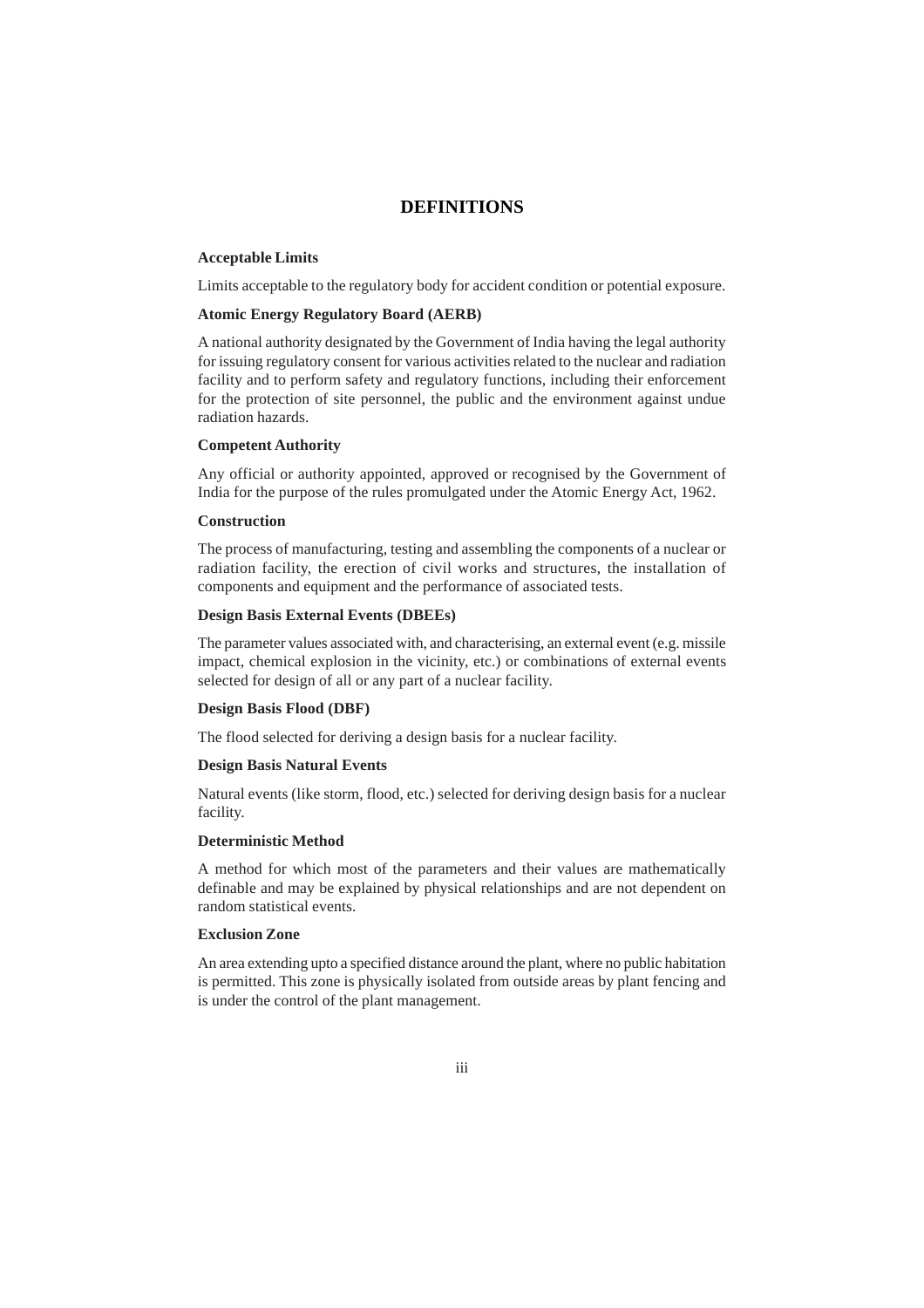#### **Hazard**

Situation or source, which is potentially dangerous for human, society and/or the environment.

#### **Liquefaction (of Soil)**

Sudden loss of shear strength and rigidity of saturated and cohesionless soils due to vibratory ground motion.

#### **Nuclear Power Plant (NPP)**

A nuclear reactor or a group of reactors together with all the associated structures, systems, equipment and components necessary for safe generation of electricity.

#### **Operating Basis Earthquake (OBE)**

An earthquake which, considering the regional and local geology and seismology and specific characteristics of local sub-surface material, could reasonably be expected to affect the plant site during the operating life of the plant. The features of a nuclear power plant necessary for continued safe operation are designed to remain functional, during and after the vibratory ground motion caused by the earthquake.

#### **Operation**

All activities following and prior to commissioning performed to achieve, in a safe manner, the purpose for which a nuclear/radiation facility is constructed, including maintenance.

#### **Postulated Initiating Events (PIEs)**

Identified events during design that lead to anticipated operational occurrences or accident conditions, and their consequential failure effects.

#### **Potential**

A possibility worthy of further consideration for safety.

#### **Prescribed Limits**

Limits established or accepted by the regulatory body.

#### **Probable Maximum Flood (PMF)**

The postulated flood (characterised by peak flow, volume and hydrograph shape) that is considered to be most severe but reasonably possible, corresponding to the probable maximum precipitation.

### **Probable Maximum Precipitation (PMP)**

The estimated depth of precipitation for a given duration, drainage area and time of year of which there is virtually no risk of exceeding. The probable maximum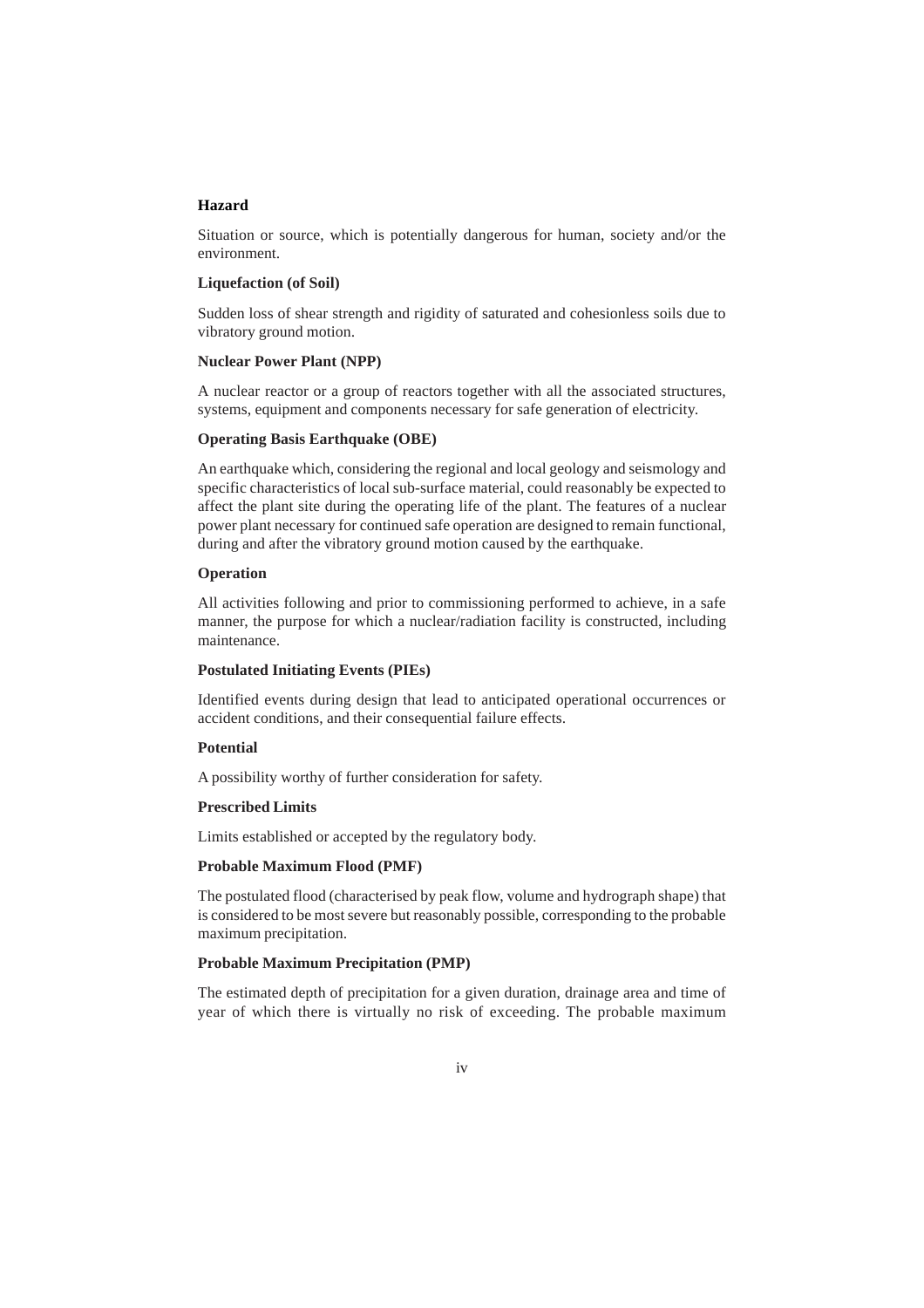precipitation for a given duration and drainage area approaches and approximates to that maximum which is thought to be physically possible within the limits of contemporary hydro-meteorological knowledge and techniques.

#### **Region**

A geological area, surrounding and including the site, sufficiently large to contain all the features related to a phenomenon or to the effects of a particular event.

#### **Residual Heat**

The sum of the time-dependent heat loads originating from radioactive decay and shutdown fission and heat stored in reactor-related structures and heat transport media in a nuclear reactor facility.

#### **Responsible Organisation**

An organisation having overall responsibility for siting, design, construction, commissioning, operation and decommissioning of a facility.

## **Run-up**

The rush of water up a structure or beach on the breaking of a wave. The height of runup is the vertical height above still water level that the rush of water reaches.

# **Safe Shutdown Earthquake (SSE)**

The earthquake which is based upon an evaluation of the maximum earthquake potential considering the regional and local geology, seismology and specific characteristics of the local sub-surface material. It is that earthquake which produces the maximum vibratory ground motion for which certain structures, systems and components are designed to remain functional. These structures, systems and components are those which are necessary to assure:

- (i) the integrity of the reactor coolant pressure boundary; or
- (ii) the capability to shutdown the reactor and maintain it in a safe shutdown condition; or
- (iii) the capability to prevent the accident or to mitigate the consequences of accidents which could result in potential off-site exposures higher than the limits specified by the regulatory body; or
- (iv) the capacity to remove residual heat.

#### **Safety/Nuclear Safety**

The achievement of proper operating conditions, prevention of accidents or mitigation of accident consequences, resulting in protection of site personnel, the public and the environment from undue radiation hazards.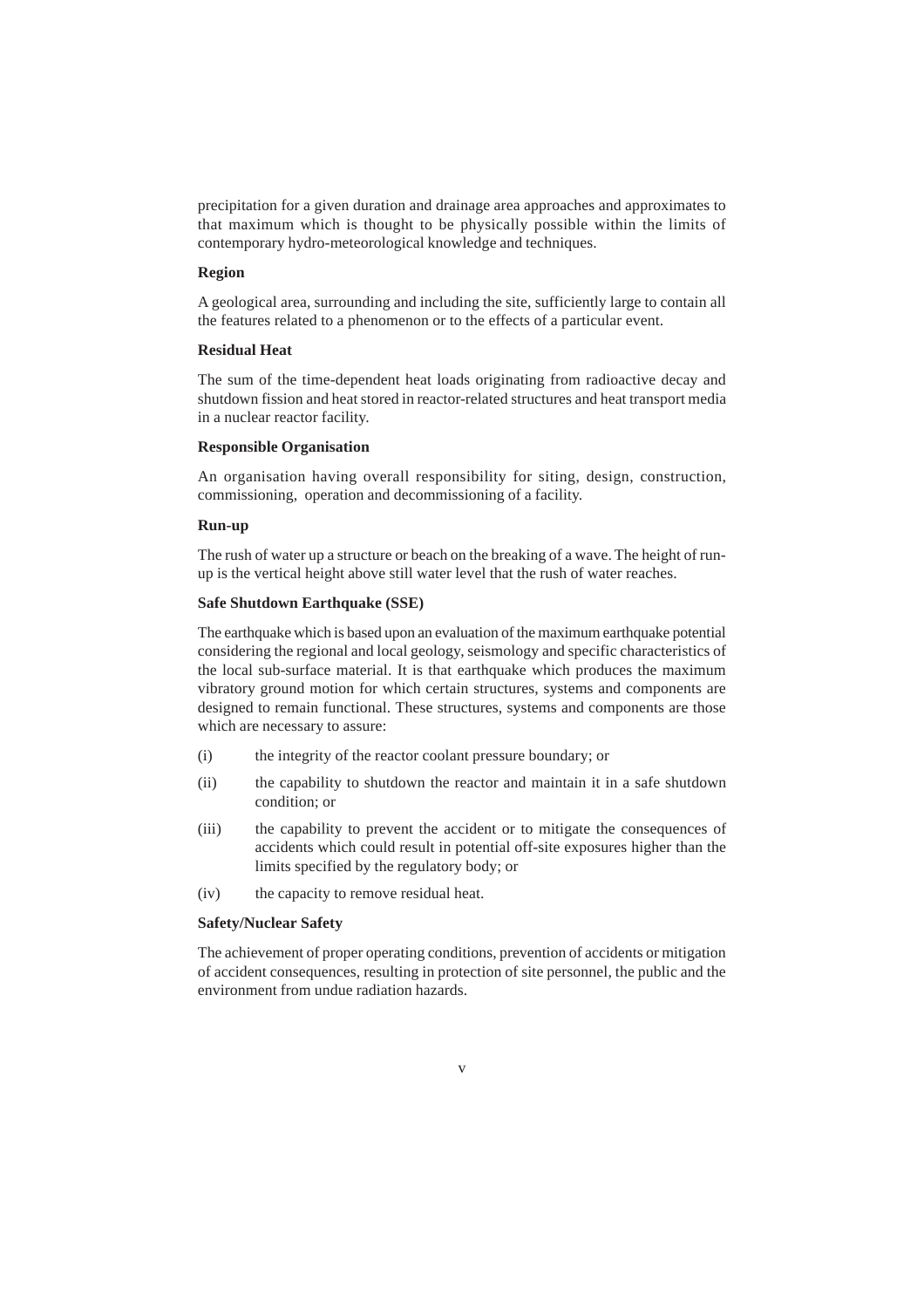#### **Safety Limits**

Limits upon process variables within which the operation of the facility has been shown to be safe.

# **Site**

The area containing the facility defined by a boundary and under effective control of the facility management.

#### **Siting**

The process of selecting a suitable site for a facility including appropriate assessment and definition of the related design bases.

#### **Storm**

Violent disturbance of the atmosphere marked by wind and usually by rain, snow, hail, sleet or thunder and lightning.

#### **Tsunami**

A wave train produced by impulsive disturbances in a body of water caused by displacements associated with submarine earthquakes, volcanic eruptions, submarine slumps or shoreline slides.

# **Ultimate Heat Sink**

The atmosphere or a body of water or the ground water to which a part or all of the residual heat is transferred during normal operation, anticipated operational occurrences or accident conditions.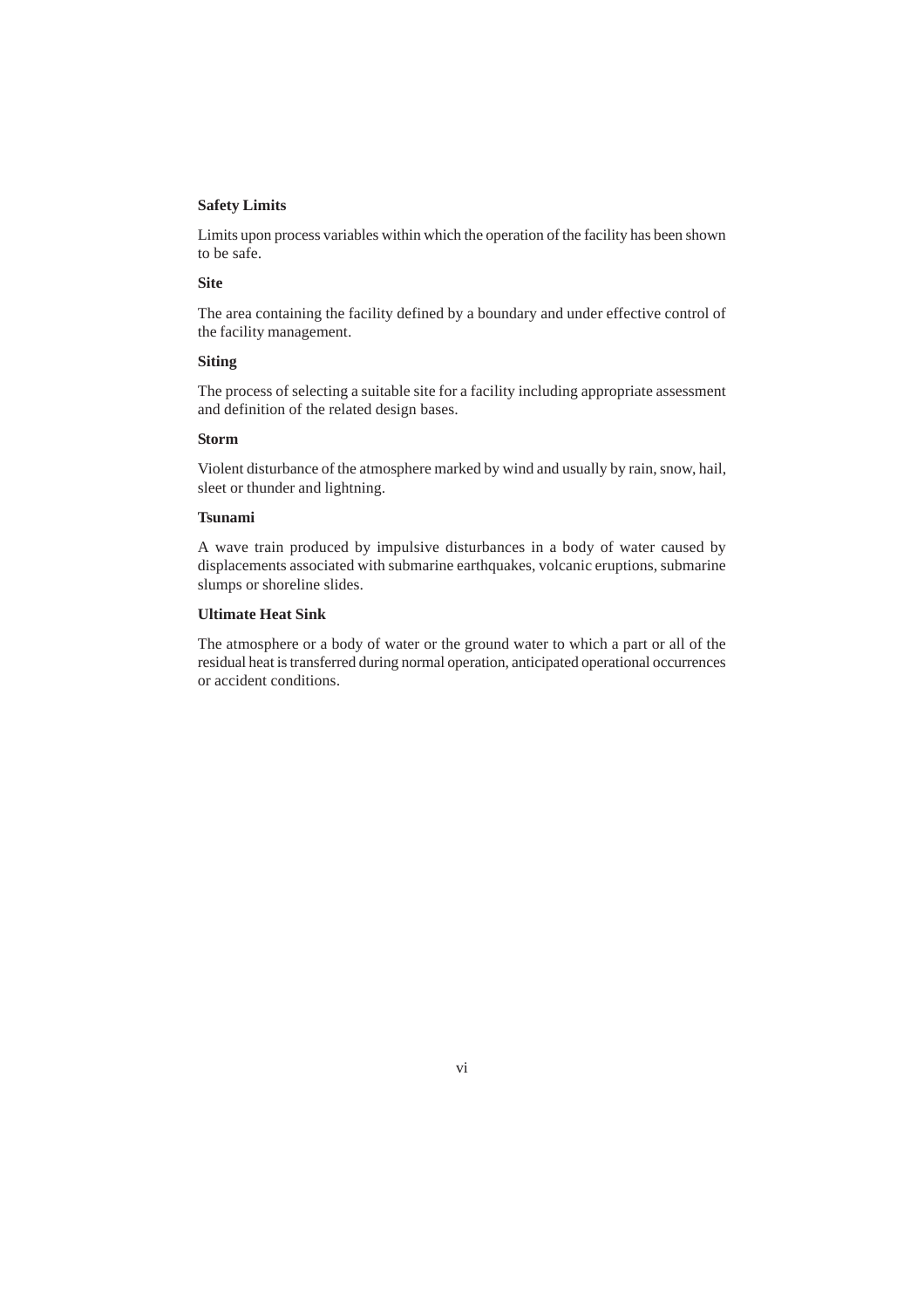# **SPECIAL DEFINITIONS (Specific for the Present Code)**

# **Active Fault**

Fault is considered active if the following conditions apply:

- (a) If it shows evidence of past movement or movements of a recurring nature within such a period that it is reasonable to conclude that further movements may occur. In highly active areas, where both earthquake data and geological data consistently reveal short earthquake recurrence intervals, periods of the order of tens of thousands of years (e.g. Upper Pleistocene-Holocene, i.e. the present) may be appropriate for the assessment of active faults. In less active areas, it is likely that much longer periods (e.g. Pliocene-Quaternary, i.e. the present) are appropriate.
- (b) If a structural relationship with a known active fault has been demonstrated such that movement of one fault may cause movement of the other.

#### **Design Basis External Human-Induced Events**

External human-induced events selected for deriving design bases.

## **Design Extension Conditions**

Accident conditions that are not considered for design basis accidents, but that are considered in the design process of the facility in accordance with best estimate methodology, and for which releases of radioactive material are kept within acceptable limits. Design extension conditions could include severe accident conditions.

#### **Epicentre**

The geographical point on the surface of earth vertically above the focus of the earthquake.

# **External event**

Events unconnected with the operation of a facility or the conduct of an activity that could have an effect on the safety of the facility or activity.

(Typical examples of external events for nuclear facilities include earthquakes, tornadoes, tsunamis and aircraft crashes.)

# **Fault**

A fracture or fracture zone along which displacement of the two sides relative to one another has occurred parallel to the fracture.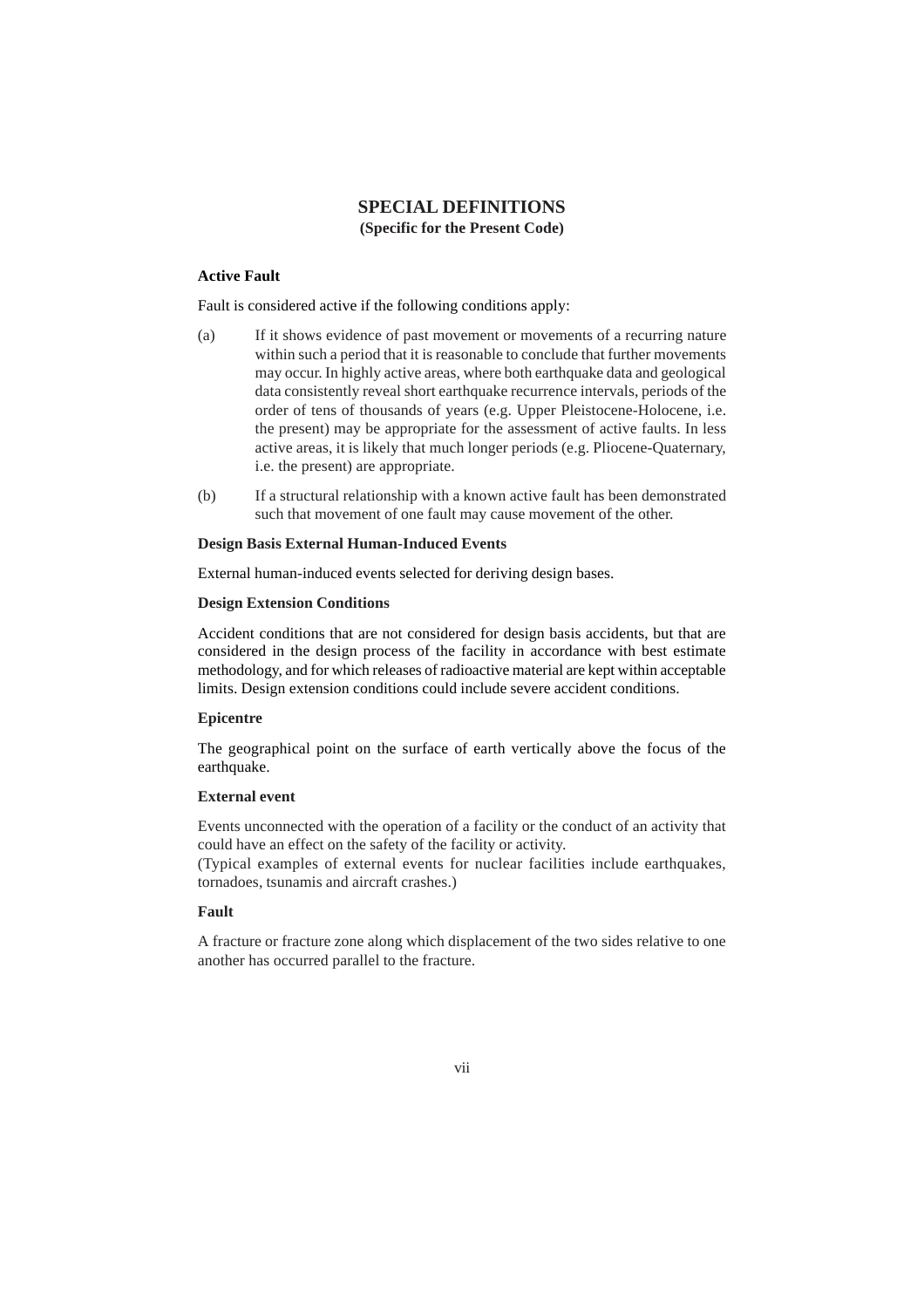#### **High Flood Level**

Highest possible water level in rivers, streams, etc. which is derived from the historical data on the basis of maximum precipitation, hydrological aspects and flood run off characteristics of the catchment areas.

## **Karstic Phenomena**

Formation of sinks or caverns in soluble rocks by the action of water.

#### **Probable Maximum Tropical Cyclone (PMTC)**

The hypothetical tropical cyclone, characterised as a rapidly revolving storm having that combination of characteristics which will make it the most severe, from the point of view of flooding, that can reasonably be expected to occur in the region involved, and which approaches the point under study along the critical path and at a rate of movement that will result in the most adverse flooding.

#### **Probable Maximum Storm Surge (PMSS)**

The hypothetical storm surge generated by PMTC and associated phenomena.

#### **Probabilistic Approach**

Probabilistic approach or probabilistic hazard assessment as used in the context of external events is the method that uses probabilistic description of all involved phenomena to determine the frequency of exceedance of the parameter under consideration.

#### **Relevant Bodies of Water**

All streams, rivers, artificial or natural lakes, ravines, marshes, drainage systems and sewer systems that may produce or affect flooding on or adjacent to the nuclear facility. Bodies of water located outside the watershed in which the plant is located, but which may, by overflowing the watershed divide, produce or affect flooding of the plant are also considered relevant bodies of water.

#### **Screening Distance Value (SDV)**

The distance from a facility beyond which, for screening purposes, potential sources of a particular type of external event can be ignored.

#### **Screening Probability Level (SPL)**

A value of annual probability of occurrence of a particular type of event below which, for screening purposes, such an event can be ignored.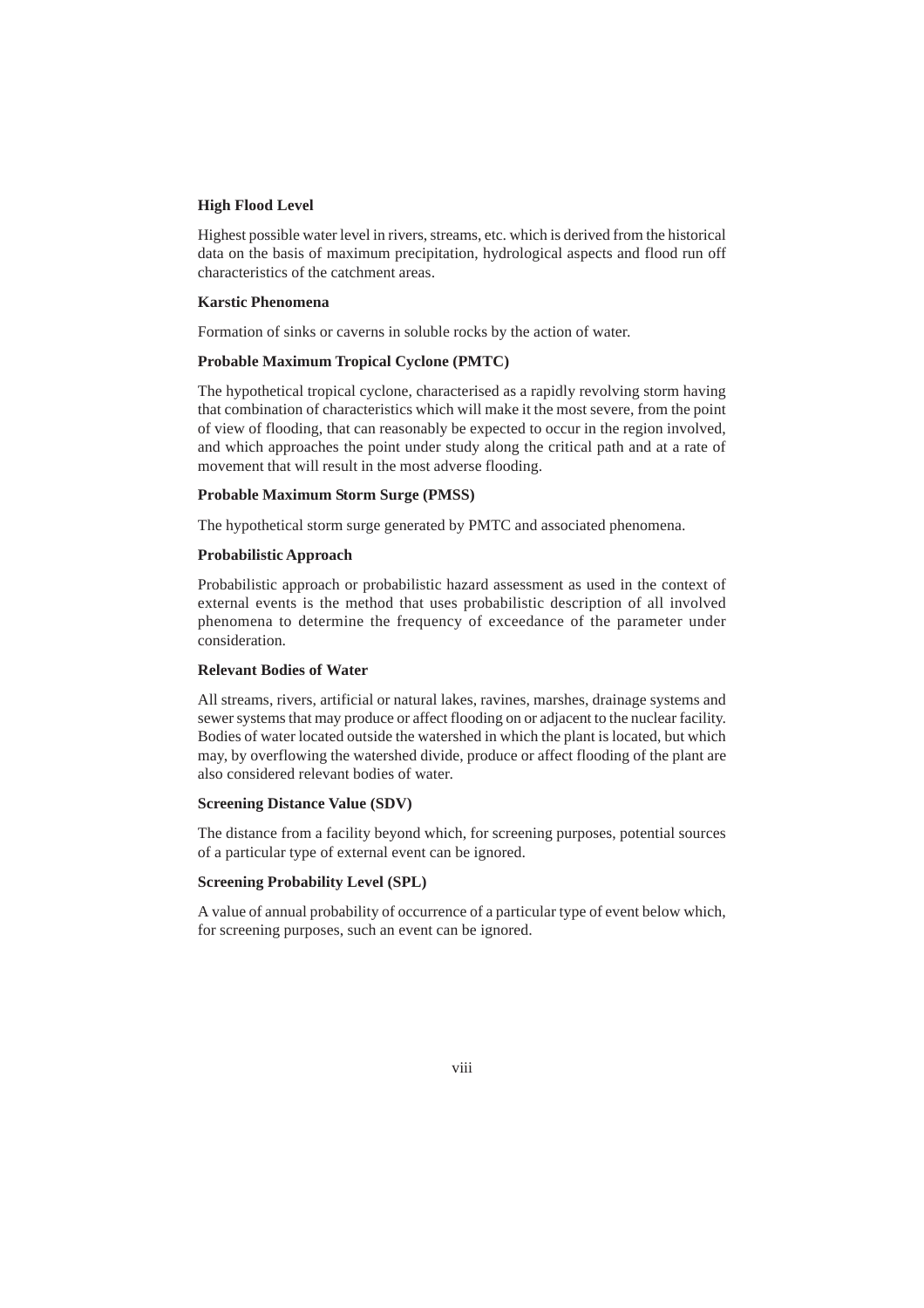#### **Seismically Active Structure**

A structure or a fault which exhibits seismicity at a level which indicates significant coherent activity on the structure or fault, regardless of whether or not geologically young movement (Quarternary) on it can be demonstrated at the earth's surface.

# **Seismotectonic Province**

A geographic area characterised by similarity of geological structure and earthquake characteristics.

#### **Tropical Cyclone**

A tropical cyclone consists of a rotating mass of warm humid air, with up to several hundreds of kilometers in diameter. The pressure is lowest near the centre and could be well below atmospheric pressure in a well developed tropical cyclone.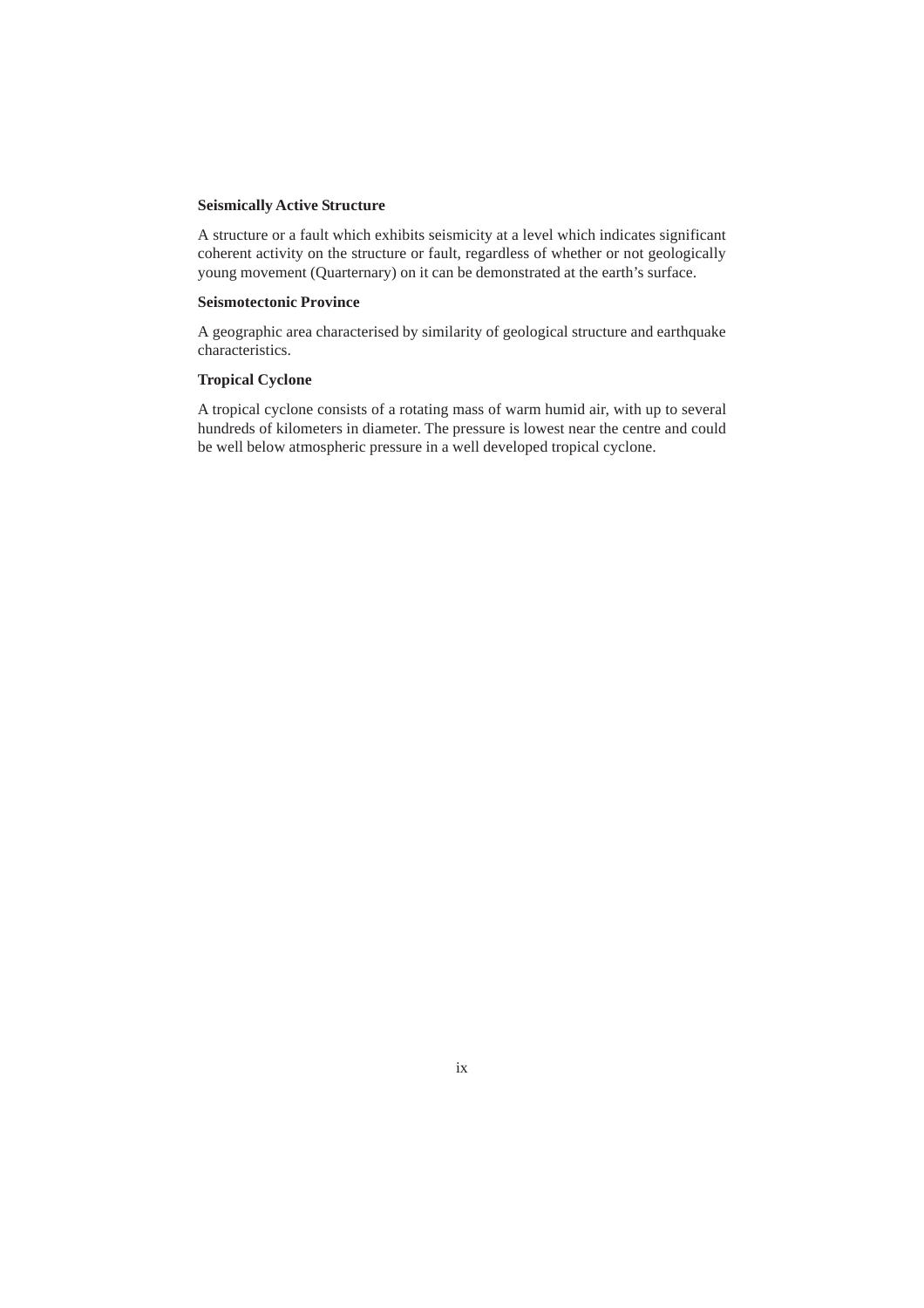# **CONTENTS**

| <b>FOREWORD</b> |                    |       |                                           | i   |
|-----------------|--------------------|-------|-------------------------------------------|-----|
|                 | <b>DEFINITIONS</b> |       |                                           | iii |
|                 |                    |       |                                           | vii |
| 1.              |                    |       |                                           | 1   |
|                 | 1.1                |       |                                           | 1   |
|                 | 1.2                |       |                                           | 1   |
|                 | 1.3                | Scope |                                           | 2   |
|                 | 1.4                |       |                                           | 3   |
| 2.              |                    |       | GENERAL CRITERIA FOR SITE EVALUATION OF   |     |
|                 |                    |       |                                           | 4   |
|                 | 2.1                |       |                                           | 4   |
|                 | 2.2                |       |                                           | 4   |
|                 |                    | 2.2.1 |                                           | 4   |
|                 |                    | 2.2.2 |                                           | 5   |
|                 |                    | 2.2.3 |                                           | 5   |
|                 |                    | 2.2.4 | Radiological Surveillance Zone            | 5   |
|                 |                    | 2.2.5 | Zones for Other Nuclear Facilities        | 5   |
|                 | 2.3                |       |                                           | 6   |
|                 |                    | 2.3.1 |                                           | 6   |
|                 |                    | 2.3.2 | <b>Accident Conditions: Nuclear Power</b> |     |
|                 |                    |       |                                           | 6   |
|                 |                    | 2.3.3 | <b>Accident Conditions: Other Nuclear</b> |     |
|                 |                    |       |                                           | 7   |
|                 | 2.4                |       |                                           | 7   |
|                 |                    | 2.4.1 |                                           | 8   |
|                 | 2.5                |       |                                           | 8   |
|                 |                    | 2.5.1 |                                           | 8   |
|                 |                    | 2.5.2 |                                           | 9   |
|                 |                    | 2.5.3 | Change of Hazard with Time                | 9   |
|                 | 2.6                |       |                                           | 9   |
|                 | 2.7                |       |                                           | 10  |
|                 | 2.8                |       | Requirements During Operational Stage     | 10  |
| 3.              |                    |       | EFFECT OF SITE CHARACTERISTICS ON         |     |
|                 |                    |       |                                           | 11  |
|                 | 3.1                |       |                                           | 11  |
|                 |                    |       |                                           |     |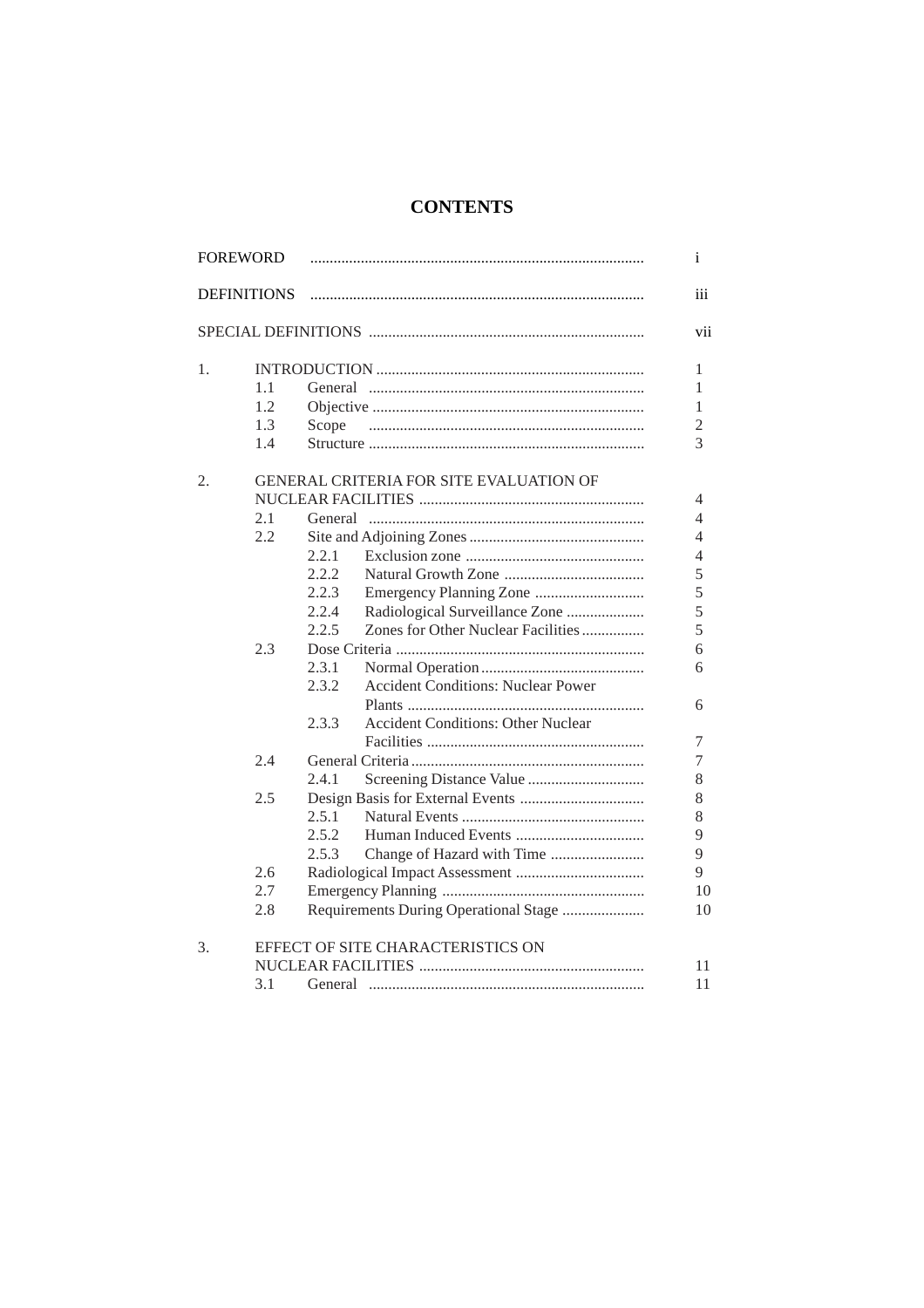|    | 3.2 |       |                                           | 11 |
|----|-----|-------|-------------------------------------------|----|
|    |     | 3.2.1 | Seismic and Geological Considerations     | 11 |
|    |     | 3.2.2 |                                           | 14 |
|    |     | 3.2.3 |                                           | 16 |
|    |     | 3.2.4 | Geological/Geotechnical Hazard            | 19 |
|    |     | 3.2.5 |                                           | 20 |
|    |     | 3.2.6 |                                           | 20 |
|    |     | 3.2.7 |                                           | 20 |
|    |     | 3.2.8 |                                           | 21 |
|    |     | 3.2.9 |                                           | 21 |
|    | 3.3 |       |                                           | 21 |
|    |     | 3.3.1 |                                           | 21 |
|    |     | 3.3.2 | Aircraft Crash (Accidental Origin)        | 22 |
|    |     | 3.3.3 |                                           | 22 |
|    |     | 3.3.4 | Explosions and Asphyxiant/Corrosive/      |    |
|    |     |       |                                           | 23 |
|    |     | 3.3.5 | Releases of Radioactive Materials         | 23 |
|    |     | 3.3.6 |                                           | 24 |
|    |     | 3.3.7 |                                           | 24 |
|    |     | 3.3.8 | Mining, Drilling and Water Extraction     | 24 |
|    | 3.4 |       |                                           | 24 |
|    | 3.5 |       |                                           | 24 |
|    |     | 3.5.1 | Power Evacuation/Availability             | 24 |
|    |     | 3.5.2 | <b>Transportation of Over Dimensioned</b> |    |
|    |     |       |                                           | 25 |
|    |     | 3.5.3 | Cooling Water Requirements                | 25 |
|    |     | 3.5.4 | Thermal and Chemical Pollution            | 25 |
|    | 3.6 |       |                                           | 25 |
|    |     | 3.6.1 | Changes due to Climatic Evolution         | 25 |
|    |     | 3.6.2 |                                           | 25 |
|    |     | 3.6.3 | Considerations for Exceedance of          |    |
|    |     |       |                                           | 26 |
|    |     |       |                                           |    |
| 4. |     |       | EFFECT OF NUCLEAR FACILITY ON             |    |
|    |     |       |                                           | 27 |
|    | 4.1 |       |                                           | 27 |
|    | 4.2 |       |                                           | 27 |
|    |     | 4.2.1 |                                           | 27 |
|    |     | 4.2.2 |                                           |    |
|    |     |       |                                           | 28 |
|    |     | 4.2.3 |                                           | 28 |
|    | 4.3 |       |                                           | 28 |
|    |     | 4.3.1 |                                           | 28 |
|    |     | 4.3.2 |                                           | 29 |
|    |     | 4.3.3 | Radiological Dose Assessment              | 29 |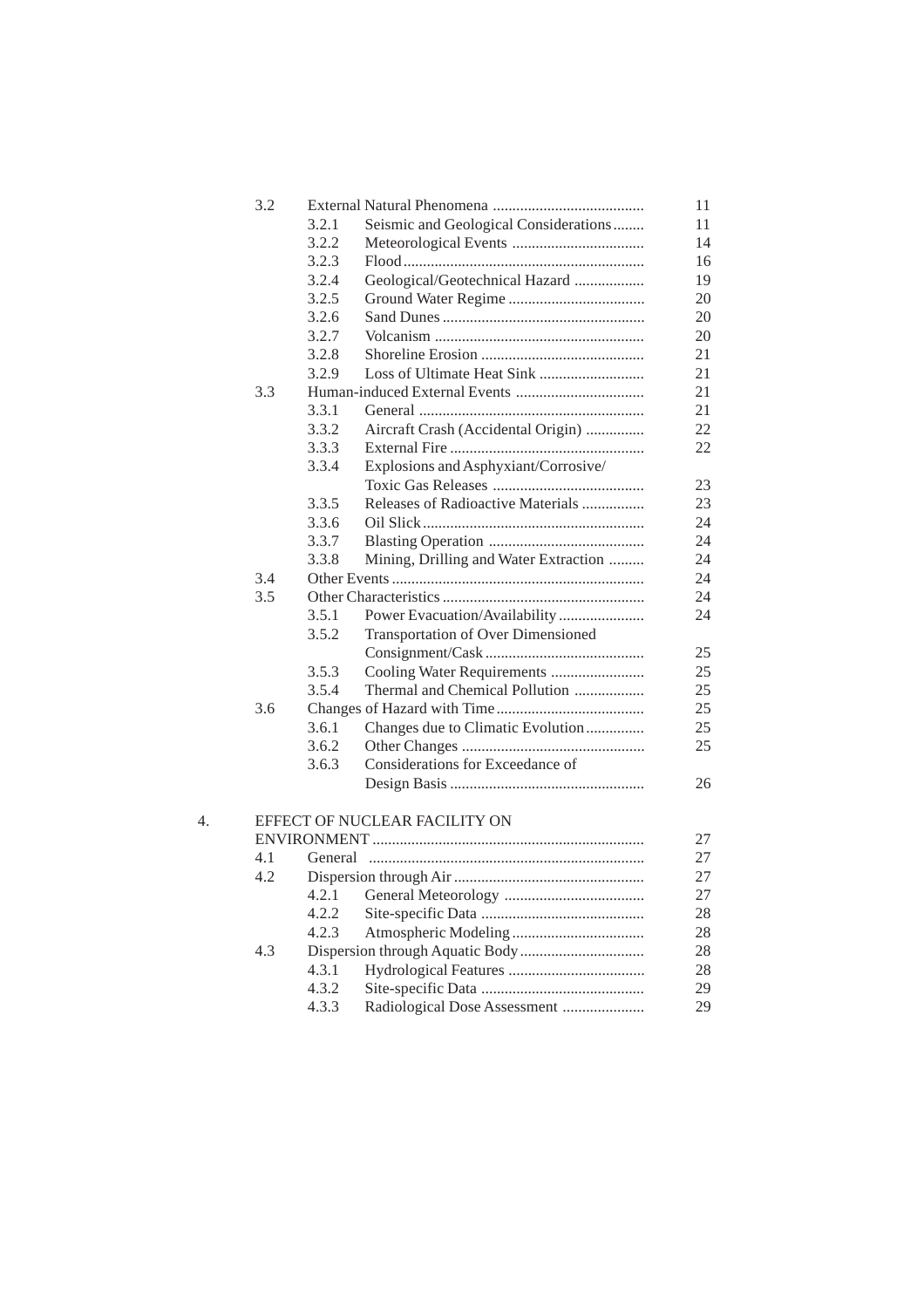|    |     | 4.3.4<br>4.3.5                                | 29<br>30 |
|----|-----|-----------------------------------------------|----------|
|    | 4.4 |                                               |          |
|    |     |                                               | 30       |
|    | 4.5 |                                               | 31       |
|    | 4.6 |                                               | 31       |
| 5. |     | CONSIDERATIONS FOR EMERGENCY PLANNING         | 32       |
| 6. |     |                                               | 33       |
| 7. |     | QUALITY ASSURANCE IN SITE EVALUATION          | 34       |
|    |     | APPENDIX-A: MEAN ANNUAL FREQUENCY OF MAJOR    |          |
|    |     | NATURAL EVENTS FOR DIFFERENT                  |          |
|    |     | <b>CATEGORIES OF NUCLEAR FACILITIES</b>       |          |
|    |     | (GRADED ACCORDING TO HAZARD                   |          |
|    |     |                                               | 35       |
|    |     |                                               |          |
|    |     | APPENDIX-B : SALIENT FEATURES/CHARACTERISTICS |          |
|    |     | TO BE CONSIDERED FOR EVALUATION               |          |
|    |     | OF SITE FOR NUCLEAR FACILITIES                | 36       |
|    |     |                                               |          |
|    |     | ANNEXURE-I: TYPICAL NUCLEAR FACILITIES AND    |          |
|    |     |                                               | 44       |
|    |     |                                               |          |
|    |     |                                               | 45       |
|    |     |                                               | 46       |
|    |     |                                               |          |
|    |     |                                               | 47       |
|    |     |                                               | 47       |
|    |     |                                               |          |
|    |     | ADVISORY COMMITTEE FOR REGULATORY             |          |
|    |     | DOCUMENTS ON SAFETY IN NUCLEAR                |          |
|    |     |                                               | 48       |
|    |     | ADVISORY COMMITTEE ON NUCLEAR SAFETY (ACNS)   | 49       |
|    |     |                                               | 50       |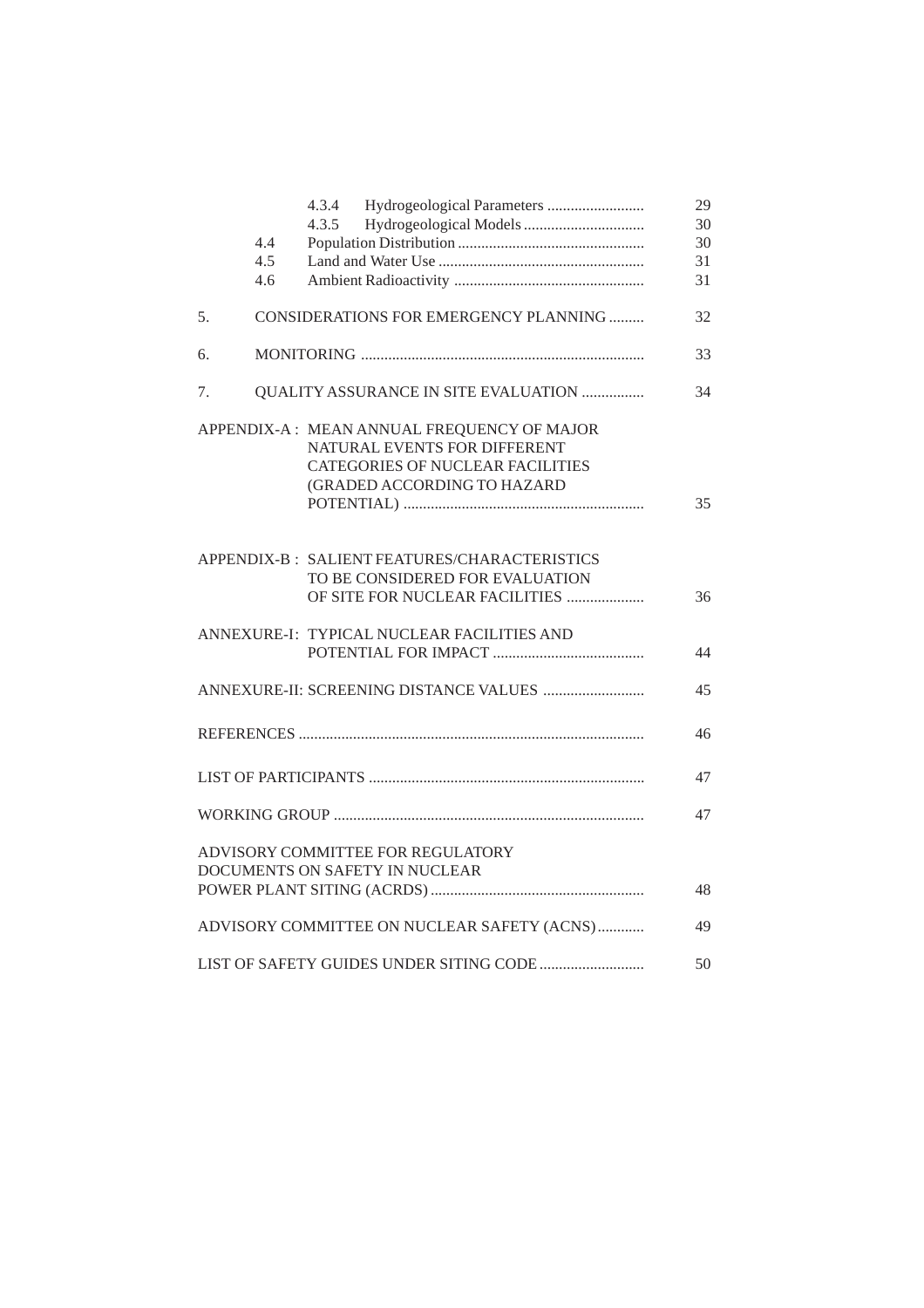# **1. INTRODUCTION**

# **1.1 General**

- (i) Nuclear facilities, like any other industrial installations, are generally sited taking into account the economics, engineering and technical feasibility, availability of water, transport, labor and other factors. Safety is an important factor that shall be comprehensively dealt with in siting of nuclear facilities. The objective shall be to ensure protection of the plant personnel, public and the environment from the harmful effects of ionising radiation, both during normal operation of the facility as well as during and following postulated accident scenarios.
- (ii) Safety of nuclear facilities is achieved through a combination of means, among which the selection of an appropriate site warrants utmost attention and careful review. Process to accomplish this involves evaluation of those site related factors that have to be taken into account to ensure that the combination of site and nuclear facilities does not constitute an unacceptable risk to the public and environment over the life time of the facilities including their decommissioning. This essentially calls for evaluation of site with respect to three basic aspects: impact of site on the facility, impact of facility on the public and the environment and feasibility of implementation of emergency management plan in public domain, if needed.
- (iii) This safety code establishes requirements for evaluation of a site proposed for setting up a nuclear facility from the safety standpoint. The safety guides pertaining to siting series provide guidance for meeting the requirements of this code.

# **1.2 Objective**

- (i) The objective of this safety code is to establish the safety requirements for site evaluation of a nuclear facility. These include:
	- (a) Defining extent of information on proposed site to be presented by the applicant.
	- (b) Defining site related hazards.
	- (c) Evaluating the proposed site to ensure that the site characteristics and related phenomena are adequately taken into account.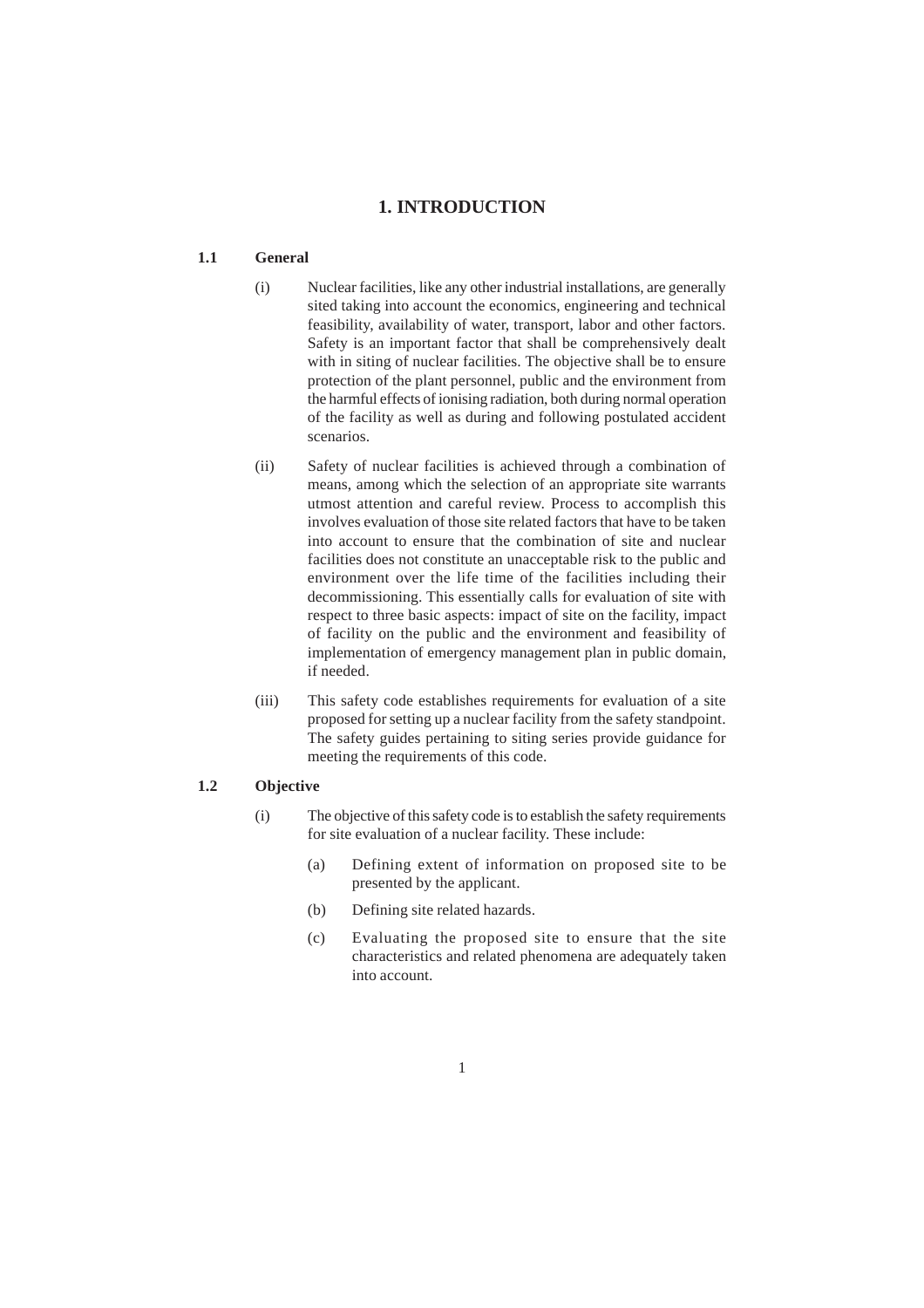- (d) Assessment of the impact of facility on public and environment during normal operation and postulated accident conditions.
- (e) Collection of demographic data and data on biota in the region.
- (f) Assessment of the capability for implementing emergency plans in public domain over the projected lifetime of the facility.

## **1.3 Scope**

- (i) The siting process for nuclear facilities generally consists of an investigation of a large region to select one or more candidate sites (site selection), followed by site evaluation (Fig. 1). This safety code pertains to the requirements of the latter stage.
- (ii) Previous version of this code was related to land based stationary thermal reactor nuclear power plants (NPP). Scope of this safety code has been extended to cover a more comprehensive range of land based nuclear facilities: nuclear power plants and research reactors, as well as nuclear fuel cycle facilities, including but not limited to enrichment plants, processing plants, independent spent fuel storage facilities, independent waste management plants and vitrified waste storage facilities and reprocessing plants. The facilities for short term near surface storage of solid/solidified radioactive waste as well as near surface disposal facilities are within the scope of this code. However, facilities for ultimate disposal of high active waste are beyond the scope of this code.
- (iii) This code prescribes requirements on considerations during site evaluation for limiting the radiological impact. In some instances, the requirements are set to apply to nuclear power plants, but they may also be applied suitably to other nuclear facilities using a graded approach depending upon the potential for radiological impact. For this purpose, facilities are categorised as described in Appendix-A. A list of typical nuclear facilities under each category is given in Annexure-I.
- (iv) This code covers assessment of site characteristics, natural events and human-induced events specific to the site, which will have a bearing on the safety of the nuclear facility and the radiological impact on the environment and population due to the nuclear facility at the site during normal operation and accident conditions. The code lays down requirements for assessing the suitability of a site from these considerations.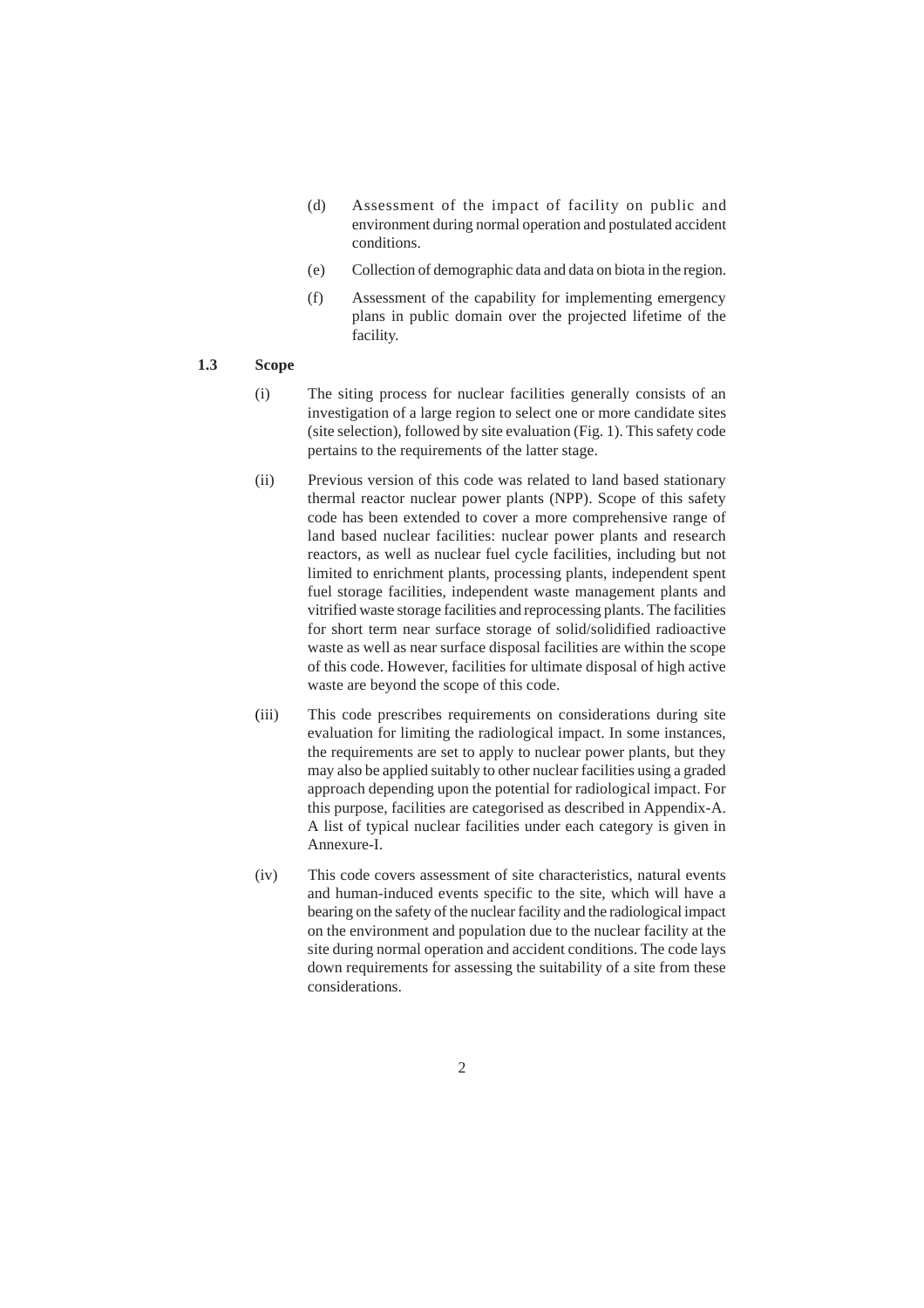| <b>SITE</b><br><b>SURVEY</b><br><b>STAGE:</b><br>Identification Evaluation<br> of<br>potential aiming<br>tial sites and final<br>candidate sites through<br>through scree-leranking<br>ning<br>comparison. | <b>SITE</b><br><b>SELECTION</b><br><b>STAGE:</b><br>at<br>regions, poten-selecting the<br>site<br>the<br>of<br>and candidate sites. | <b>SITE</b><br><b>ASSESSMENT</b><br><b>STAGE:</b><br>Confirmation<br>of accepta-<br>bility and<br>complete site<br>characterisation:<br>Deri-vation of<br>site related<br>design bases. | <b>PRE</b><br><b>OPERATIONAL</b><br><b>STAGE:</b><br>Confirmatory<br>and<br>monitoring<br>work. | <b>OPERATIONAL</b><br><b>STAGE:</b><br>Confirmatory,<br>monitoring<br>and<br>re-evaluation<br>safety<br>reviews. | <b>DECOMMI</b><br><b>SSIONING:</b><br>Monitoring<br>and evaluation<br>hazards<br>of<br>taking<br>into<br>as per periodic $\ $ a c c o u n t<br>modifications<br>plant<br>in<br>configuration. |
|------------------------------------------------------------------------------------------------------------------------------------------------------------------------------------------------------------|-------------------------------------------------------------------------------------------------------------------------------------|-----------------------------------------------------------------------------------------------------------------------------------------------------------------------------------------|-------------------------------------------------------------------------------------------------|------------------------------------------------------------------------------------------------------------------|-----------------------------------------------------------------------------------------------------------------------------------------------------------------------------------------------|
| <b>Site Evaluation</b><br><b>Site Selection</b>                                                                                                                                                            |                                                                                                                                     |                                                                                                                                                                                         |                                                                                                 |                                                                                                                  |                                                                                                                                                                                               |

**Fig. 1 : Siting Process of Nuclear Facilities**

- (v) Aspects of non-radiological impact are beyond the scope of this code.
- (vi) The requirements related to human-induced events of malevolent nature that can affect the safety of the nuclear facility are beyond the scope of this code.

# **1.4 Structure**

In addition to this introductory section, there are six sections, two Appendices, and two Annexures in this document. Section 2 describes the general requirements for evaluation of sites for nuclear facilities. Safety requirements to deal with external events are presented in section 3. This section also contains the criteria for evaluation of design bases for specific external events. The requirements for assessing the impact of the nuclear facility on the site are presented in section 4. Considerations for implementation of emergency management plan are delineated in section 5. Requirements with regard to monitoring and quality assurance in site evaluation are specified in section 6 and 7 respectively. Appendix-A covers the mean annual frequency of major natural events that are to be considered for establishment of design bases of various types of nuclear facilities. Salient features of site to be considered for selection and evaluation process are described in Appendix-B. A list of typical nuclear facilities, categorised with respect to their potential for radiological impact is given in Annexure-I. The screening distances for evaluation of human induced events and other site characteristics are given for ready reference, during preliminary stage of site evaluation, in Annexure-II.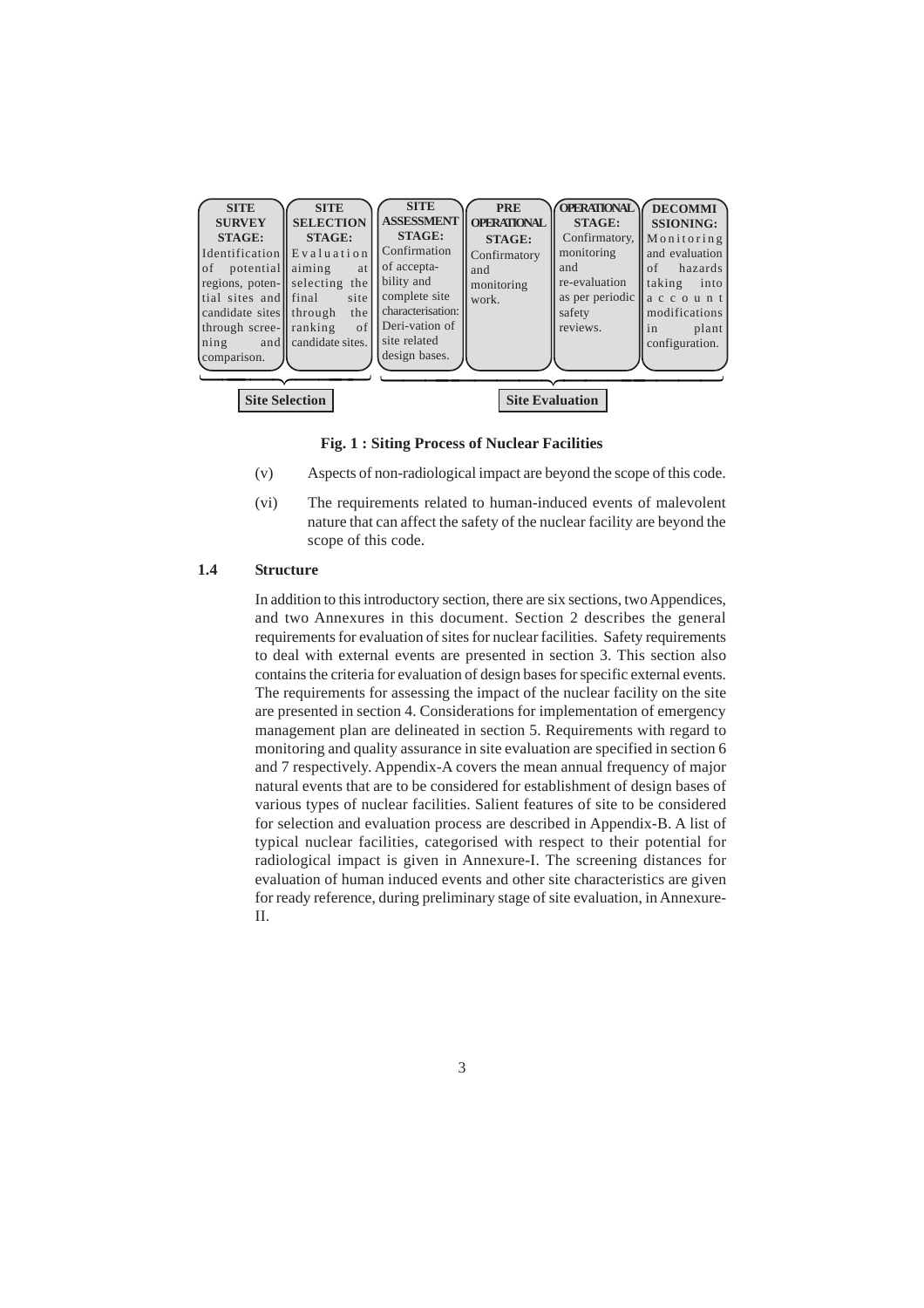# **2. GENERAL CRITERIA FOR SITE EVALUATION OF NUCLEAR FACILITIES**

# **2.1 General**

- (i) The basic criteria for evaluation of a site for the location of a nuclear facility shall be to ensure that the site-plant interaction will not result in unacceptable radiological impact. The applicant shall ensure the following to meet the above criteria:
	- (a) During normal operation the possible radiological impact of a nuclear facility shall be within prescribed limits.
	- (b) The radiological impact from the nuclear facility due to external as well as internal events shall not exceed the acceptable criteria.
- (ii) In evaluating the suitability of a site for locating nuclear facilities, major aspects that shall be considered include assessment of:
	- (a) Impact of natural and human-induced external events on the facility.
	- (b) Radiological impact of facility on public and environment.
	- (c) Feasibility of effective implementation of emergency management plans in the public domain.
- (iii) For a multi-unit/multi-facility site, consequences of external events shall be assessed/reassessed considering their impact on all units/ facilities in the site, including common cause failures. Consequential effects due to incidences in one facility/unit on other facilities/units shall also be considered.
- (iv) If the evaluation considering the above aspects indicates that the deficiencies identified, cannot be compensated by means of engineering provisions, i.e. design features, measures for site protection and/or by means of administrative procedures, the site shall be deemed unsuitable for the nuclear facility of the proposed type and size.

## **2.2 Site and Adjoining Zones**

- *2.2.1 Exclusion Zone*
	- (i) An exclusion zone (EZ) of required size shall be established around the nuclear facility.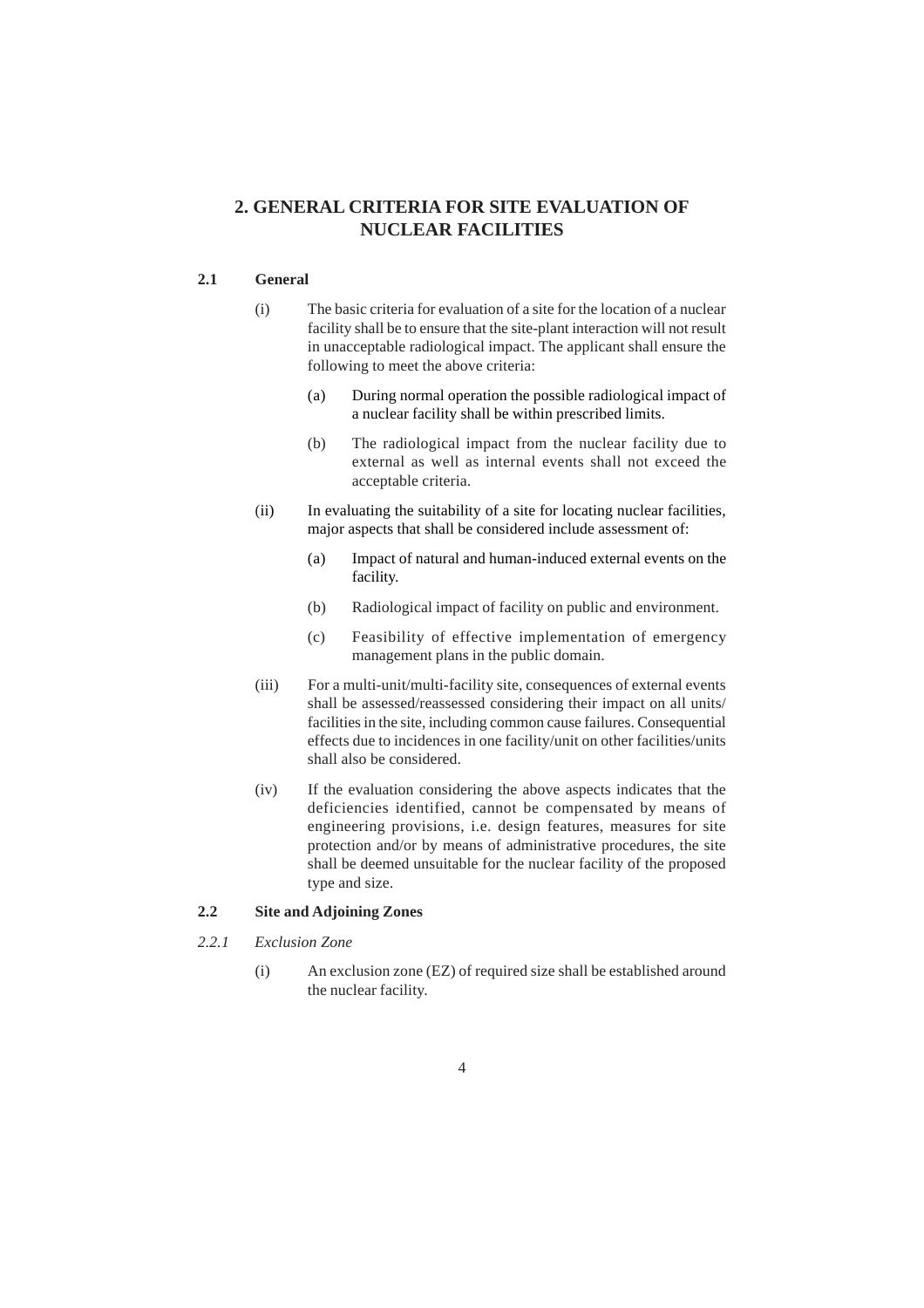- (ii) The size of the exclusion zone around a nuclear facility shall be such that :
	- (a) During normal operation, prescribed dose limits shall be met at EZ boundary considering all radiation exposure pathways including inhalation and ingestion routes.
	- (b) During governing design basis accident (DBA) conditions, acceptable dose limits shall be met at EZ boundary considering all radiation exposure pathways including inhalation and ingestion and without taking any credit for emergency countermeasures in public domain.
- (iii) In case of NPP, the size of EZ shall not be less than 1.0 km from the center of each reactor.
- (iv) The size of EZ shall also satisfy the requirements with regard to security considerations of the facility.

# *2.2.2 Natural Growth Zone*

A natural growth zone up to 5 km radius from reactor centre around a nuclear power plant shall be established by administrative measures where only natural growth is permitted. This zone is synonymous to precautionary action zone (PAZ) for emergency planning.

#### *2.2.3 Emergency Planning Zone*

An emergency planning zone (EPZ) of 16 km radial distance (from reactor center) around an NPP shall be established. For the emergency management purpose, infrastructure including transportation network and means of communication shall be ensured within this area. This zone is synonymous to urgent protective action planning zone (UPZ) for emergency planning.

#### *2.2.4 Radiological Surveillance Zone*

In order to establish the baseline radiological and environmental data and for the purpose of continuous environmental surveillance, a zone of 30km radius around the NPP is designated as radiological surveillance zone (RSZ). This zone is synonymous to long-term protective action planning zone (LPZ) for emergency planning.

## *2.2.5 Zones for Other Nuclear Facilities*

The requirements for zones (natural growth zone, emergency planning zone and radiological surveillance zone) for other nuclear facilities shall be established based on their hazard potential.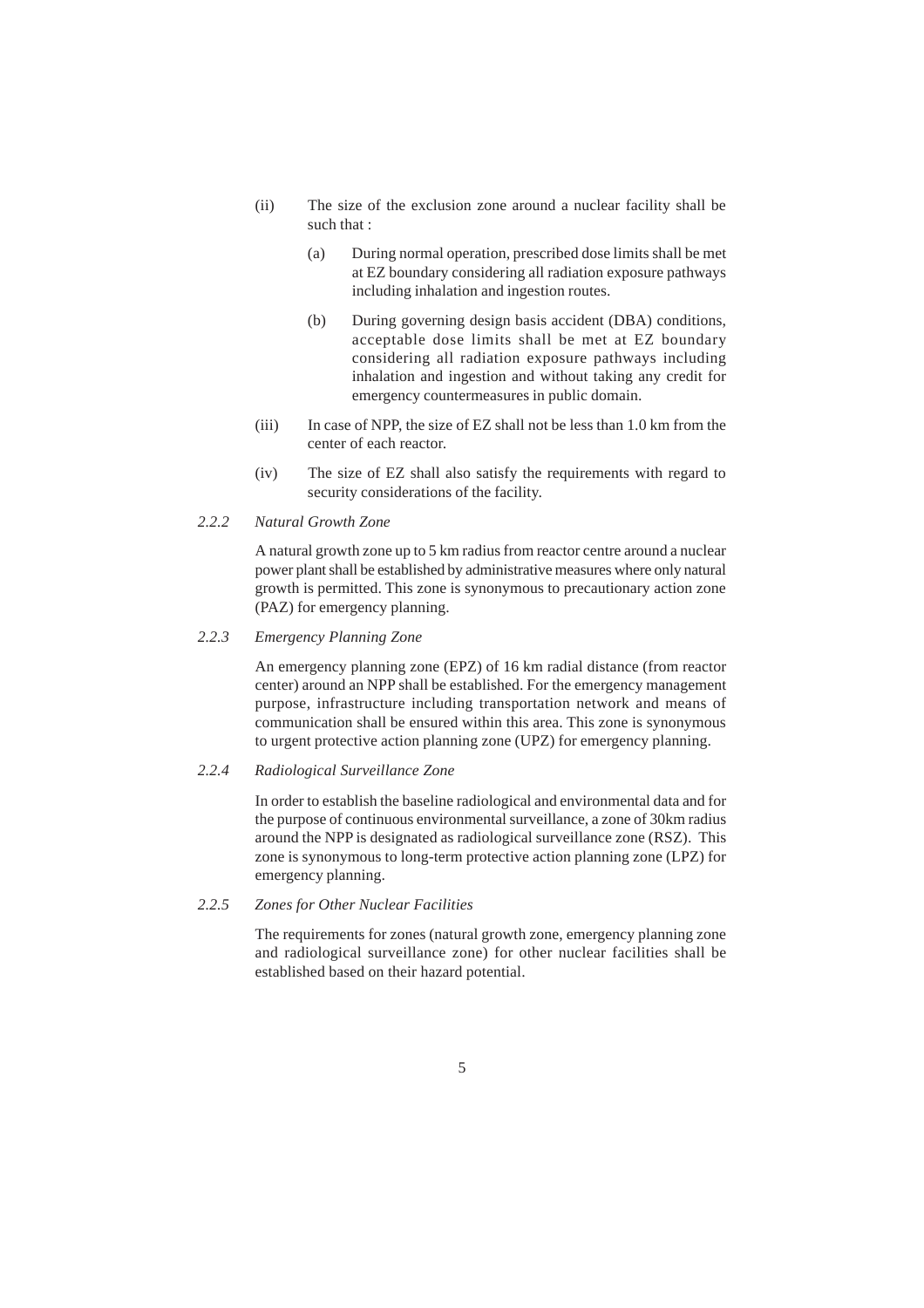## **2.3 Dose Criteria**

For a given site, the following dose criteria shall be applied for a representative person of the public, considering all routes of exposure or exposure pathways.

# *2.3.1 Normal Operation*

The annual release limits for all the facilities within a particular site (taken together) shall ensure that the effective dose limit for any individual at offsite, due to normal operation (including anticipated operational occurrences) is less than 1.0 mSv/year.

Sufficient dose reserve shall be ensured while apportioning the doses among nuclear facilities to factor future requirements.

#### *2.3.2 Accident Conditions : Nuclear Power Plants*

(i) Design basis accident (initiating event with consequential failure and taking credit of safety systems considering single failure criterion)

> Permitted calculated off site releases during accident conditions shall be linked to the radiological consequence targets as specified. For design basis accident (DBA) in a NPP there shall be no need for offsite countermeasures (i.e. no need for prophylaxis, food control, shelter or evacuation) involving public, beyond exclusion zone.

> In such cases the design target for effective dose calculated using realistic methodology shall be less than 20.0 mSv/ year following the event.

(ii) Design extension condition (DEC) without core melt (multiple failure situations and rare external events)

> For accidents without core melt within design extension conditions (multiple failure situations and rare external events) there shall be no necessity of protective measures in terms of sheltering or evacuation for people living beyond Exclusion Zone. Required control on agriculture or food banning should be limited to a small area and to one crop. However, the design target for effective dose, with such interventions considered, remains same as for DBA.

(iii) Design extension condition with core melt (severe accident)

In case of severe accident e.g. accidents with core melt within design extension conditions, the release of radioactive materials should cause no permanent relocation of population. The need for offsite interventions should be limited in area and time.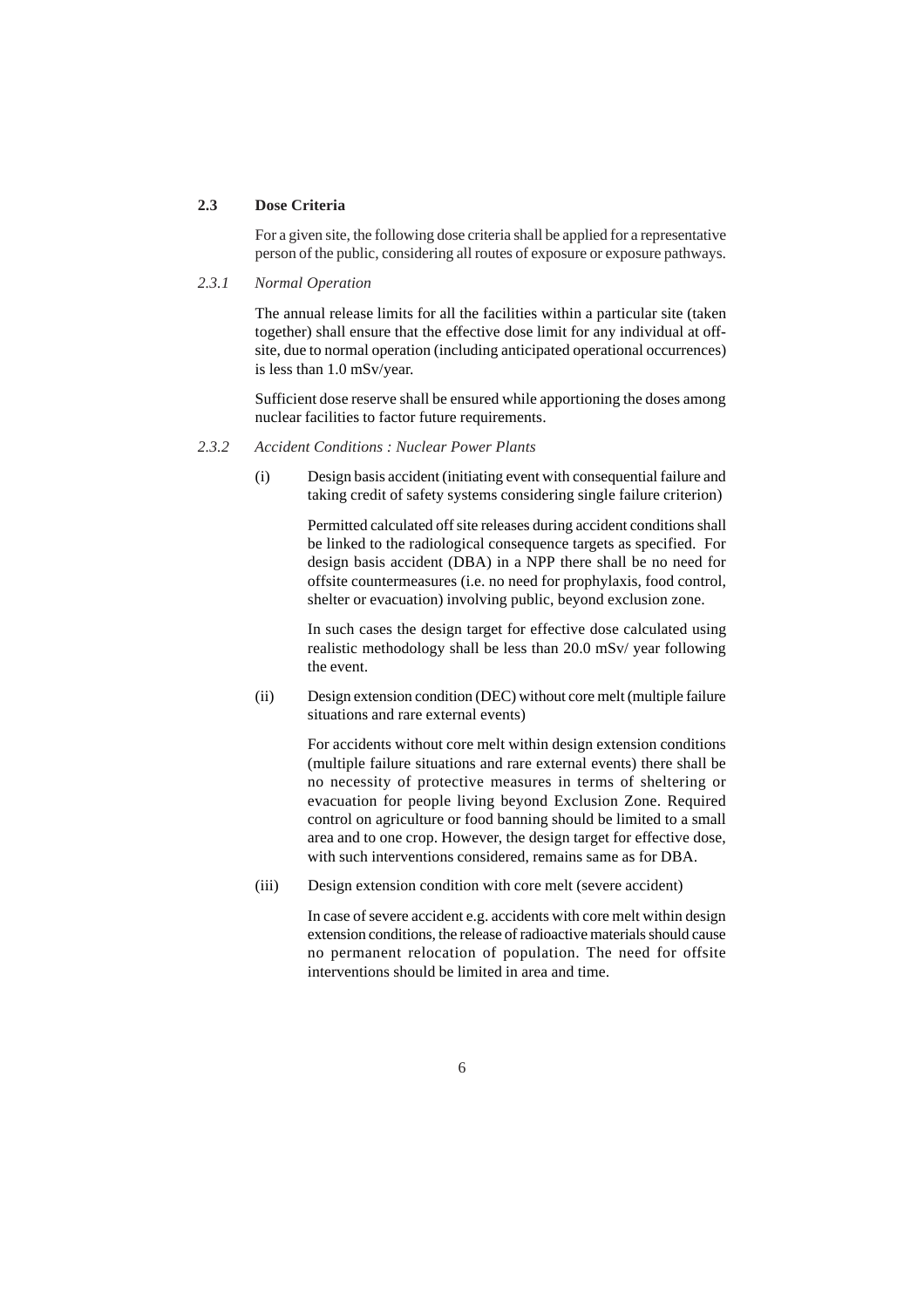#### *2.3.3 Accident Conditions : Other Nuclear Facilities*

For nuclear facilities other than NPP, accident conditions corresponding to those specified in sec. 2.3.2 (i), (ii) and (iii) shall be established and appropriate dose criteria shall be met.

## **2.4 General Criteria**

- (i) Site characteristics that may affect the safety of the nuclear facilities as well as those having potential radiological impact on the public and the environment shall be investigated and assessed. Characteristics of the natural environment in the region that may be affected by potential radiological impacts in operational states and accident conditions shall also be investigated. All these characteristics shall be observed and monitored throughout the life cycle of the facilities [1].
- (ii) Potential radiological exposure to public in the radiological surveillance zone (RSZ) during operational states and accident conditions shall be assessed during the life cycle of the facility.
- (iii) In assessing the suitability of the site, consideration shall be given to safety aspects of storage and transportation of fresh and spent fuel and radioactive waste.
- (iv) Salient features/characteristics that shall be considered in evaluation of a site for nuclear facility are given in Appendix-B.
- (v) Sites for nuclear facility shall be examined with regard to the frequency and severity of external natural and human induced events, their combinations and in combination with internal events that could affect the safety of the facility.
- (vi) Design shall meet requirements for safety against both natural and human induced external events. The foreseeable evolution of these events and their combinations related to the region, along with population growth and distribution that may have a bearing on safety and radiological impact shall be monitored, evaluated and periodically reviewed for a time period encompassing lifetime of the facility. If necessary, appropriate engineering measures shall be taken to ensure that the overall impact remains acceptable.
- (vii) A site shall be evaluated for phenomena or combination of phenomena, which have annual frequency more than  $10<sup>7</sup>$  per year.
- (viii) Design bases shall be established both for natural and human induced external events. For an external event (or combination of events), the choice of values of the parameters upon which the plant design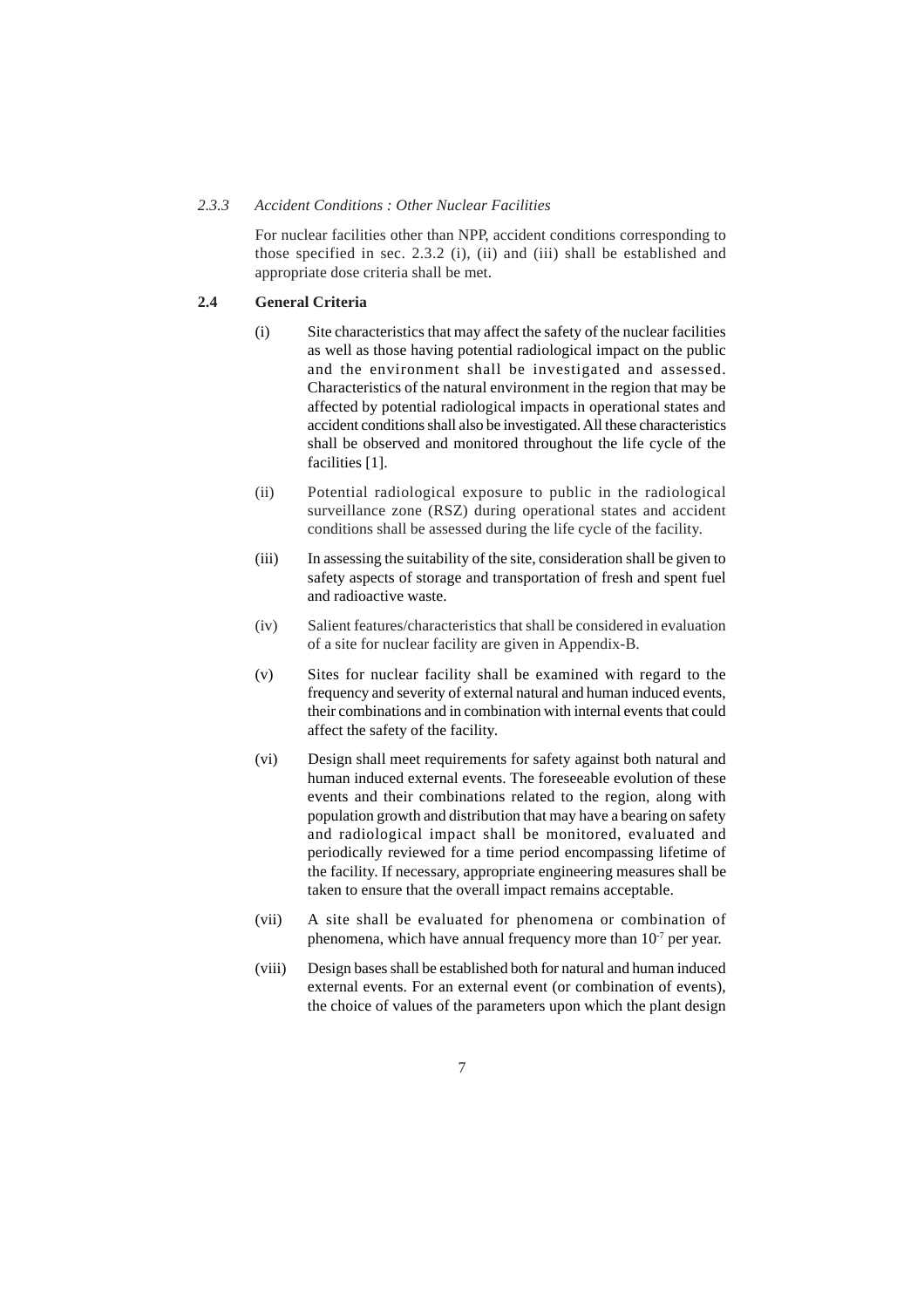is based shall be so as to ensure that structures, systems and components (SSC) important to safety in relation to that event (or combination of events) shall remain functional during or after the design basis event.

- (ix) The design parameters for external events shall be derived by means of systematic assessment of hazard associated with the events. The hazard assessment shall be performed taking into consideration sitespecific conditions and the data / information collected. A thorough uncertainty analysis shall be performed as part of the evaluation of the hazard. The parameters thus derived shall be taken into account adequately in engineering of SSC.
- (x) Suitability of site for implementing emergency measures effectively in case of a beyond design basis accident shall also be evaluated.

#### *2.4.1 Screening Distance Value*

(i) The screening distance values for acceptance of a candidate site during preliminary stage of site evaluation process are given in Annexure-II. If a proposed site does not satisfy screening distance values (SDVs), it can still be considered acceptable provided there exist solutions by means of engineering provisions i.e. design features, measures for site protection and /or by means of administrative procedures to satisfy basic requirement of siting.

# **2.5 Design Basis for External Events**

#### *2.5.1 Natural Events*

- (i) All natural events which have a probability of occurrence of more than10 $^7$  per year shall be considered. Natural phenomena, which may exist or can occur in the region of a proposed site shall be identified and classified as per their impact on plant safety. Design bases shall be derived for each credible event and credible combination of events by adopting appropriate methodologies.
- (ii) Historical records of the occurrences and severity of the natural phenomena shall be collected for the region. The data shall be carefully analysed for reliability, accuracy and completeness.
- (iii) If data for a particular type of natural phenomenon are incomplete for the region, then data from other regions having sufficiently similar characteristics shall be used in evaluation of the design basis event, with proper justification.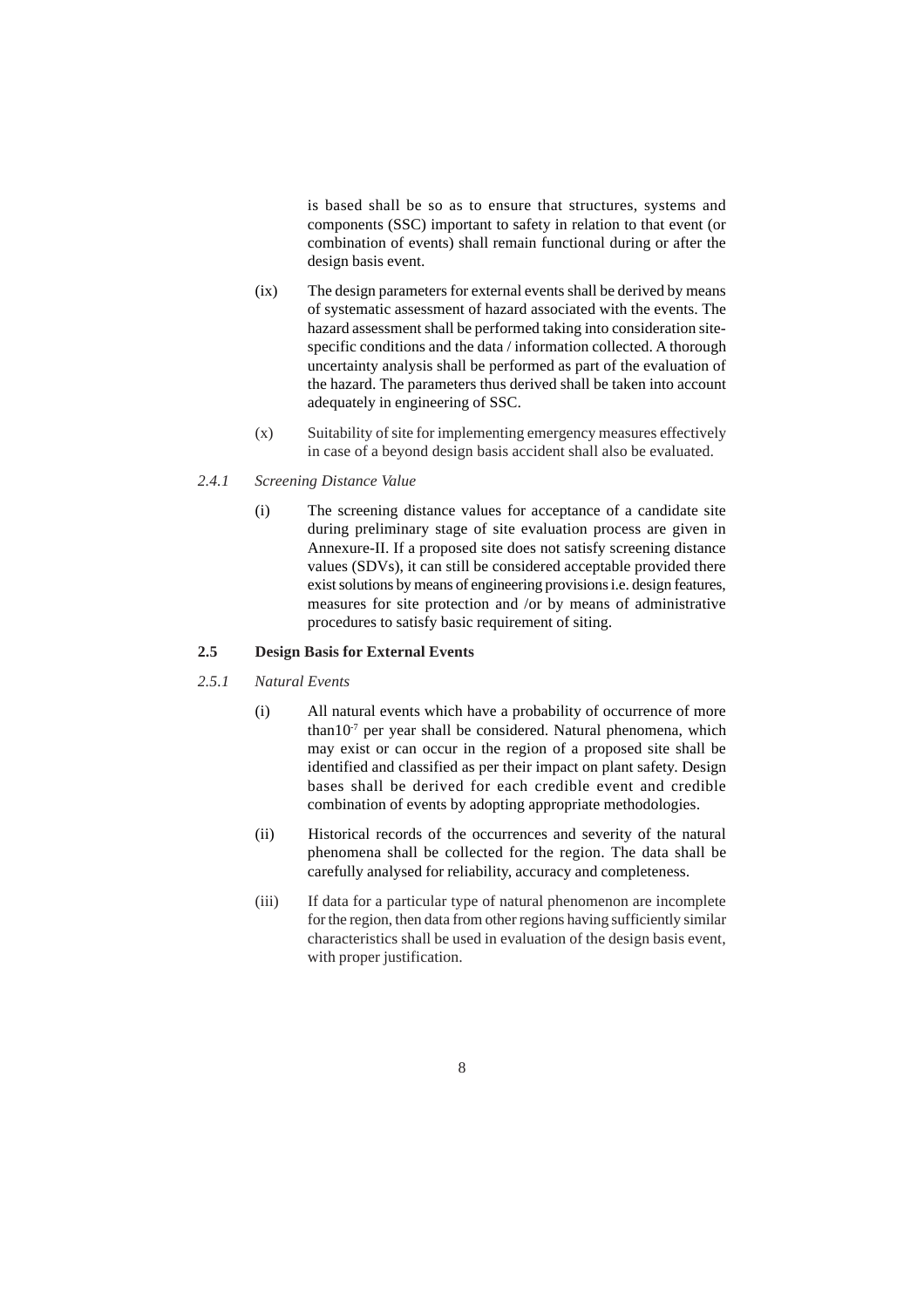#### *2.5.2 Human Induced Events*

- (i) The site and surrounding region shall be examined for facilities and human activities that may affect the safety of the proposed nuclear facility. These facilities and activities shall be identified and the conditions under which the safety of the plant is likely to be affected shall be postulated in deriving the design basis for external humaninduced events.
- (ii) Information concerning the frequency and severity of important human-induced events shall be collected and analysed for reliability, accuracy and completeness.

# *2.5.3 Change of Hazard with Time*

(i) Changes of hazard (both natural and human induced) with time over the lifetime of the facility shall be postulated in evaluating design basis parameters for external events. The assessment shall also take into account the changes due to regional climate change associated with global climate change and change in physical geography of drainage basin, offshore bathymetry, coastal profile, catchment area, etc.

#### **2.6 Radiological Impact Assessment**

- (i) The population characteristics and its distribution in the region shall be evaluated including data on various aspects of population, like age group, livelihood, dietary habits, etc. and also land and water use. While carrying out radiological assessment, site specific parameters need to be used for a realistic estimation of the doses.
- (ii) In evaluating a site for the radiological impact of the nuclear facility on the region for operational states and accident conditions, appropriate estimates of expected or potential releases of radioactive material shall be made taking into account the design and safety features of the plant.
- (iii) The radiological consequences due to a nuclear facility on population and environment shall be as low as reasonably achievable (ALARA) taking into account social and economic factors, both for normal operation and accident conditions and within the stipulated limits/ levels for radiological safety.
- (iv) The direct and indirect pathways by which the public might receive the radiation exposure due to radioactive materials released from the nuclear facility shall be identified and used in the estimation of the radiological impact.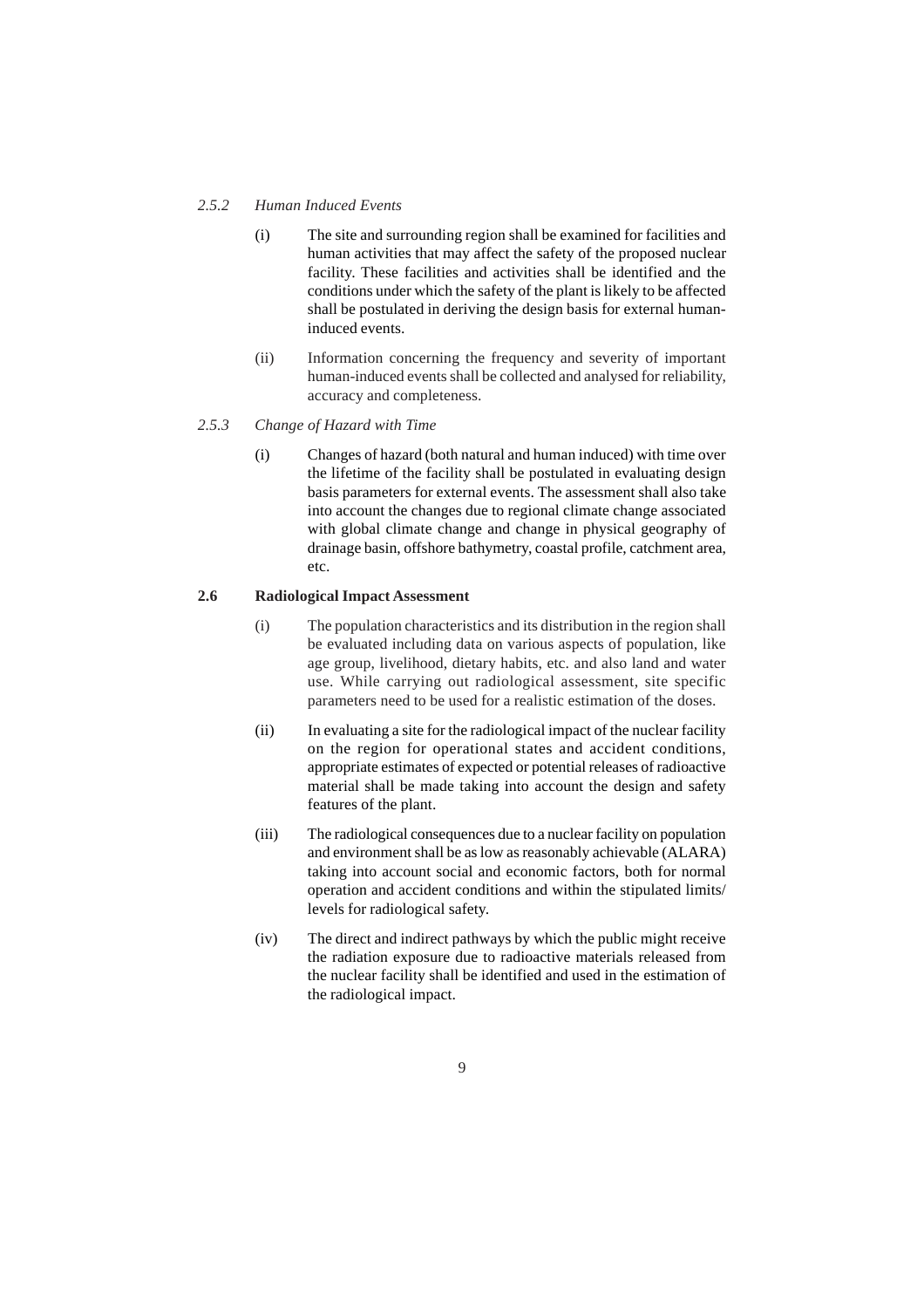#### **2.7 Emergency Planning**

The site and its surroundings shall be evaluated for effective implementation of emergency preparedness plans. The evaluation shall consider whether the infrastructure and facilities for implementing emergency measures would be available at all times.

# **2.8 Requirements During Operational Stage**

- (i) A review of site characteristics and site evaluation including emergency planning shall be taken up during the periodic safety review of the facility during operational stage. In addition, site characteristics shall be re-evaluated in case of the following:
	- (a) Revision in safety regulation.
	- (b) Occurrence of any external event/meteorological phenomena resulting in corresponding design parameters potentially higher than the ones considered originally.
	- (c) Any deviation from the approved type/capacity of facility, and/or when more nuclear facilities are added.
	- (d) Any expansion of activities around the site in the future that may have an impact on safety of the facilities at the site.
	- (e) Additional data and/or new information on relevant climatic change, that may necessitate revision of design basis parameter.
- (ii) Retrofitting of SSC shall be carried out if the review warrants it.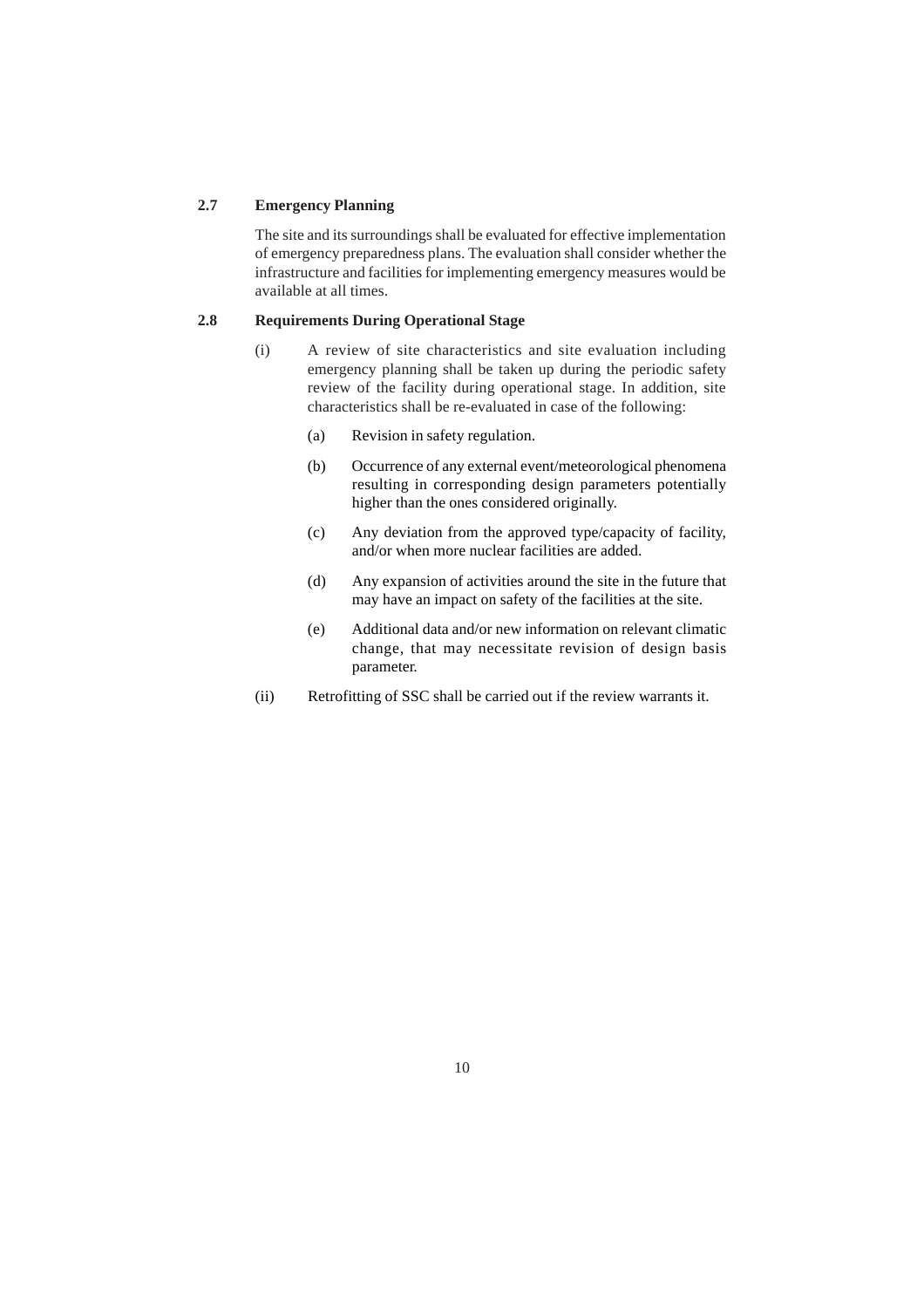# **3. EFFECT OF SITE CHARACTERISTICS ON NUCLEAR FACILITIES**

# **3.1 General**

- (i) Site shall be adequately investigated and evaluated with regard to all its characteristics and external events that could be significant to safety.
- (ii) Possible natural phenomena and human induced events and activities in the region of the site shall be identified and evaluated according to their safety significance. This evaluation is used to identify the applicable natural phenomena or human induced events and activities and associated potential hazards, for deriving the corresponding design basis for the facilities.
- (iii) Hazard assessment shall be conducted either by deterministic or by probabilistic approaches, or a combination of both, as brought out in the ensuing sections. The probabilistic estimates shall be derived with appropriate confidence levels. If probabilistic approach is adopted, physical upper and lower bounds of the parameters, as applicable, shall be taken into account.

## **3.2 External Natural Phenomena**

- *3.2.1 Seismic and Geological Considerations*
	- (i) The hazards associated with earthquakes shall be assessed by means of seismotectonic evaluation of the region and taking into consideration site-specific conditions. All features that can substantially affect the severity of earthquake in the region shall be studied. The geological and seismotectonic conditions in the region and geotechnical aspects of the site area shall be evaluated. Information on all earthquakes including pre-historical, historical and instrumentally recorded earthquakes in the region shall be collected, documented and considered.
	- (ii) NPPs and other category-I facilities shall not be sited in seismic zone V. Zones are defined in BIS 1893(2002) [2].
	- (iii) All seismically active structures and active faults in the region shall be identified. On the basis of geological, geophysical, geodetic or seismological data, a fault shall be considered active if the following conditions apply: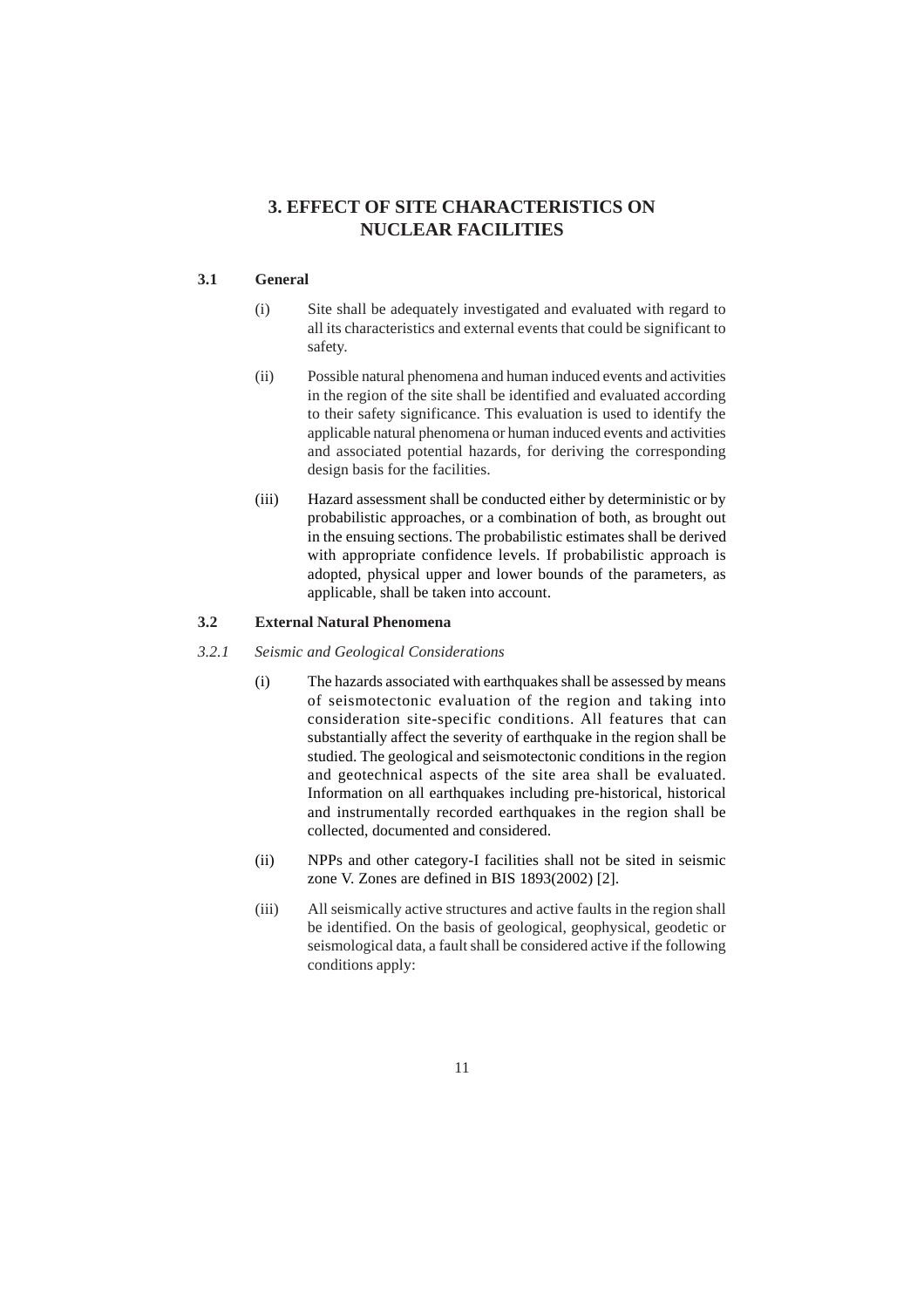- (a) If it shows evidence of past movement or movements of a recurring nature within such a period that it is reasonable to conclude that further movements may occur. In highly active areas, where both earthquake data and geological data consistently reveal short earthquake recurrence intervals, periods of the order of tens of thousands of years (e.g. Upper Pleistocene–Holocene, i.e. the present period) may be appropriate for the assessment of active faults. In less active areas, it is likely that much longer periods (e.g. Pliocene-Quaternary, i.e. the present period) are appropriate.
- (b) If a structural relationship with a known active fault has been demonstrated such that movement of one fault may cause movement of the other.
- (c) If it cannot be established that a fault is not active, the same shall be considered in the seismotectonic evaluation as active.
- (iv) Potential for permanent ground displacement such as surface faulting or folding, fault creep, subsidence or collapse shall be evaluated. The methods to be used and investigations to be made for assessing surface faulting shall be sufficiently detailed.
- (v) Existence of an active fault within a distance of 5km of a proposed site shall render the site unacceptable for locating any nuclear power plant and other category-I facilities.
- (vi) For nuclear facilities, the site shall be deemed to be unacceptable if existence of an active/capable fault can cause potential surface faulting affecting the safety.
- (vii) The design basis ground motion (DBGM) is expressed by response spectra for various damping factors and time- histories of appropriate durations of shaking. Site-specific DBGM parameters shall be established for engineering design of the facility. The response spectrum derived from the hazard assessment either by deterministic approach or by probabilistic approach shall take into account the seismotectonics, geological and geotechnical characteristics of the region.
- (viii) The site specific DBGM parameters shall be derived considering the maximum earthquake potential that could be attributed to the seismotectonic provinces of the region within which the site is located. Due consideration shall be given to reservoir-triggered seismicity on account of the dams existing or sanctioned to be built in the region.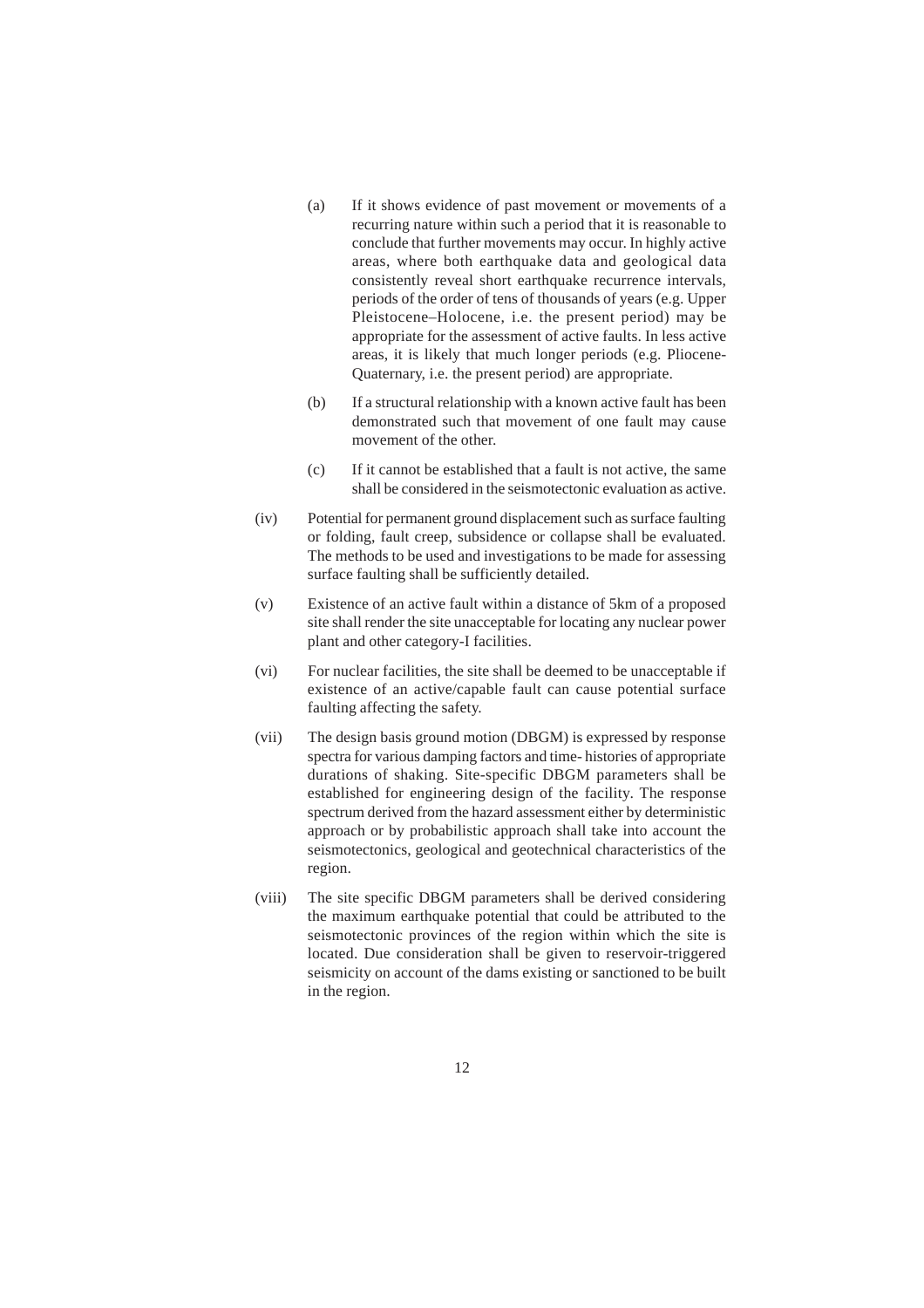- (ix) The design basis vibratory ground motion for NPP shall be based on two levels of earthquakes<sup>1</sup>, S1 and S2. The S2 level earthquake represents the maximum potential vibratory ground motion for which all safety related SSC are designed and qualified to remain functional. The S1 level motion can be derived on the basis of historical earthquakes that have affected the region around NPP site. Details of the method for fixing the S1 level motion are left to the applicant. The structures, systems and components (SSCs) required for continuous operation of NPP shall be designed and qualified for S1 level of vibratory ground motion. If the plant experiences ground motion equal to or above S1 level, the plant shall be safely shutdown and maintained in safe shutdown condition. The restart of the plant after exceedance of S1 level of earthquake shall be taken up after inspection, safety review and approval by the regulatory body.
- (x) The safety related SSCs of other category-I facilities shall also be designed for a value same as S2 level earthquake. In addition, a lower level of earthquake for which the plant is capable of continued operation shall also be defined. In case of exceedance of this lower level earthquake, plant shall be shut down and inspected. The restart of the plant shall be after the approval of regulatory body.
- (xi) For category-I facilities site-specific design basis ground motion parameters of S2 level shall not be less conservative than corresponding ground motion level specified in national standards for industrial facilities of highest safety or hazard category. For category-I facilities, peak ground acceleration (PGA) of design basis ground motion of S2 level shall be not less than 0.10g.
- (xii) The DBGM parameters shall be derived taking into account the following when deterministic method is adopted.
	- (a) For NPP and other category-I facilities, the DBGM parameters are derived from design basis earthquake that could be attributed to the region surrounding the site. Design basis earthquake associated with an active/capable fault is defined by means of three parameters viz. magnitude, epicentral distance and focal depth. These parameters are selected such that the maximum potential earthquake of the active/capable fault is taken into account in seismic hazard assessment.

<sup>1</sup> For NPPs S1 and S2 levels of earthquakes are also termed as operating basis earthquake (OBE) and safe shutdown earthquake (SSE) respectively.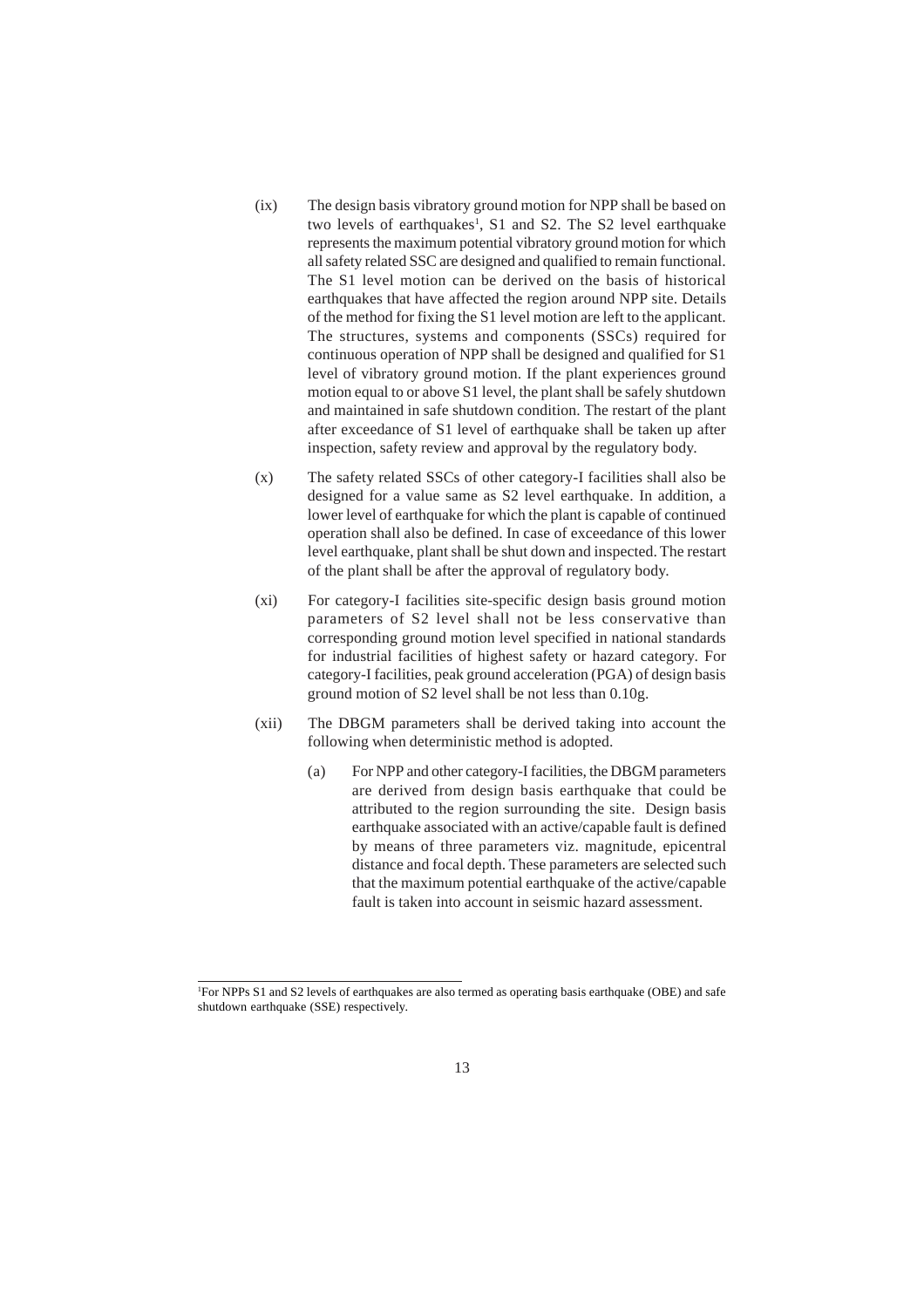- (b) For category-II facilities, the DBGM parameters shall not be less than half of S2 level DBGM parameters applicable for category-I facilities.
- (c) For category-III and other facilities DBGM parameters shall be derived following a graded approach.
- (xiii) The DBGM parameters shall be derived following state of the art procedures and shall satisfy the following criteria when probabilistic methodology is adopted:
	- (a) Annual frequency of exceedance of  $S_2$  level earthquake motion shall not be greater than  $\sim 1x10^{-4}$  for category-I facilities (Return period of the order of  $10<sup>4</sup>$  years).
	- (b) For category-II facilities, the ground motion parameter corresponding to the annual frequency of exceedance not greater than 4x10-4.
- (xiv) The water control structures, such as dams located upstream or downstream, whose failure could potentially compromise the safety of category-I facilities shall be checked for structural integrity against ground motion derived similar to S2 level motion at the dam site. Method of evaluation shall be the same as that applicable to the nuclear facility. In case water control structures are not checked for their structural integrity against S2 level earthquake or integrity cannot be established, flood analysis for failure of water control structures shall be carried out. While carrying out dam break analysis for upstream dams, an incoming flood of 25 years return period along with dam failure due to earthquake with water level at full reservoir level (FRL) shall be considered for evaluating the plant safety (see cl. 3.2.3.2.vi). If potential for the loss of ultimate heat sink exists due to failure of dam located downstream, the site shall be considered unsuitable unless reliable and practical engineering solution is available (see cl. 3.2.9).

## *3.2.2 Meteorological Events*

- (i) The meteorological and climatological characteristics for the region around the site shall be investigated and evaluated to ensure the safety of nuclear facility. The following meteorological events/parameters shall be considered for evaluation of design bases:
	- (a) Wind
	- (b) Precipitation
	- (c) Storm surge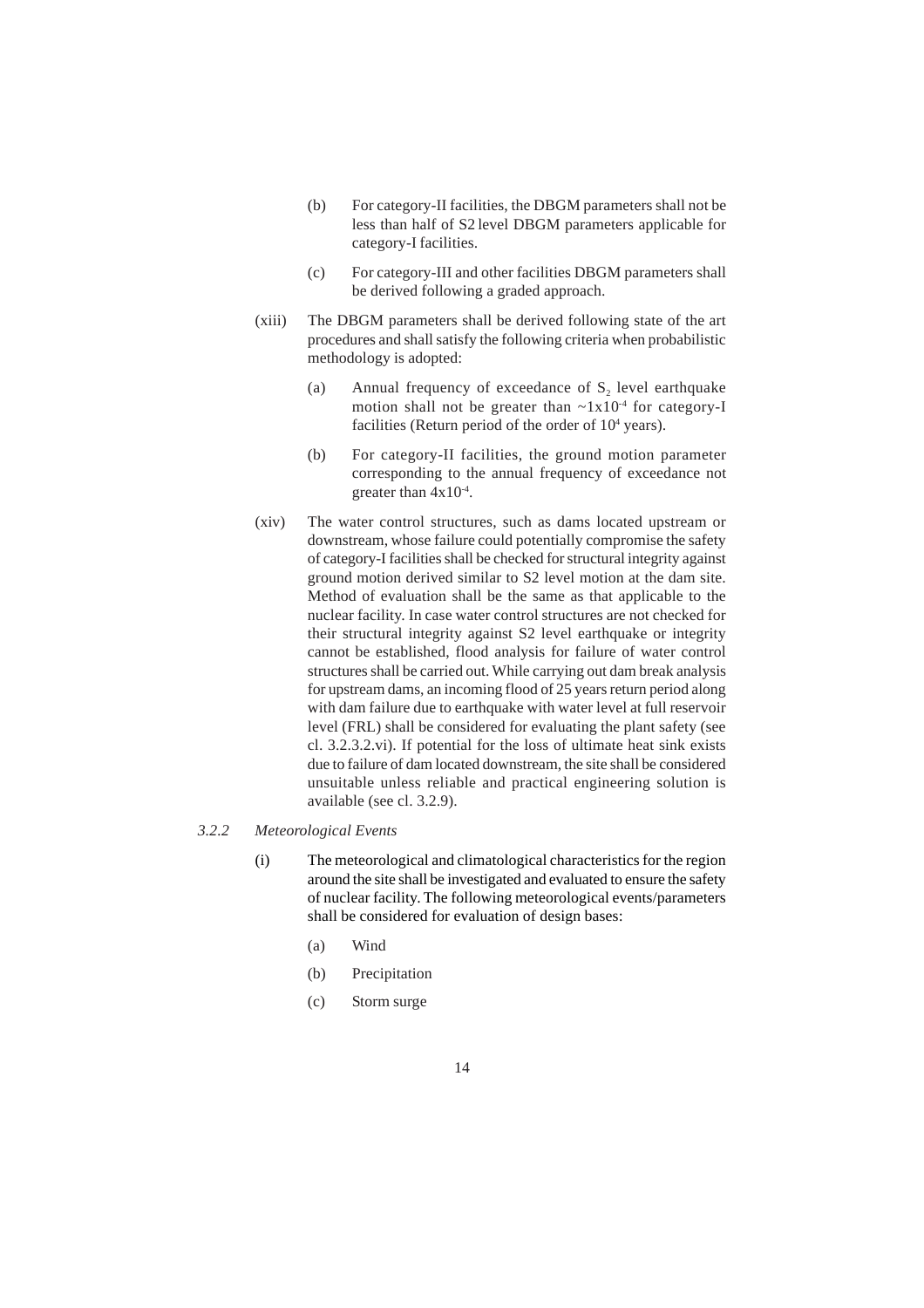- (d) Tropical cyclone
- (e) Air temperature (dry bulb and wet bulb)
- (f) Cooling water temperature
- (g) Humidity
- (ii) In addition to the above meteorological phenomena, the following rare meteorological events shall also be considered in the evaluation of site:
	- (a) Lightning
	- (b) Tornado
	- (c) Snow
	- (d) Waterspouts
	- (e) Dust and sand storms
	- (f) Hail storm
	- (g) Freezing precipitation and frost related phenomena
	- (h) Cloud burst
	- (i) Any other phenomena specific to site
- (iii) Hazard associated with all relevant meteorological phenomena shall be identified and evaluated to arrive at the corresponding design basis parameter to ensure safety of the facilities to be located at the site.
- (iv) Historical data of the event at and around the site shall be utilized for evaluation of potential of occurrence, frequency and severity of the meteorological event. Uncertainties involved in data, its adequacy and evaluation procedure shall be taken into account in evaluation of hazard while arriving at design basis parameter for any event. Output of the hazard evaluation shall be described in terms of suitable design parameters that could be used in ensuring safety of the facilities.
- (v) Either probabilistic or deterministic or both methods can be used for evaluation of design basis parameters.
- 3.2.2.1 Wind
	- (i) Historical data on persistent high winds during cyclones, tornadoes and storms occurring at and around the region shall be used for static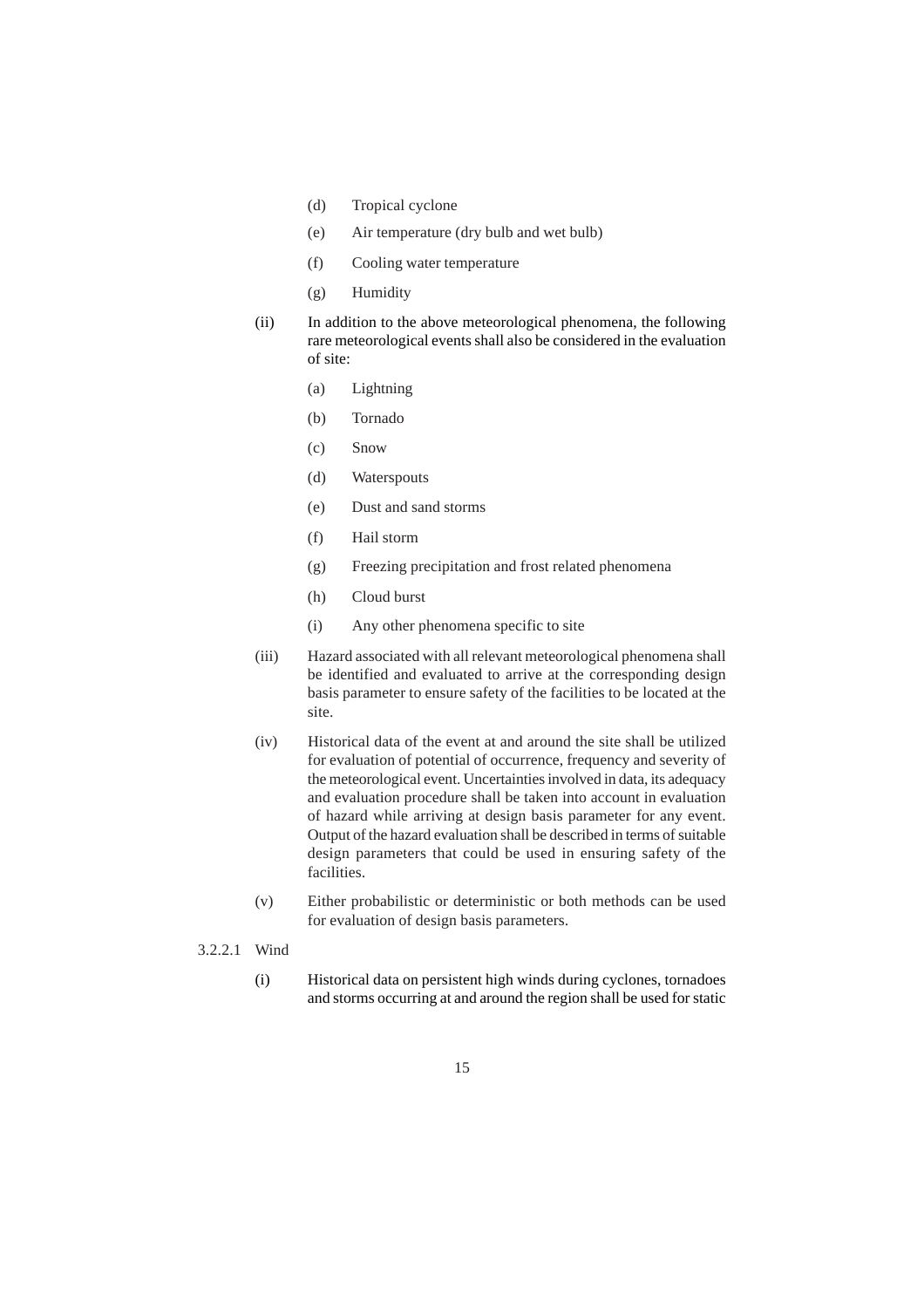loading and wind induced missile generation, while data on short duration burst of winds shall be utilised for studies of dynamic loading. Historical data on circulating wind during tornadoes, if any, occurring at or around the region shall also be collected.

- (ii) The collected data shall be used to generate design basis wind speeds for the event of acceptable annual frequency using probabilistic method. Deterministic method can also be used for this purpose.
- (iii) For category-I facilities, the design parameters corresponding to all wind induced hazards shall be derived corresponding to an annual frequency of exceedance of 10-4.
- (iv) For facilities belonging to category II, III and general, the design parameters for wind load shall be estimated based on annual frequency of occurrence given in Appendix-A.
- (v) Site specific design basis wind speeds shall be derived based on sufficient and reliable data. In the absence of sufficient and reliable site specific data, design basis wind speeds derived from IS 875, Part-3 (1997) [3] shall be used.
- *3.2.3 Flood*
- 3.2.3.1 General
	- (i) The region shall be assessed for flooding hazard due to precipitation, storms, wind induced waves, seiches, failure of water storage/carrying structures, melting of snow, etc. for inland sites and high tides, cyclones/storm surge, wind induced waves, precipitation, tsunami generated waves, etc. for coastal sites. Appropriate combinations of these phenomena shall also be considered.
	- (ii) Highest water level reached at the site during the above events shall be used as the design basis parameter to achieve safety at site. Other associated parameters like duration of flood, flow conditions, warning time for flood, the height and period of waves (if relevant) shall also be estimated.
	- (iii) Historical data related to both meteorological and hydrological characteristics shall be critically examined.
	- (iv) Design basis flooding event shall be selected by deterministic or probabilistic method. While using probabilistic method, values corresponding to mean annual frequency of exceedance10-4 shall be used for category-I facilities. Criteria for other facilities are brought out in Appendix-A.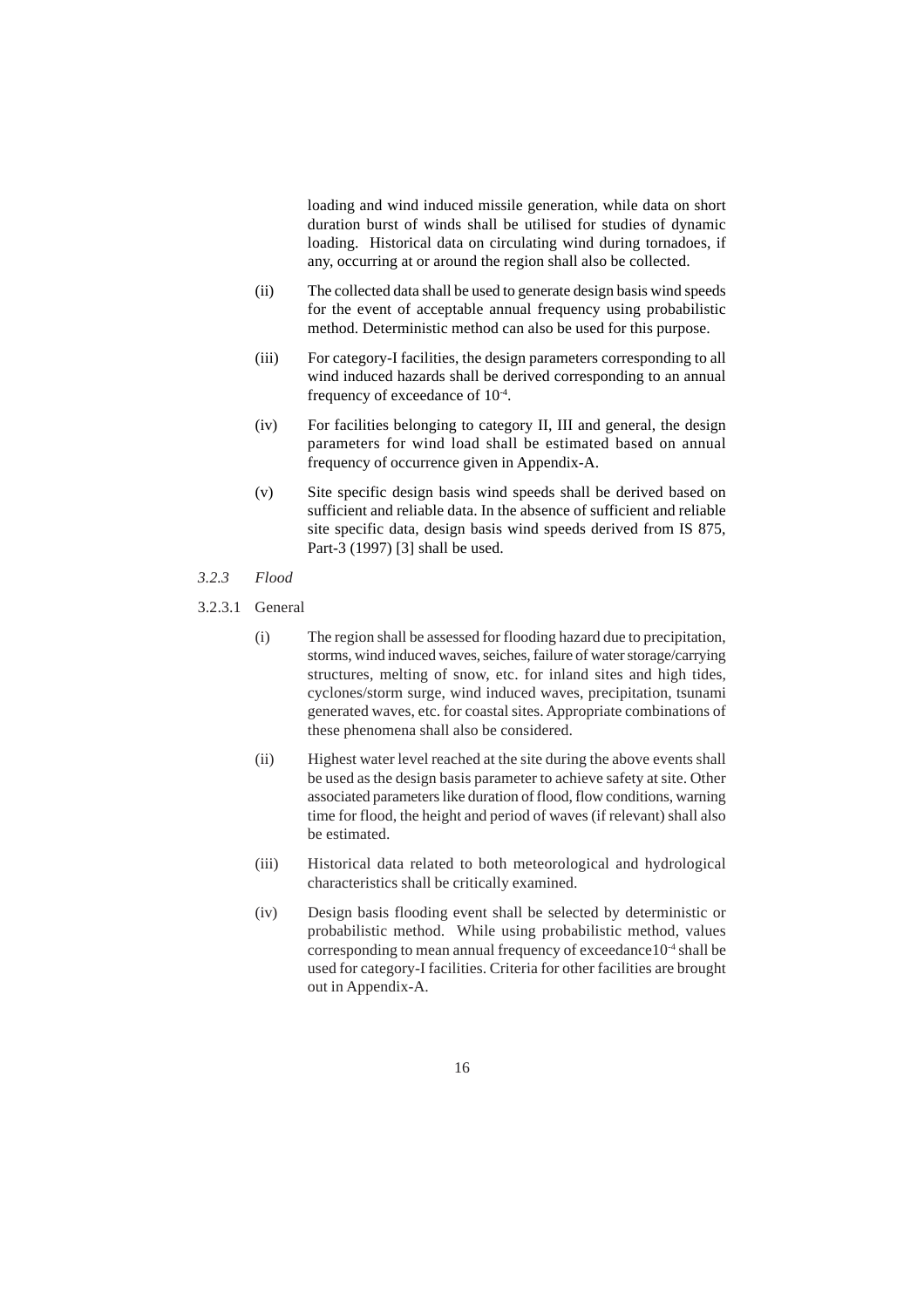(v) Suitable meteorological, hydrological and topographical data including data on relevant bodies of water shall be collected. Uncertainty and data inadequacy, if any, shall be taken into consideration while arriving at the final design basis value of flood water level. The design basis highest water level at the site shall be arrived at by using appropriate flood routing models.

#### 3.2.3.2 Inland flooding

- (i) Inland flooding can occur due to one or more of the following causes:
	- (a) Heavy incessant rain at the site/region
	- (b) Flood in the river/water body
	- (c) Sudden release from upstream water storage structures like dams
	- (d) Failure of upstream dam
	- (e) Seiches
- (ii) Historical data on heavy rain/cloud burst/flash flood in the region shall be collected and used for arriving at the flooding potential.
- (iii) Topographical data of the channel and surrounding based on field survey/topo sheets/satellite data shall be collected.
- (iv) A probable maximum storm (PMS) and resulting probable maximum flood (PMF) shall be identified. Appropriate models for routing this water along the channel/river shall be used. In case of the flood generating upstream of a reservoir, the same shall be routed downstream and water level at the site be generated using appropriate hydrological models. Starting water level in the reservoir during flood shall be taken as at full reservoir level (FRL).
- (v) The outflow from the dam shall be used as the input for downstream channel and routed along the channel to arrive at the highest water level reached at the site.
- (vi) Structural stability of the upstream/downstream dam against the water level rise/earthquake shall be evaluated. If the stability is not established then failure of the dam shall be assumed and consequent hazard shall be evaluated adopting appropriate methodology. For upstream dam failure initiated by overtopping, the initial water level at all downstream dams shall be assumed as at FRL.
- (vii) Effect of sudden release of water from upstream dam by opening of gates shall be evaluated.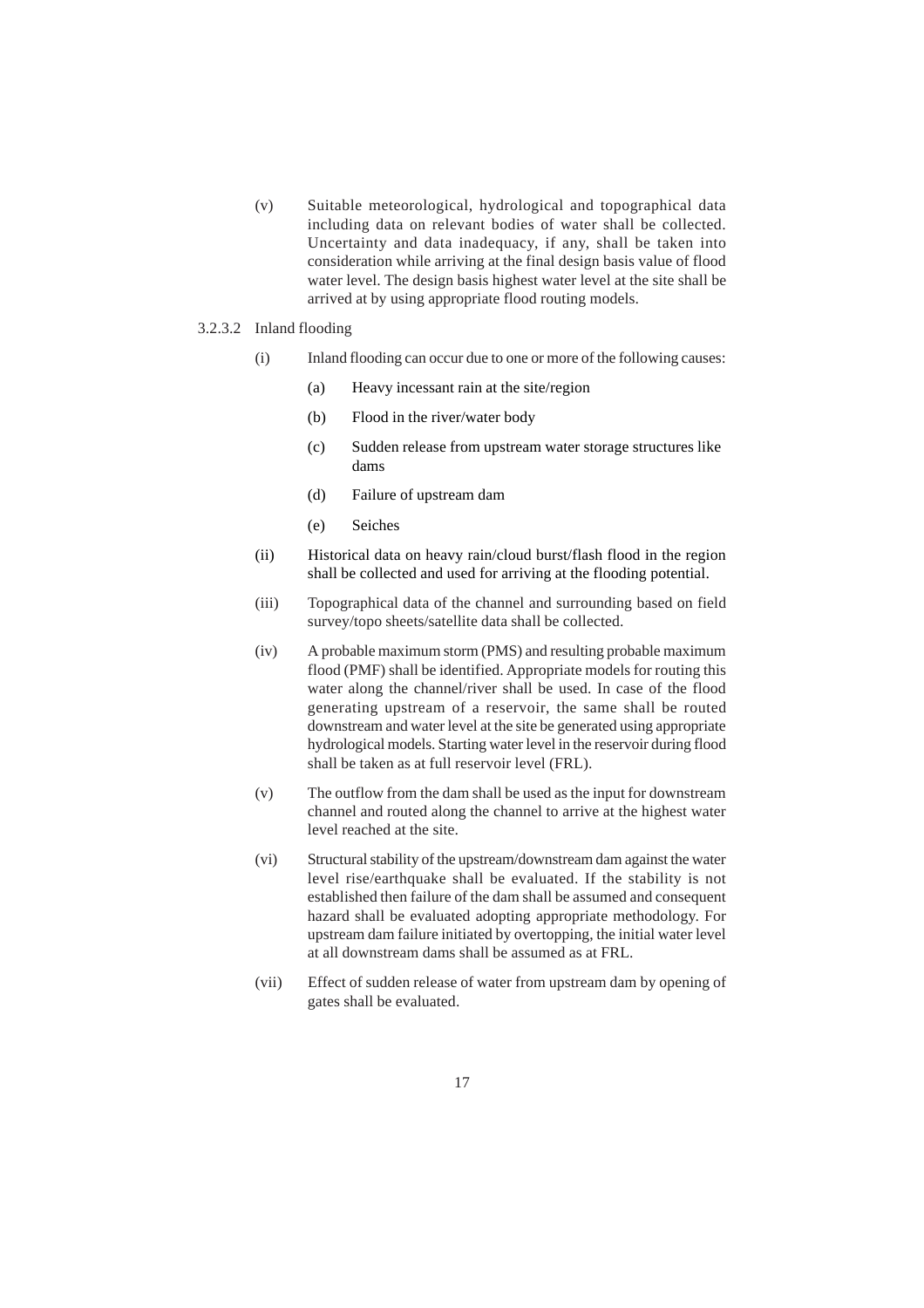- (viii) Possibility of change in river course and consequent flood hazard shall be assessed.
- (ix) Potential for seiches in enclosed water bodies shall be examined for inland sites located close to such water bodies.
- 3.2.3.3 Coastal Flooding
	- (i) Coastal site shall be examined for the potential flooding caused by surge due to cyclone, wind induced waves as well as tsunami waves.
	- (ii) Uncertainty and data inadequacy, if any, shall be taken into consideration while arriving at the final design basis value of flood water level.
	- (iii) For sites located along estuaries, impact due to PMF or dam break occurring at upstream locations shall be considered.
	- (iv) While generating design basis value of flood, the highest tide level observed at the site and wave run-up shall also be considered taking into account any amplification due to the coastal configuration adjacent to the site.
	- (v) Bathymetry and topography data of the coast region shall be collected and utilised.

# 3.2.3.3.1 Cyclone

- (i) Design basis cyclone shall be arrived at using historical data of cyclones hitting the site using appropriate hydrological and numerical models.
- (ii) For sites along estuaries, evaluation shall consider the increased water levels due to storm surge and its impact on the site. An appropriate combination of both cyclone and a smaller magnitude flood in the river due to the same cyclonic depression shall also be considered.

#### 3.2.3.3.2 Tsunami

- (i) The region shall be evaluated to determine the potential for tsunamis that could affect the safety of nuclear facilities on the site. The hazards associated with tsunamis shall be derived including potential drawdown and run up as well as hydrodynamic forces, if applicable.
- (ii) Design basis earthquake shall be arrived at with data of earthquakes resulting in tsunami wave landing at the site using appropriate hydrological and numerical models.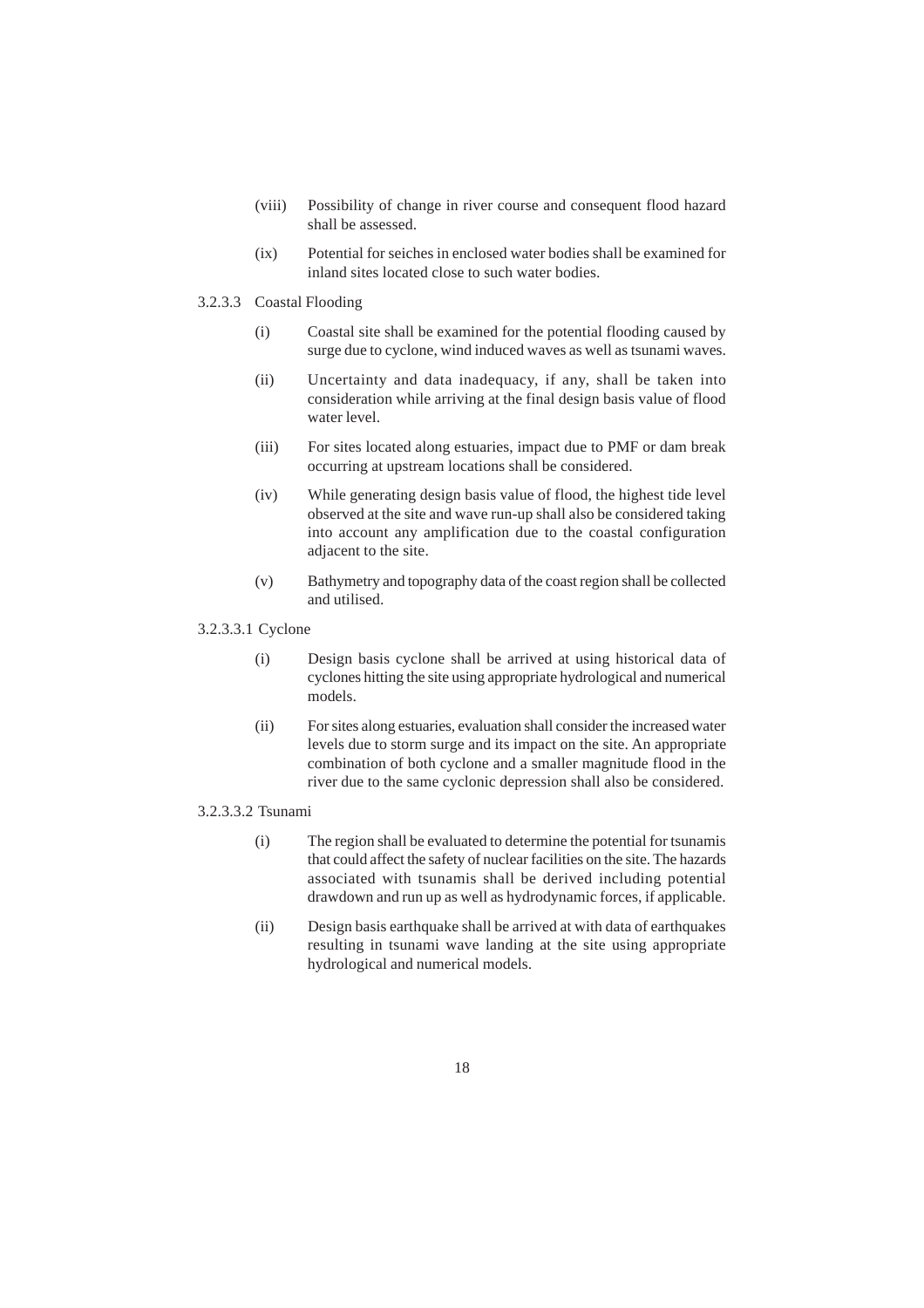- (iii) The frequency of occurrence, magnitude and height of regional tsunamis shall be estimated. On the basis of the available data, prehistorical and historical, for the region and comparison with similar regions that have been well studied, all potential tsunamigenic sources and their maximum potential shall be identified and used in determining the possible hazards associated with tsunamis. Appropriate models shall be used in the evaluation and shall take into account any amplification due to the coastal configuration adjacent to the site.
- (iv) The possibility of tsunami wave propagation inside estuary/river and related hazards shall be assessed.

#### 3.2.3.4 Site flooding

- (i) Flooding from local intense precipitation shall be mitigated by the site drainage system.
- (ii) Following requirements shall be satisfied in the design of site drainage:
	- (a) Drainage system shall be capable of discharging floodwater resulting from value of precipitation corresponding to  $10<sup>2</sup>$ annual frequency of exceedance for overall site.
	- (b) The safety related systems and components, waste storage/ management areas and escape routes or entrance/exit roads to safety related areas shall not be flooded from the quantum of precipitation corresponding to annual frequency of exceedance as given in Appendix-A.

#### *3.2.4 Geological/Geotechnical Hazard*

3.2.4.1 Slope Instability

The site and its vicinity shall be evaluated for slope instability (such as land and rock slides and land erosion) which could affect the safety of the NPP. If such a potential exists, the hazard shall be evaluated using site specific parameters such as design basis ground motion of earthquakes and/or slope instability due to heavy rain etc. The site shall be rejected if suitable engineering solution is not feasible.

3.2.4.2 Surface Collapse, Subsidence or Uplift

Geological and other appropriate information of the region shall be examined for existence of natural features like caverns, karstic formations and subsidence and human induced features/activities like mines, water extraction and gas/oil wells. If potential for surface collapse, subsidence or uplift exists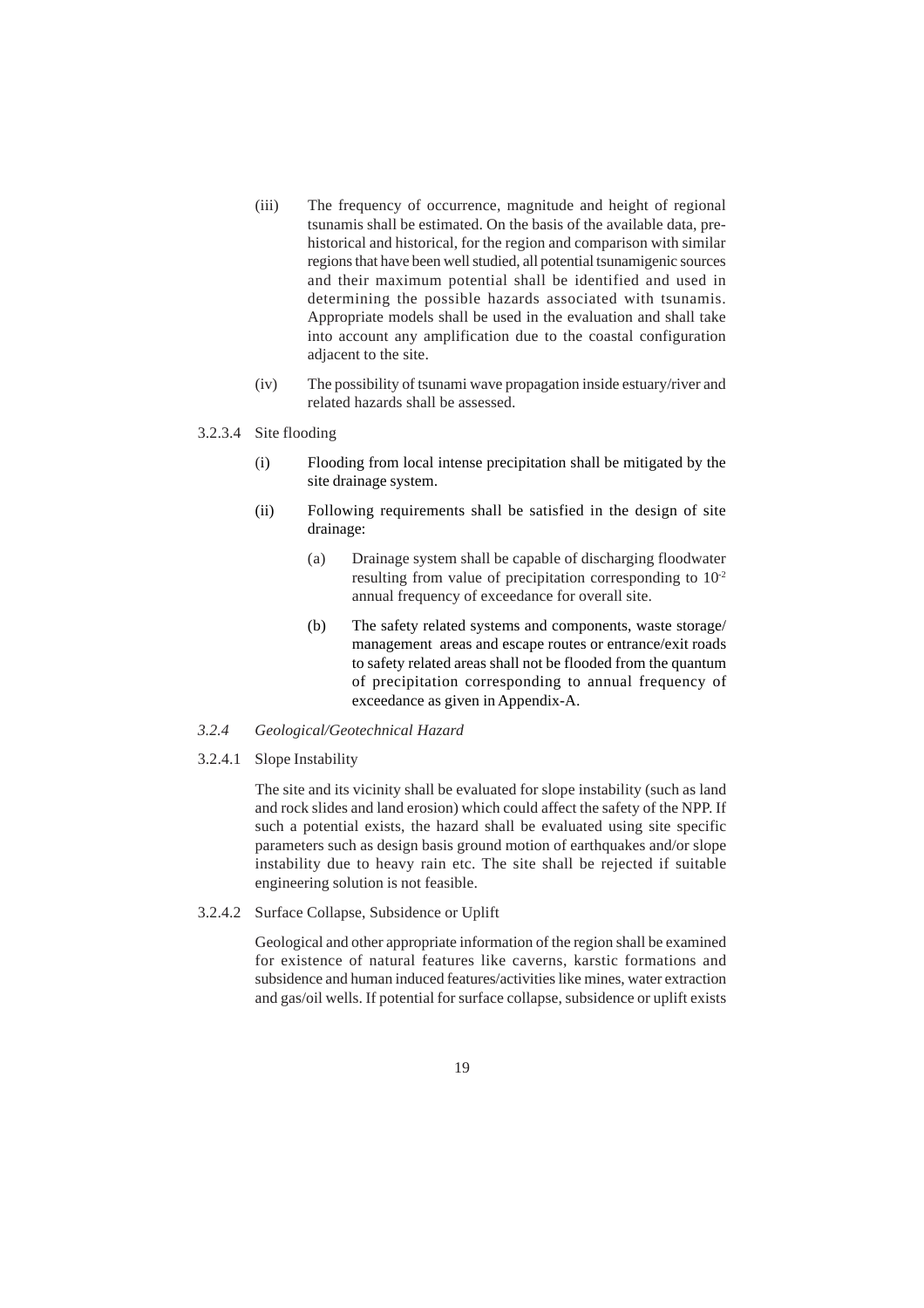in the site vicinity, corresponding hazard shall be evaluated. The site shall be deemed unsuitable if no engineering solution is possible for ensuring safety of nuclear facility.

3.2.4.3 Soil Liquefaction

The potential for soil liquefaction at the site shall be evaluated using design basis ground motion parameters. If potential for soil liquefaction exists, the site shall be deemed unsuitable unless engineering solutions are demonstrated to be available.

- 3.2.4.4 Characteristics of Foundation Material
	- (i) It shall be ensured that the site has competent strata for bearing the design loads transferred through the foundation. The details of local geology, e.g. karstic phenomena, shall also be examined. Adequate geotechnical investigations shall be carried out to examine the competence of the founding media.
	- (ii) The geotechnical characteristics of the subsurface materials shall be investigated and a strata profile for the site in a form suitable for design purposes shall be determined.
	- (iii) The stability of the founding strata under static and seismic loading shall be assessed.

# *3.2.5 Ground Water Regime*

The ground water regime and the chemical properties of the ground water shall be studied.

*3.2.6 Sand Dunes*

Unless engineering solutions exist, regions prone to, or having migratory sand dunes shall be avoided.

*3.2.7 Volcanism*

The site shall be investigated for evidence of volcanic activity in the region in last 10 million years. If such evidence exists, impact of associated phenomena shall be studied. Unless the impact of these phenomena could be mitigated by engineering measures, site shall be deemed unsuitable for category-I facilities.

Possibility of impact at site due to certain phenomena viz. pyroclastic density currents, lava flows, debris avalanches, landslides and slope failures, opening of new vents and ground deformation would deem the site as unsuitable. Other phenomena that also need to be addressed during evaluation include tephra fallout, lahars and floods, volcano generated missiles, volcanic gases,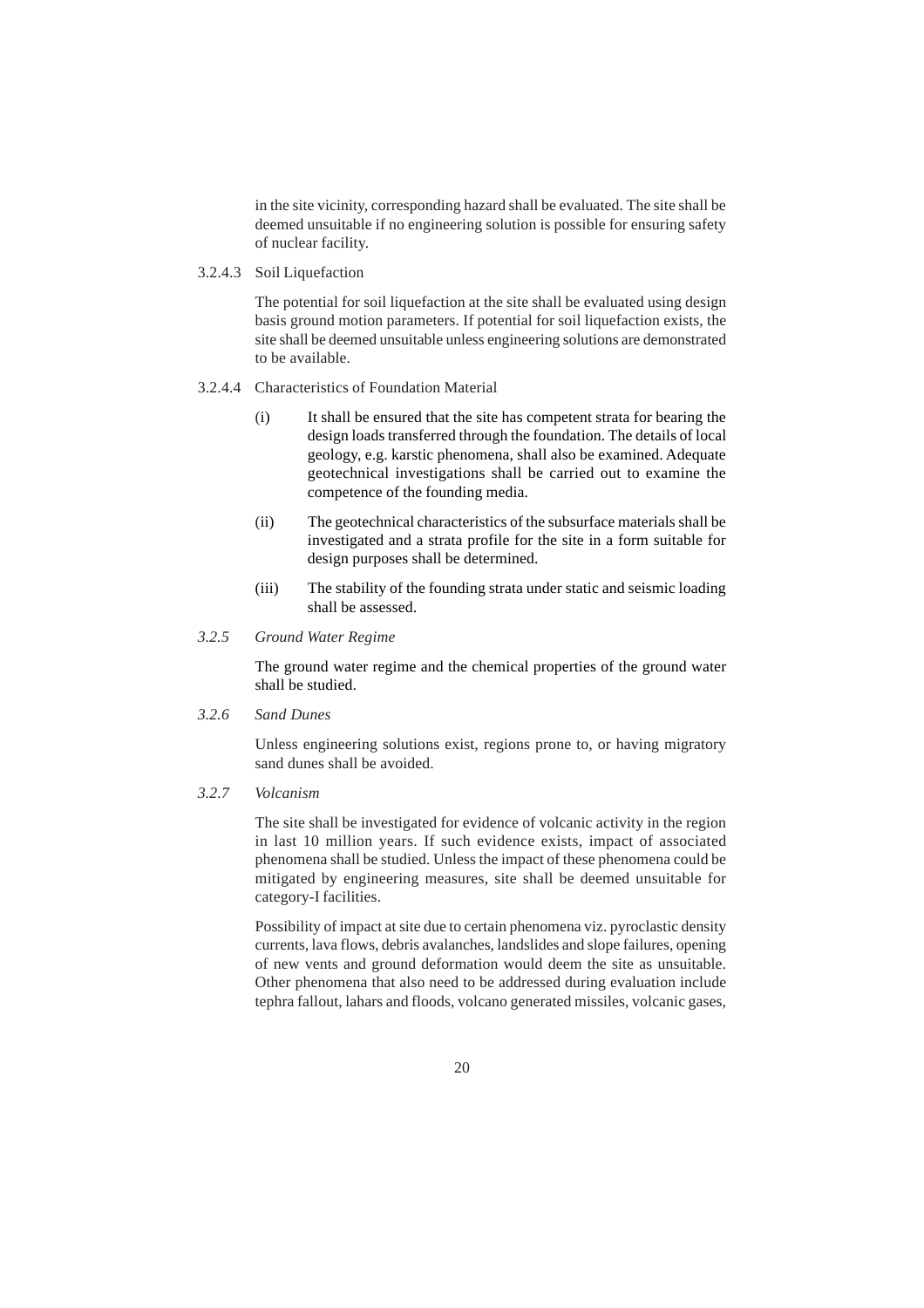tsunamis and seiches, atmospheric phenomena (air shocks, frequent lightning, etc.), volcanic earthquakes and related hazards, hydrothermal systems and ground water anomalies.

- *3.2.8 Shoreline Erosion*
	- (i) For coastal site, potential for shore instability due to erosion or sedimentation shall be investigated. Similarly, potential of riverbank erosion or change of river course in case of inland sites or sites on riverbanks shall be investigated.
	- (ii) If potential of such instability exists and is unacceptable from the safety consideration of nuclear facilities, the site shall be considered unsuitable unless reliable and practical engineering solution is available.
	- (iii) Intake structures and shore protection measures taken up as part of plant design could alter the erosion/deposition regime. The postulated effect of the same on the unprotected area within the site shall be evaluated.
- *3.2.9 Loss of Ultimate Heat Sink*
	- (i) The potential for the loss of ultimate heat sink of a nuclear facility shall be analysed. Possibility of failure of downstream dam, blockage/ diversion of river, excessive growth of marine organism, ship collision and consequent damage to intake structure, oil spill, draw-down due to tsunami, etc. which may result in above conditions, shall be scrutinized. If potential for the loss of ultimate heat sink exists, the site shall be considered unsuitable unless reliable and practical engineering solution is available.
	- (ii) Availability of adequate quantity of water storage for decay heat removal from core and spent fuel stored under water shall be ensured under all plant states for at least 7 days. In addition, provisions shall be available for ensuring continued availability of heat sink beyond 7 days by alternate means. The minimum period of 7days shall be revised to a higher value depending on site/plant characteristics.
	- (iii) If the minimum water supply required for the long term heat removal from the core and spent fuel stored under water cannot be ensured under all circumstances, the site shall be deemed unsuitable.

# **3.3 Human-Induced External Events**

- *3.3.1 General*
	- (i) The region shall be investigated for potential hazard due to aircraft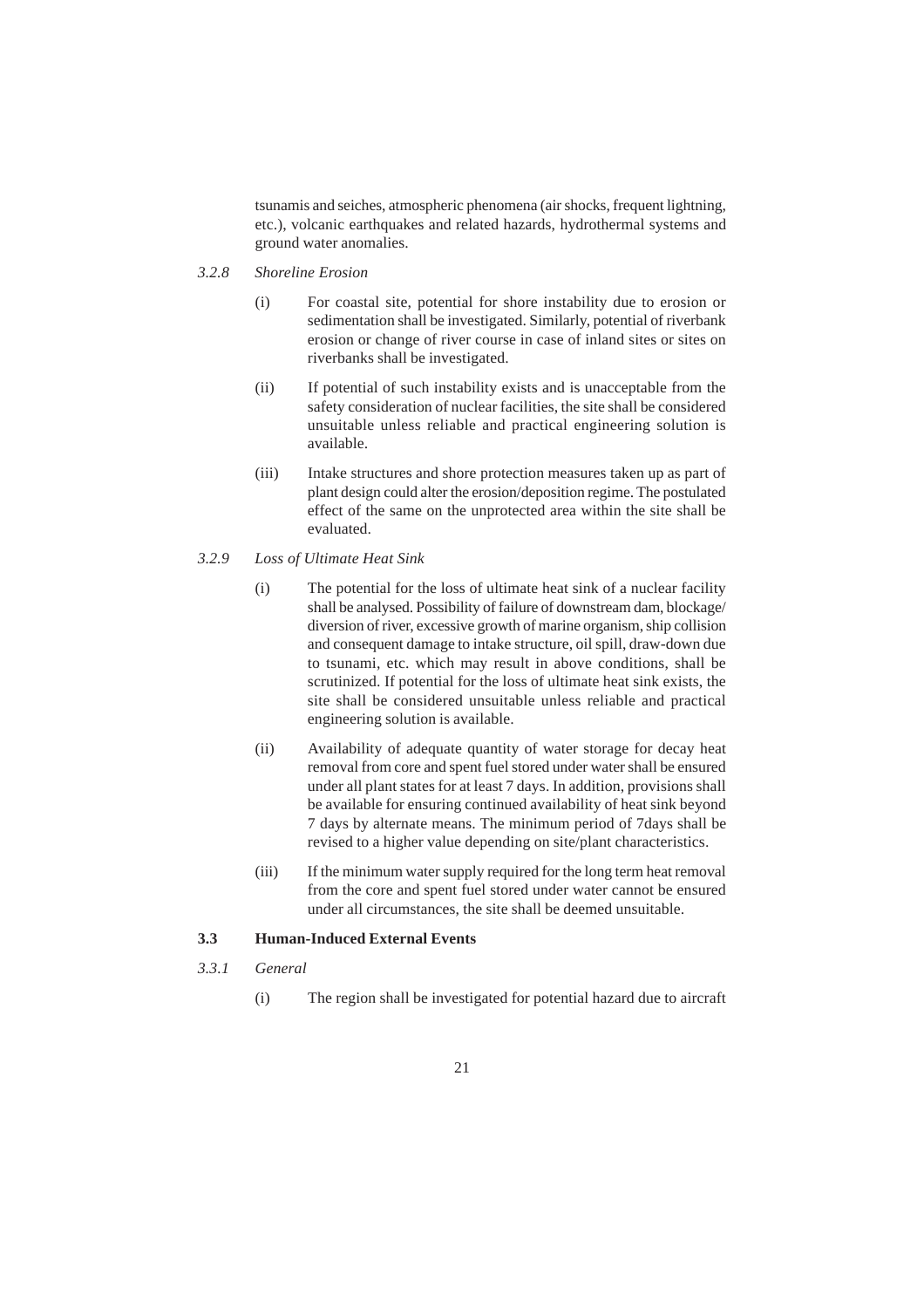crash, chemical explosion/toxic gas release in industrial facilities, or any other hazards that may result from industrial / radiation/ nuclear facilities located away from site as well as within the site boundary. Potential hazards resulting from various other human activities shall also be investigated. In case the hazard is unacceptable with respect to its impact on the nuclear facilities and no solution is available, the site shall be deemed unsuitable.

- (ii) When probabilistic hazard assessment methodology is adopted, the design basis parameters due to external human induced events shall be derived for an annual frequency of  $10<sup>4</sup>$  for category-I facilities, unless specified otherwise2 .
- (iii) The extent of investigation and design basis shall be determined by the hazard potential of the facility and also by the impact of the hazard/event on the facility.

#### *3.3.2 Aircraft Crash (Accidental Origin)*

- (i) If the screening values given in Annexure-II are not satisfied the site shall be further evaluated.
- (ii) For this purpose, data such as, the distance of the nearest airport along with the present flight frequency, expected growth, air traffic corridors in the region and the type of aircraft used shall be collected. This data shall be used in conjunction with appropriate formulation to arrive at the annual frequency of aircraft crashing on the category-I facility. If this frequency is found to be greater than  $10<sup>-7</sup>$  per year [4], detailed evaluation shall be carried out to assess the impact hazard including secondary consequences such as fire and explosions due to fuel burning. If engineering solution, acceptable to regulatory body does not exist, the site shall be deemed unsuitable.

#### *3.3.3 External Fire*

Potential fire external to a category-I facility site shall be evaluated with appropriate considerations for safety of the facility (e.g. access to site, availability of power, ventilation, impairment of safety function, operator action, etc.) with special emphasis on the unavailability of power or any threat to the operator action owing to the release of smoke and toxic gases.

<sup>2</sup> AERB/NPP/SG/S-7, Evaluation of Design Basis for External Human-induced Events for Nuclear Power Plants (under preparation)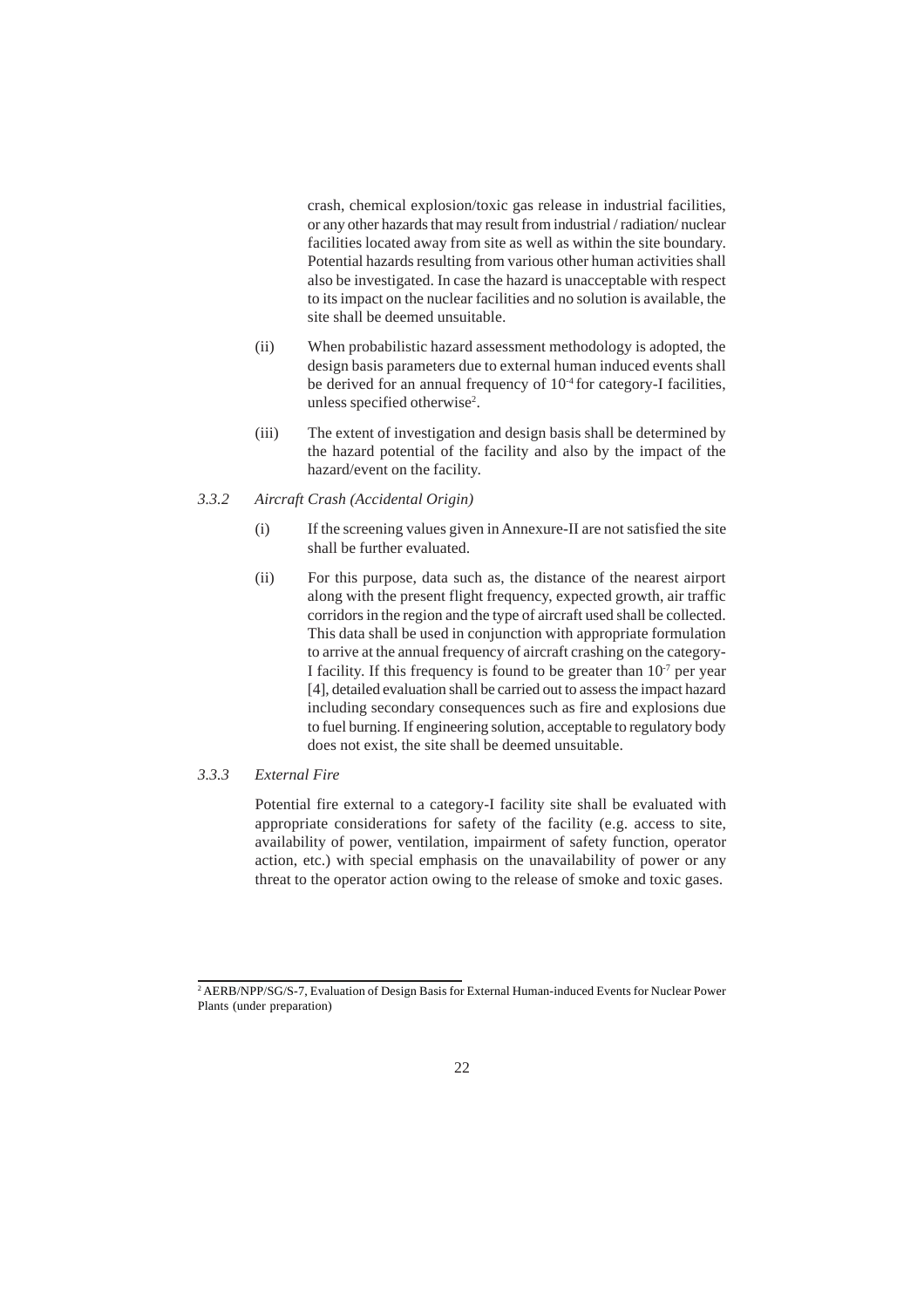#### *3.3.4 Explosions and Asphyxiant/Corrosive/Toxic Gas Releases*

- (i) Activities in the region around the site involving the handling, processing, transporting and storing of chemicals and explosives having potential for safety concerns such as explosions and asphyxiant/corrosive/toxic gas releases shall be identified. All activities involving storage/handling/transportation of such chemicals or explosives shall be taken into account during site evaluation of the facility.
- (ii) The places where explosive chemicals are manufactured/stored/ transported in the surrounding environment of the site shall be identified along with type and quantities of these chemicals stored and/or manufactured. Computations shall be carried out to arrive at the pressure wave and thermal load generated on the facility from the postulated accident scenarios.
- (iii) Potential of asphyxiant and toxic gases release shall be evaluated. These events affect the nuclear facility both externally and internally, damaging or impairing safety related systems and operator action.
- (iv) In case of toxic chemicals, either manufactured or handled, stored or transported in the surrounding environment of the site, the concentration levels of these chemicals at the site arising out of an accident at the manufacturing/handling plants or during transportation of these chemicals shall be evaluated. If levels are above the toxic levels stipulated for the respective chemicals, appropriate engineering measures shall be introduced to ensure safety of nuclear facility/site personnel.
- (v) Design basis for chemical explosion events shall consider overpressure including variation of pressure wave with respect to time and its duration as well as impact on structural elements and humans. For chemical releases, the tolerance level of toxic material shall be considered.
- (vi) The release of corrosive gases or liquids from industrial plants in the surrounding environment of the site or in transit such as in accidents and spills from ships or trains constitutes a potential hazard. Leakage of corrosive gases and liquids may also occur from storage of chemicals on the site. Impact of such event on the plant shall be evaluated.

### *3.3.5 Releases of Radioactive Materials*

Impact of release of radioactive materials from adjacent operating nuclear facilities and from vehicles transporting radioactive material on the proposed facilities shall be evaluated considering possible scenarios.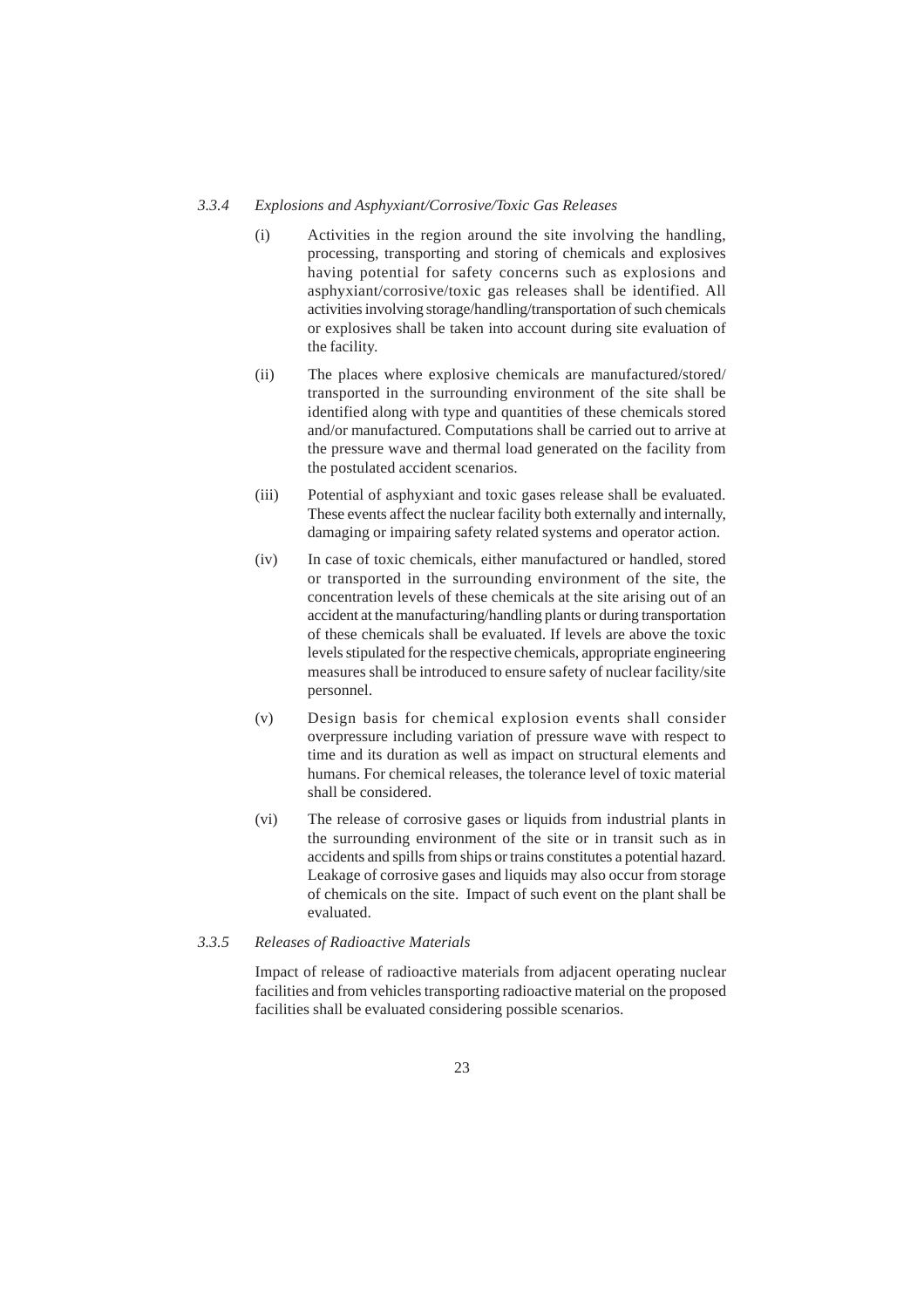#### *3.3.6 Oil Slick*

Information regarding proximity of offshore oil well, near shore oil well, movement of oil tankers in the nearby shipping channels/water ways and any other potential source of oil slick shall be obtained. Impact on nuclear facilities due to potential oil slick shall be investigated.

#### *3.3.7 Blasting Operation*

Information regarding blasting operations including those during site excavation in the site vicinity (up to 5 km) shall be obtained and the impact of such operations on safety of existing nuclear facilities at site shall be assessed.

#### *3.3.8 Mining, Drilling and Water Extraction*

All activities related to mining, drilling, subsurface extraction and injection of water and other fluids shall be carefully studied in order to assess their impact on safety of the facility.

#### **3.4 Other Events**

Natural and human induced events, other than those addressed in preceding sections, and that could cause loss of functions of structures, systems and components (SSC) important to safety shall be identified. Examples of such events are blockage/diversion of a river, depletion of a reservoir, blockage of a reservoir/cooling tower by freezing or the formation of ice, electromagnetic interferences, eddy current in ground, etc. The investigation shall also include installations that may give rise to missiles of any type that could affect safety of nuclear installation. If possibility exists, the potential hazards associated with these events shall be established. In case the hazard is unacceptable for the nuclear facilities and no practicable solution is available, the site shall be deemed unsuitable.

## **3.5 Other Characteristics**

During evaluation of a site, following site related characteristics which do not affect safety of the nuclear facility directly but can have an indirect impact on safety of the facility are assessed.

#### *3.5.1 Power Evacuation/Availability*

Power evacuation scheme from the proposed nuclear power plant shall be studied in detail considering transmission scheme, generation and load centers in the electricity network. Availability of startup power and adequate transmission links even during a grid disturbance shall be ensured. Possibility of operation in an islanding mode shall also be checked and plant grid interaction studied.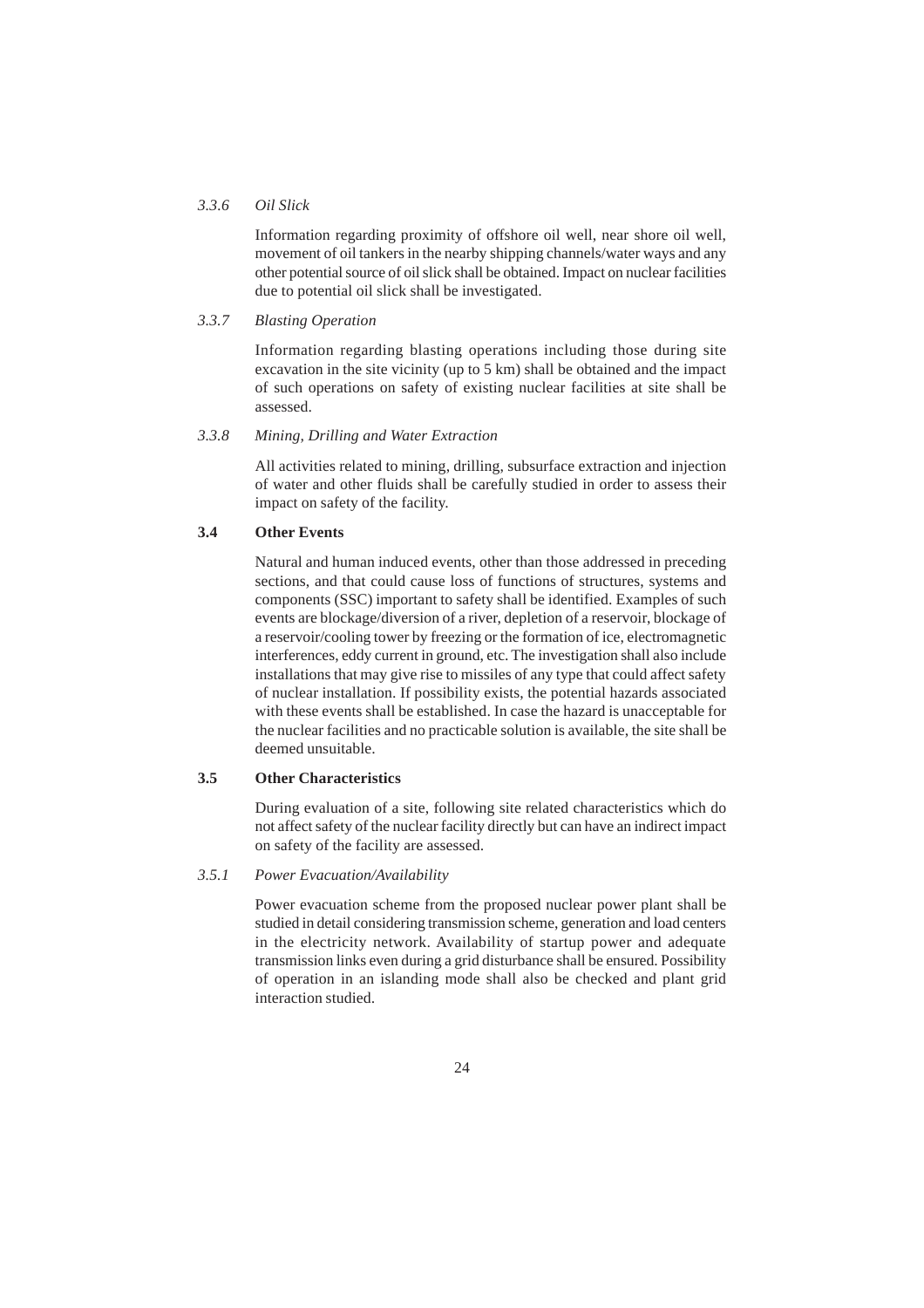#### *3.5.2 Transportation of Over Dimensioned Consignment/Cask*

- (i) Availability of transport route for over dimensioned consignment (ODC) shall be ensured.
- (ii) Safety aspects related to transportation of cask containing irradiated fuel/radioactive material within and outside plant site up to storage facility/reprocessing plant shall be addressed.

# *3.5.3 Cooling Water Requirements*

Adequate quantity and assured supply of cooling water of acceptable quality shall be available for safe operation of the facility. The intake and outfall scheme and type of cooling system namely once through or closed circuits shall be considered. At sites with multiple intake and outfall structures, effect of recirculation of warm water as well as radioactivity shall be studied.

#### *3.5.4 Thermal and Chemical Pollution*

- (i) The arrangement of intake and outfall structures shall be such that the temperature at the discharge point meets requirements specified by the competent authority, i.e. State/Central pollution control board or any other appropriate statutory authority. If required, appropriate model studies shall be conducted for this purpose.
- (ii) Regarding the discharge of chemical effluents to a water body, appropriate limits as specified by State/Central authorities shall be adhered to.

#### **3.6 Changes of the Hazard with Time**

#### *3.6.1 Changes due to Climatic Evolution*

- (i) Global climatic changes over a period of time can alter the meteorological and hydrological features of the site resulting in changes in air and water temperatures, sea level, frequency and intensity of cyclones, rainfall, etc. Due attention shall be paid to the possible implications to the consequences resulting from such changes on the safety of facility during its operating life.
- (ii) Periodic re-evaluation of design parameters shall be performed as uncertainties affecting estimates of future climate extremes are reduced or observed trends show evidence of more climatic extremes.

# *3.6.2 Other Changes*

Changes in the terrain due to natural or human induced causes like forest fires, urbanisation, construction of dams and irrigation channels, sedimentation/erosion, land subsidence, permanent uplift/subsidence of the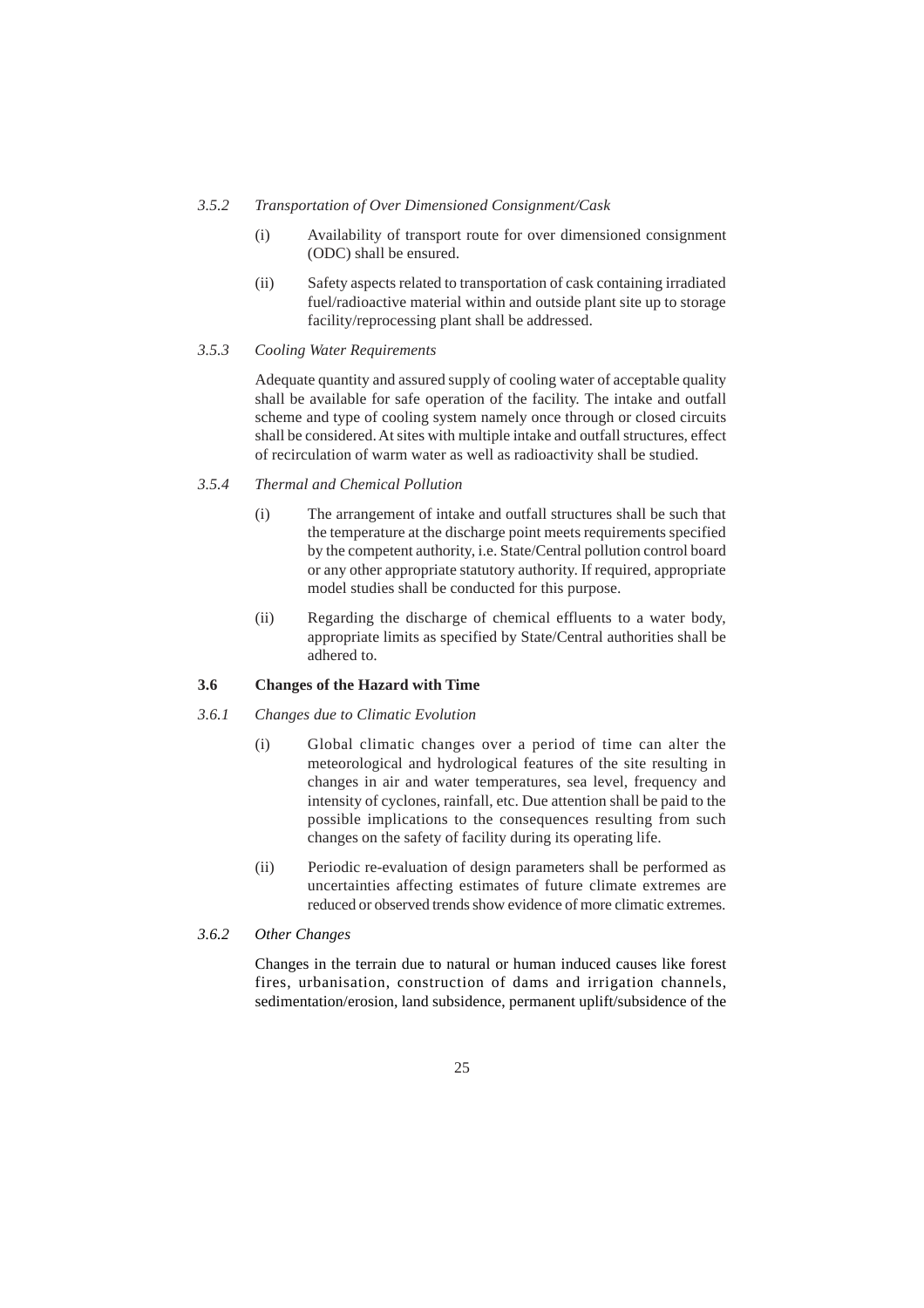earth's surface due to an earthquake, etc. can affect the flood potential of the region. Therefore, such changes shall be considered along with climatic changes in the periodic validation of design basis flood level parameters established at the time of construction of the facility.

# *3.6.3 Considerations for Exceedance of Design Basis*

To account for the future changes, additional safety margin shall be taken into consideration in the design of nuclear facility.

Impact of cliff edge effects on the safety of nuclear facility shall also be assessed.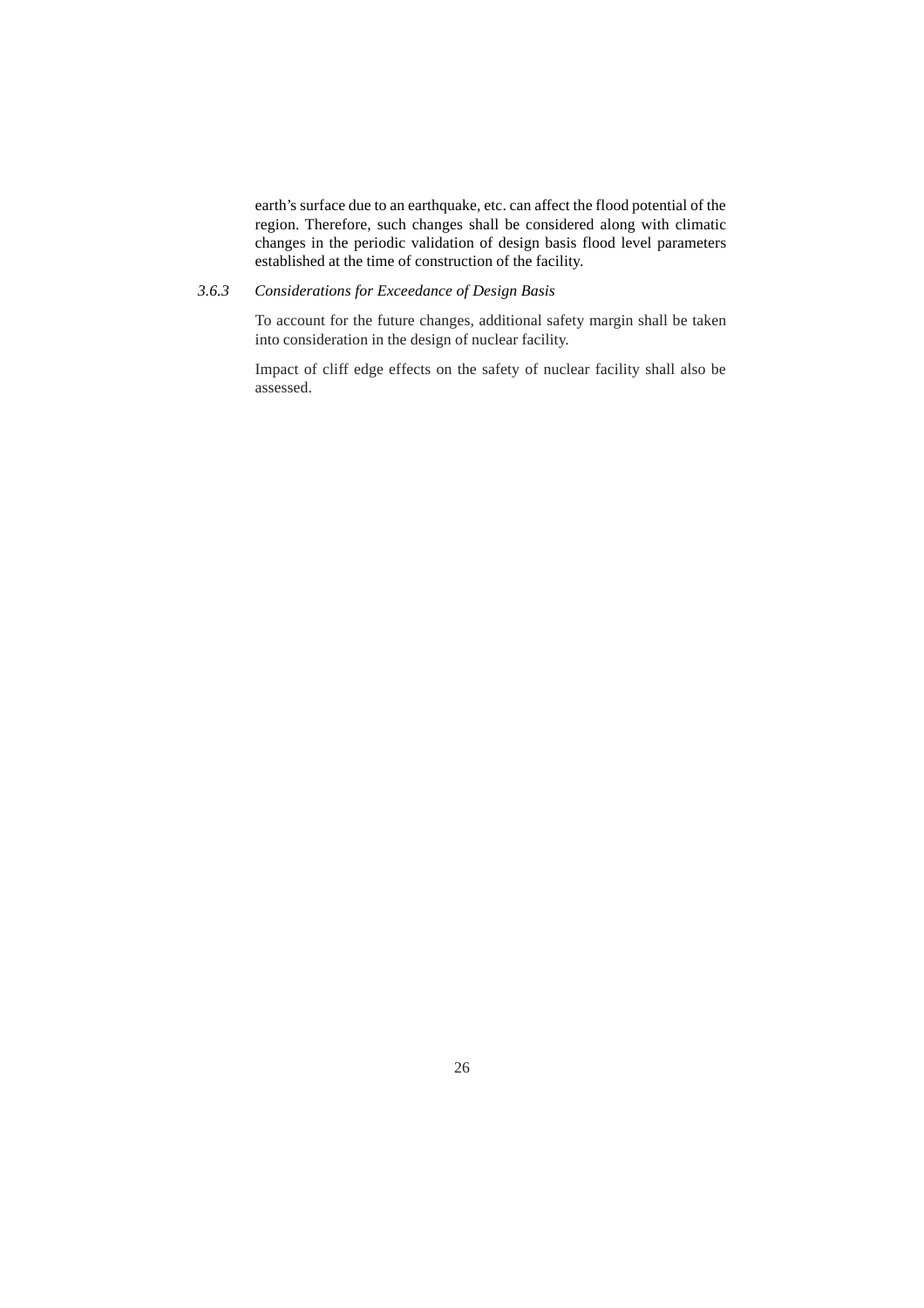# **4. EFFECT OF NUCLEAR FACILITY ON ENVIRONMENT**

# **4.1 General**

- (i) The principal safety objective of a nuclear facility is to ensure that the radiological impact of plant on the population and the environment during normal operation as well as accidental conditions are within the levels prescribed by the regulatory authority. The safety objective shall also include consideration of optimisation of exposure to the population. For this purpose, site characteristics affecting dispersion of radioactivity through air, surface water and sub-surface water shall be carefully studied in case of NPP and facilities having potential off-site impact. It shall be determined whether the site has favourable characteristics for effective dilution of radioactive discharges from the facilities. Other features considered in the radiological impact assessment (RIA) are land and water use, bioaccumulation, transfer to and from the environmental matrices, dietary habits, etc.
- (ii) For radiological dose assessment, the facility shall provide details regarding management of radioactive waste generated and released during normal operation and accident conditions in the facility and details of radioactive release under such conditions.
- (iii) For assessment of dose, the site specific parameters shall be used.
- (iv) Information regarding use of land, water bodies, etc. shall be obtained. This data is important for radiological impact assessment and for planning off-site emergency measures.
- (v) Data on other aspects such as cattle and livestock, agricultural produce, fish catches on annual basis and other relevant particulars, which may influence dose to the public during normal operation and accident conditions, shall be collected and included in the assessment. This information shall be used for development and implementation of emergency measures.

# **4.2 Dispersion through Air**

- *4.2.1 General Meteorology*
	- (i) The meteorological data shall be collected for a minimum period of one year and examined. This shall include assessment of inversion conditions, atmospheric stability, humidity, rainfall and hourly data for wind speeds, wind directions and calms.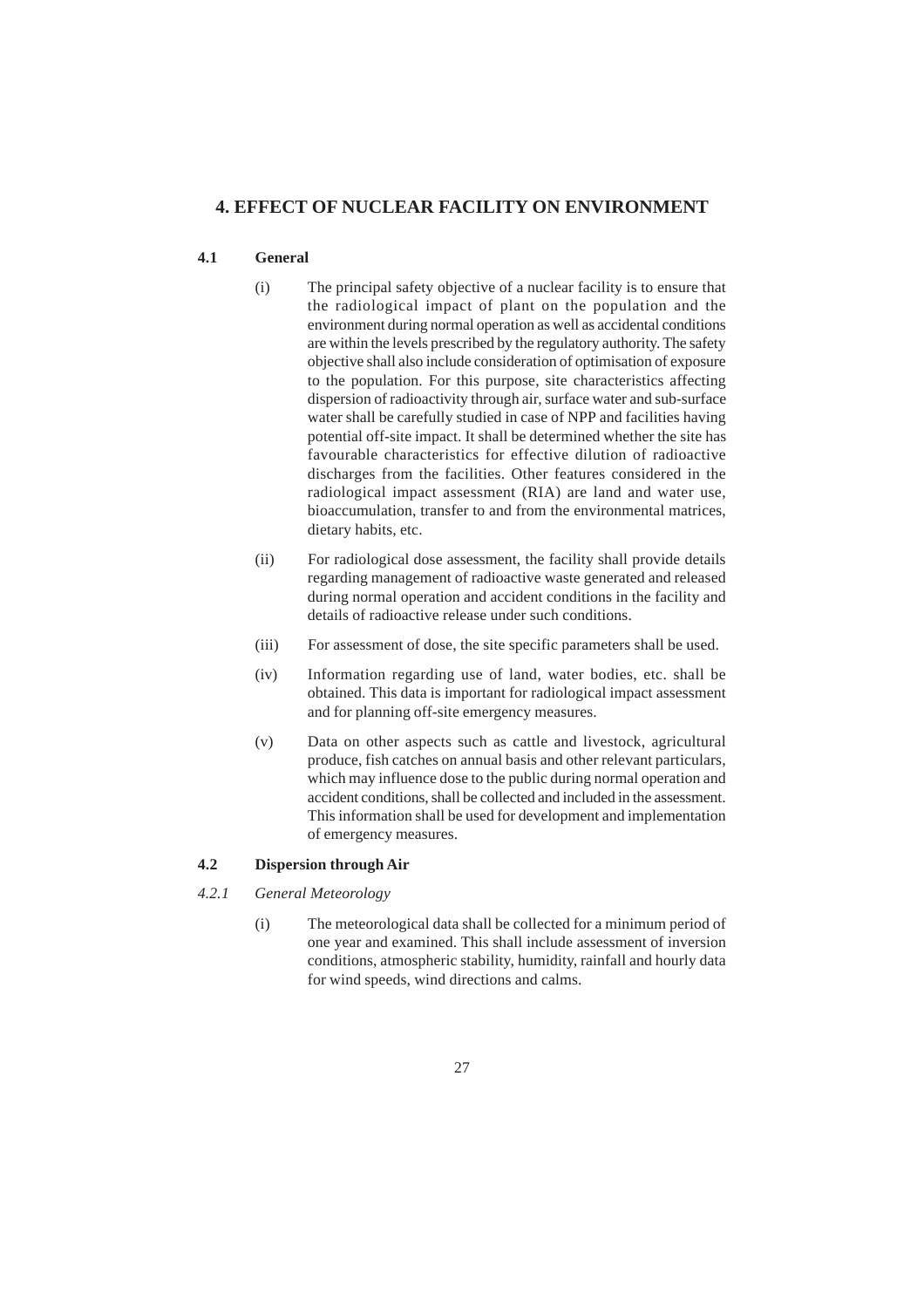- (ii) In case of sites situated in river valleys, bowls and uneven topography, additional data if required shall be generated and appropriate model shall be used to assess the dilution factor.
- (iii) If sufficient site-specific data is not available, data from a region with similar characteristics may be used for initial assessment, with appropriate justification.

#### *4.2.2 Site-specific Data*

A program of meteorological measurements shall be initiated at the site before start of construction of all nuclear facilities with a potential for activity release to atmosphere and shall continue till decommissioning. This program shall include instrumentation capable of measuring and recording meteorological parameters at appropriate locations and elevations required for the assessment.

#### *4.2.3 Atmospheric Modeling*

- (i) Using the site-specific data, an appropriate atmospheric model for dispersion shall be used. This should consider the following:
	- (a) Release duration (for accident conditions).
	- (b) Source magnitude, release height and form.
	- (c) Atmospheric conditions (atmospheric stability, wind speed and directions).
	- (d) Dry and wet deposition conditions.
	- (e) Dilution capacity for short and long-term releases.
	- (f) Wake effects due to tall structures, if any.
- (ii) To evaluate the influence of any unusual site conditions such as thermal interference from complex natural topography, cooling towers, etc., additional studies shall be carried out.
- (iii) In coastal sites, considerations shall be given to effects of sea breezeland breeze phenomena and formation of coastal boundary layer.

# **4.3 Dispersion through Aquatic Body**

Dispersion characteristics of aquatic body (surface and subsurface) shall be studied for category-I and category-II facilities in order to assess impact of any radioactive release.

# *4.3.1 Hydrological Features*

The hydrological characteristics of the region shall be studied and shall include: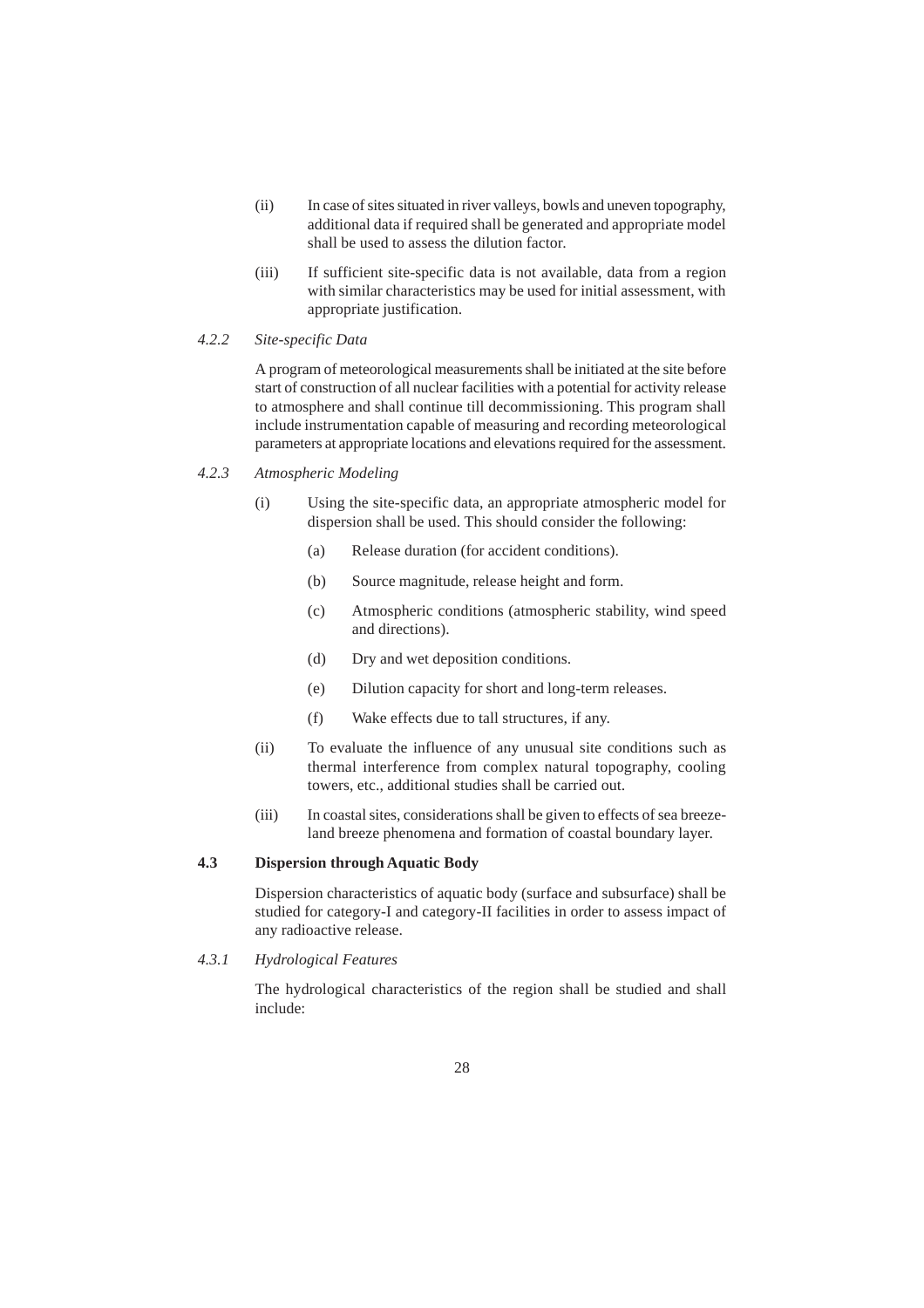- (i) Location, size, shape and time variations of mass flow and velocity for rivers, current for lakes and seas and silt and other loads for all water bodies.
- (ii) Major upstream and downstream water control structures and their design features.
- (iii) Location of water intake points and quantum for domestic, irrigation and industrial purposes.
- (iv) Thermal stratification in lakes.
- (v) Tidal influence.
- *4.3.2 Site Specific Data*
	- (i) At the point of discharge, the radioactive effluent releases shall be within acceptable limits. At coastal sites, it shall be ensured that the outlet of pipeline carrying liquid radioactive effluents is at a point where an adequate depth of water is available even during neap tide conditions. Dispersion characteristics and pick-up of radioactivity by sediment and biota shall also be appropriately accounted.
	- (ii) In case of inland sites, site specific data shall be generated including:
		- (a) Dispersion characteristics of water bodies.
		- (b) Pick-up of radioactivity by sediment and biota.
		- (c) Transfer mechanisms of radionuclides in hydrosphere and identification of exposure pathways for the significant radionuclides.
- *4.3.3 Radiological Dose Assessment*

The assessment of impact of liquid effluent discharges to aquatic body on population shall be made using appropriate hydrological and radiological models.

- *4.3.4 Hydrogeological Parameters*
	- (i) Direct discharge of radioactive effluents into the ground water shall be prohibited.
	- (ii) In order to assess the consequences of any inadvertent / accidental release leading to ground water contamination, a description of the hydrogeology of the region shall be developed and it shall include:
		- (a) Description of saturated and unsaturated zones.
		- (b) Water table contours and their variations.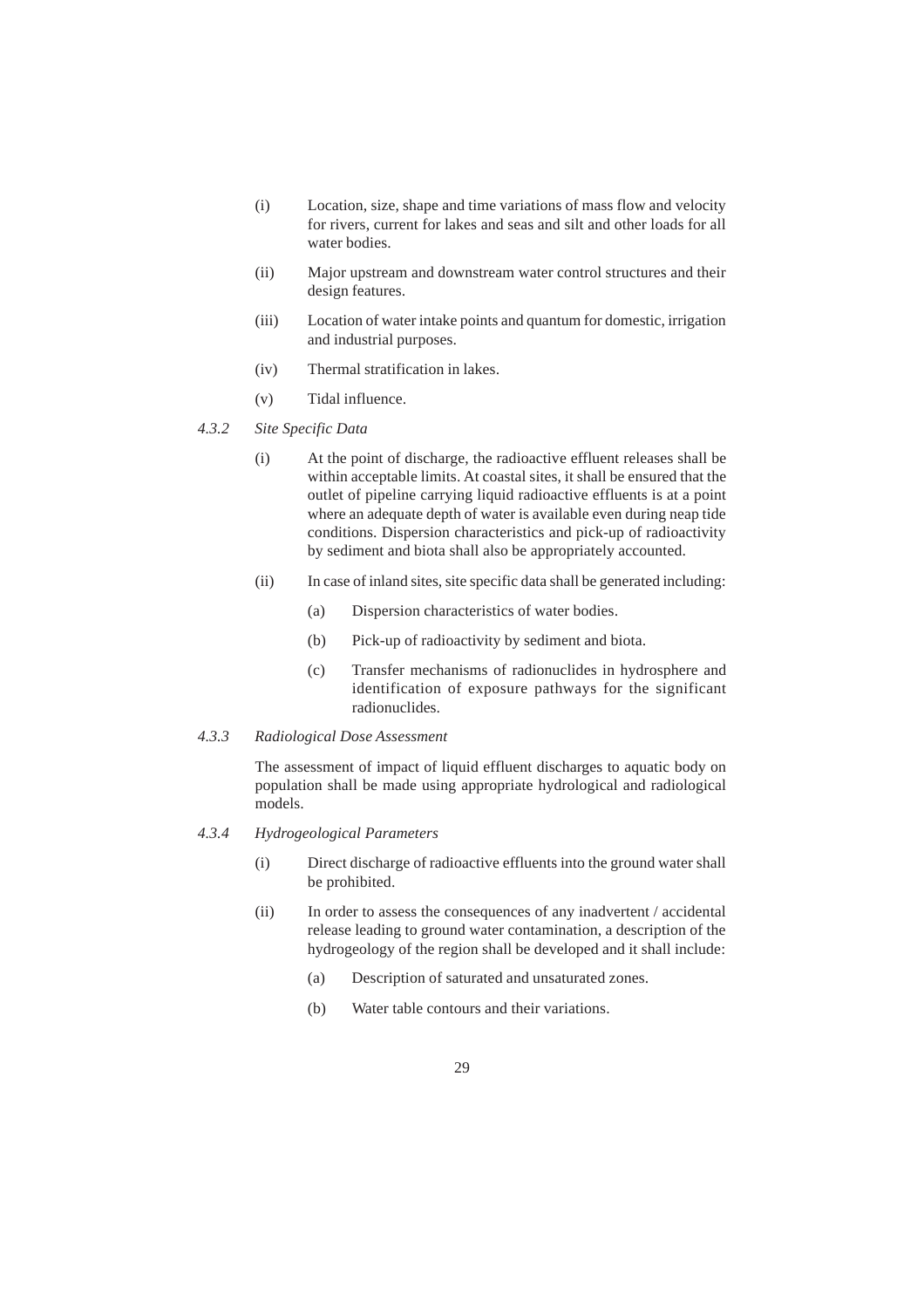- (c) Direction of ground water movement and its velocity.
- (d) The recharge and withdrawal rate of ground water and its use along with any interaction with surface water.
- (e) Nature of aquifer (local/regional).
- (f) Connection of aquifer with other regional water bodies.
- (iii) Hydrogeological investigations of the site shall be carried out to evaluate the impact of ground water contamination on population. These investigations include:
	- (a) Porosity, physico-chemical properties, migration and retention characteristics of soil.
	- (b) Dispersion characteristics of the underground water bodies.
	- (c) Retention characteristics of the underground strata.
	- (d) Data on existing and projected use of water from ground aquifers.
	- (e) Pathways of radionuclides leading to population exposure through ground water.
- (iv) Chemical characteristics of the soil around facilities for short term storage of waste such as near surface waste storage facilities should preferably act as natural barrier to migration of radioactive materials.

## *4.3.5 Hydrogeological Models*

The data from hydrogeological investigations shall be used to evaluate the impact of ground water contamination using appropriate models to:

- (a) Assess the extent of contamination of the ground water due to an accidental release of radioactive materials into the ground water body and leaching of radioactivity from near surface waste disposal site and from other structures of site, which contain radioactive material.
- (b) Arrive at the levels of exposure to population due to ground water contamination, if any.

# **4.4 Population Distribution**

(i) Information on population distribution (existing and projected), including permanent residents, transient and seasonal population shall be collected up to a radius of 30 km and updated during each periodic safety review during the life time of the nuclear plant. The data shall be presented in terms of direction and distance from the plant.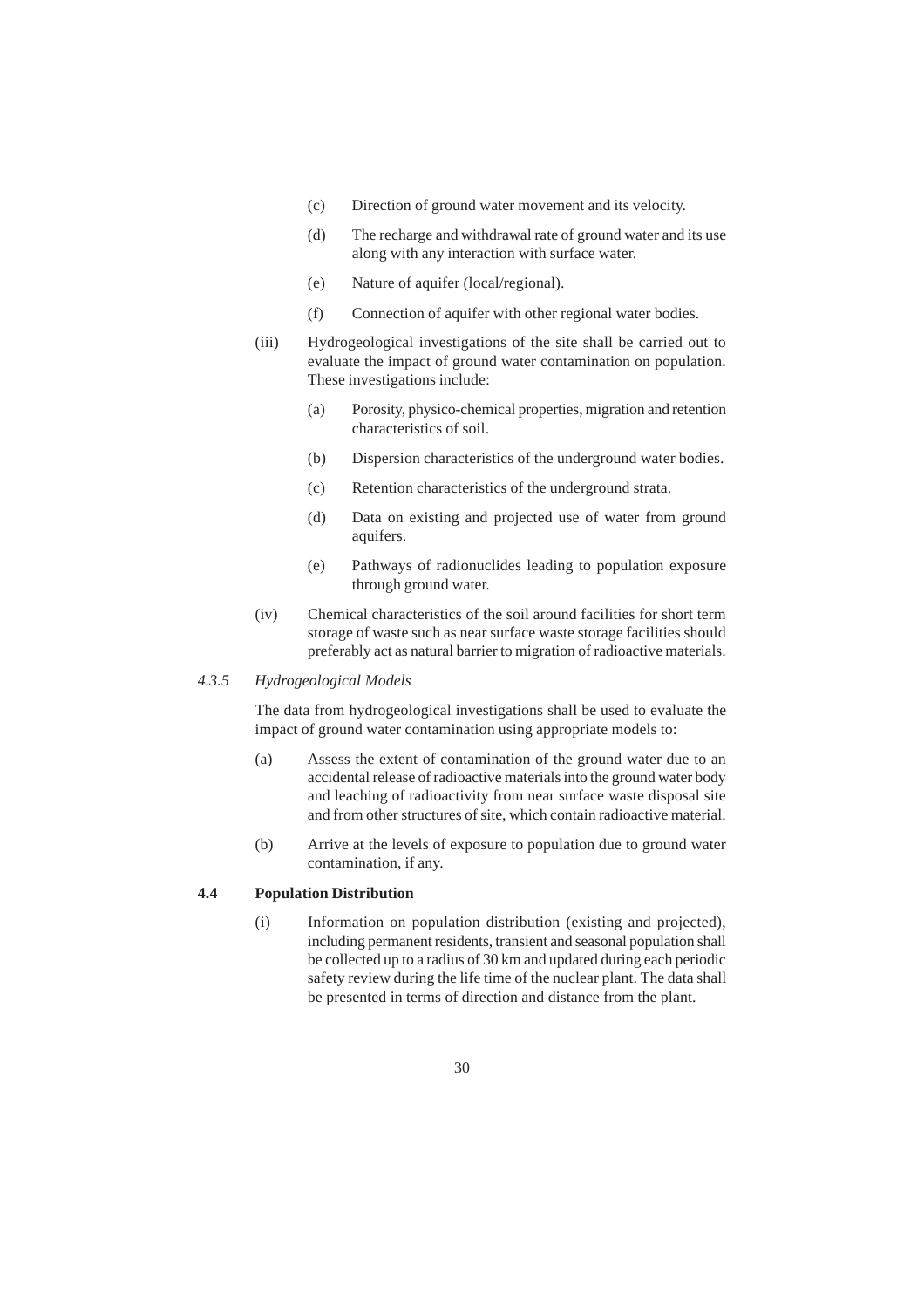- (ii) Data collection shall also include details of densely populated areas and population centers, industries, places of tourist interest and institutions such as educational institutions, hospitals and prisons within 30km radius.
- (iii) In order to formulate emergency plan for other category-I and category-II facilities having potential off-site impact, necessary data for the possible impact zone shall be collected.

# **4.5 Land and Water Use**

- (i) The uses of land and water shall be characterised in order to assess the radiological impact of the nuclear facility on the region and also for the purposes of preparing emergency plans. The investigation shall cover land and water bodies up to a distance of 30 km that are used by the population or may serve as a habitat for organisms in the food chain.
- (ii) In order to ensure that emergency measures can be effectively implemented under accident conditions, the use of the land shall be characterised. The characterisation shall include:
	- (a) Extent of agriculture land, principal food products, leafy vegetables and their yields and consumption pattern.
	- (b) Extent of dairy farming and yield.
	- (c) Extent of drinking water demand and its sources in the near vicinity of the plant.
	- (d) Water bodies up to 16km from the site and their outflow characteristics.
	- (e) Use of water for drinking, irrigation, fishing, agriculture and industrial use.
	- (f) Use of land for recreational activities.

#### **4.6 Ambient Radioactivity**

Before commissioning of the nuclear facility, the ambient radioactivity of the atmosphere, hydrosphere, lithosphere and biota in the RSZ shall be assessed. The data obtained are intended for use as a baseline in future investigations.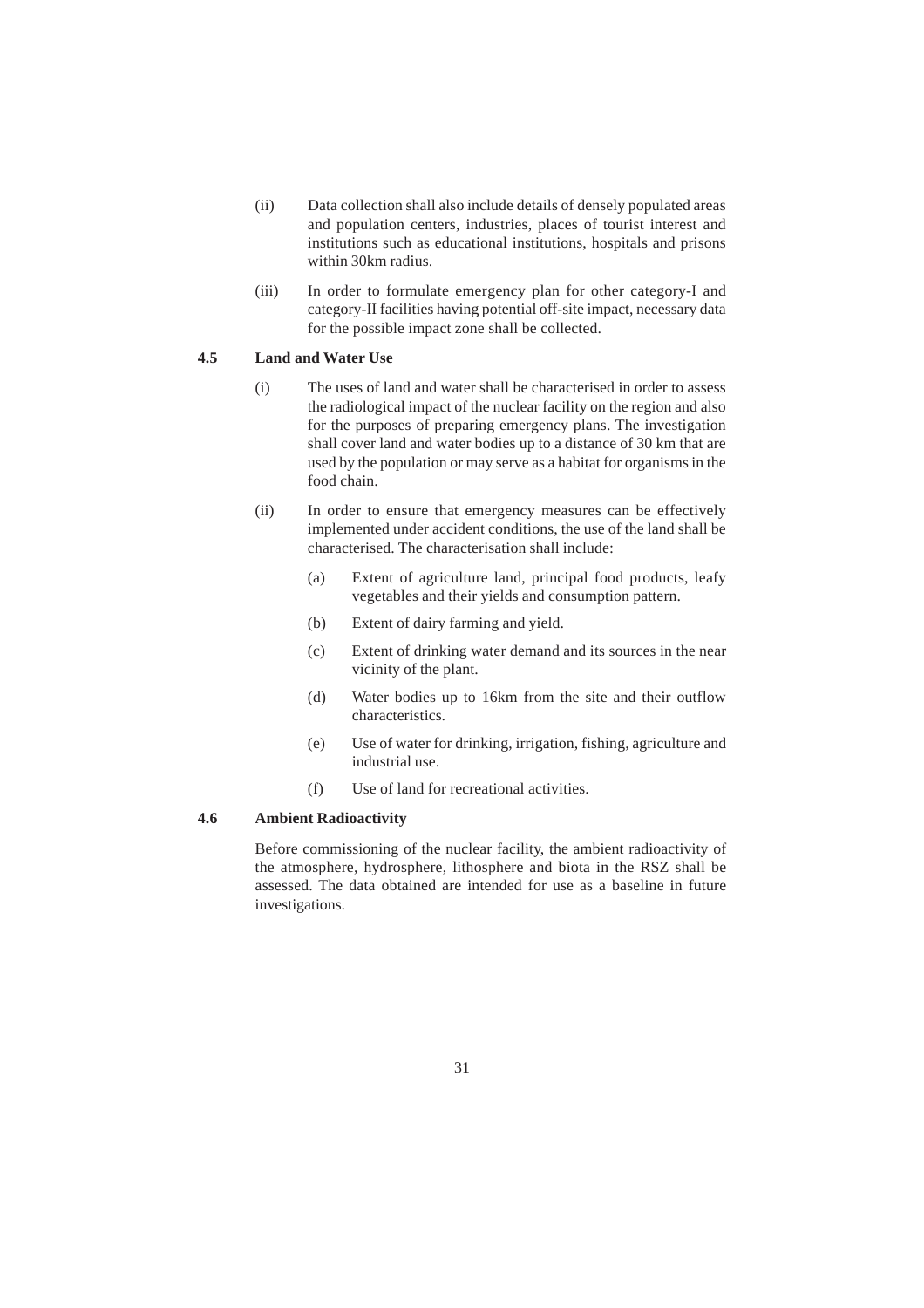# **5. CONSIDERATIONS FOR EMERGENCY PLANNING**

- (i) The characteristics of site and surrounding area shall be suitable for implementation of emergency preparedness plans. Any additional features required for this purpose shall be implemented prior to commissioning of the facility.
- (ii) Physical characteristics such as egress limitations from the area of the site that could pose a significant impediment to take protective actions shall be identified. Possible isolation of site due to external events shall be considered. Alternate routes for access to the site shall be identified.
- (iii) Floating population in emergency planning zone and its impact on emergency planning measures shall be addressed.
- (iv) During preparation of detailed emergency plans, population groups, such as those in schools, hospitals, prisons, or other institutions that could require special attention during an emergency shall be identified. Infrastructure characteristics related to implementation of emergency plans such as evacuation routes, shelters, transportation, communication facilities and medical facilities shall also be taken into account.
- (v) In a multi-unit/multi-facility site, considerations shall be given to emergencies arising out of common cause failures due to external events.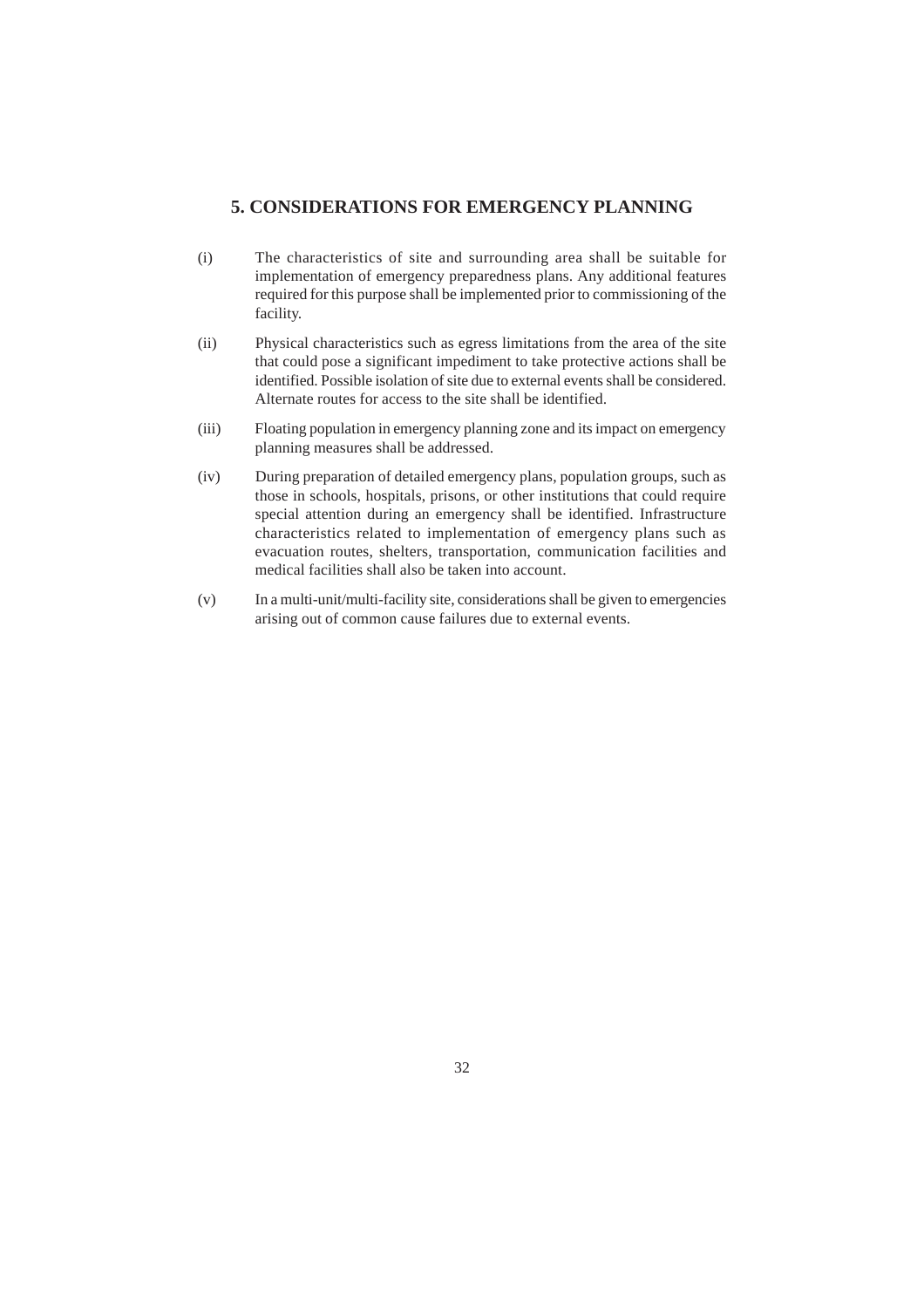# **6. MONITORING**

- (i) All the hazards and conditions that are considered and pertinent to safety of the nuclear plant shall be monitored and assessed throughout the life time of the plant.
- (ii) Comprehensive periodic monitoring scheme shall be implemented for environmental surveillance program.
- (iii) The characteristics of the natural and human induced hazards as well as the demographic, meteorological, geological and hydrological conditions relevant to the safety of nuclear facilities shall be monitored and assessed over their lifetime. Data collected by various national institutes and accredited agencies using state of the art technology shall be considered for the above purpose. This monitoring shall be commenced at least three years before commissioning of the first facility and continued till decommissioning.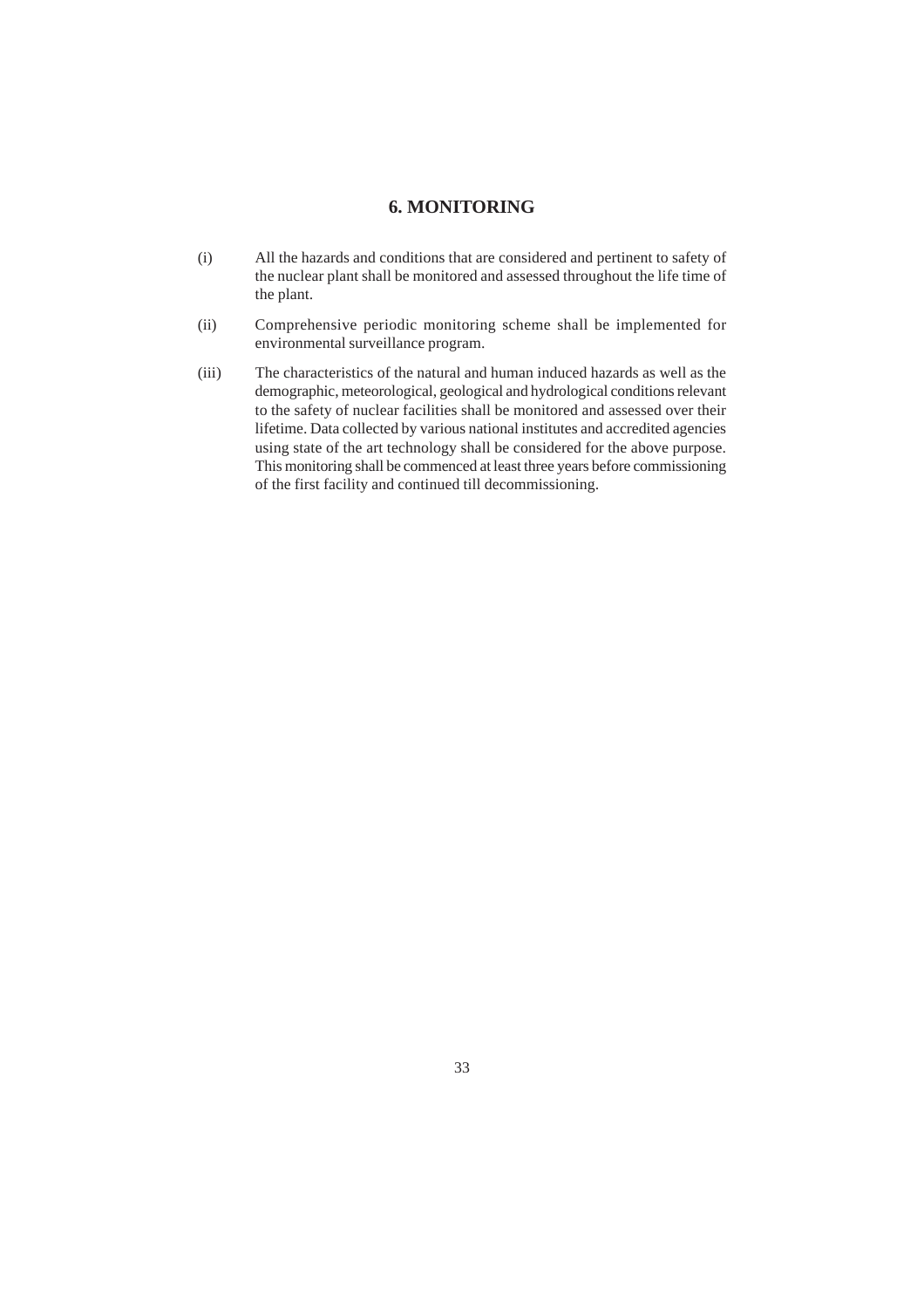# **7. QUALITY ASSURANCE IN SITE EVALUATION**

- (i) A comprehensive quality assurance program shall be established to control the effectiveness of the execution of the site investigations and assessments and engineering activities performed during different stages of the site evaluation for the nuclear installation.
- (ii) The results of the activities for site investigation shall be compiled in a report that documents the results of all in situ work, laboratory tests and geotechnical analyses and evaluations.
- (iii) A quality assurance program shall be implemented for all activities that influence safety or the derivation of parameters for the design basis for the site. The quality assurance programme shall be graded in accordance with the importance to safety from the individual activity under consideration.
- (iv) The process of establishing site related parameters and evaluation involves technical and engineering analyses and judgments that require extensive experience and knowledge. In many cases the parameters and analyses may not lend themselves to direct verification by inspections, tests or other techniques that can be precisely defined and controlled. These evaluations shall be reviewed and verified by independent expert groups not directly involved in the evaluation.
- (v) The results of studies and investigations shall be documented in sufficient detail to permit an independent review.
- (vi) Records of the work carried out in the activities for site evaluation for the nuclear installation shall be kept in easily retrievable form.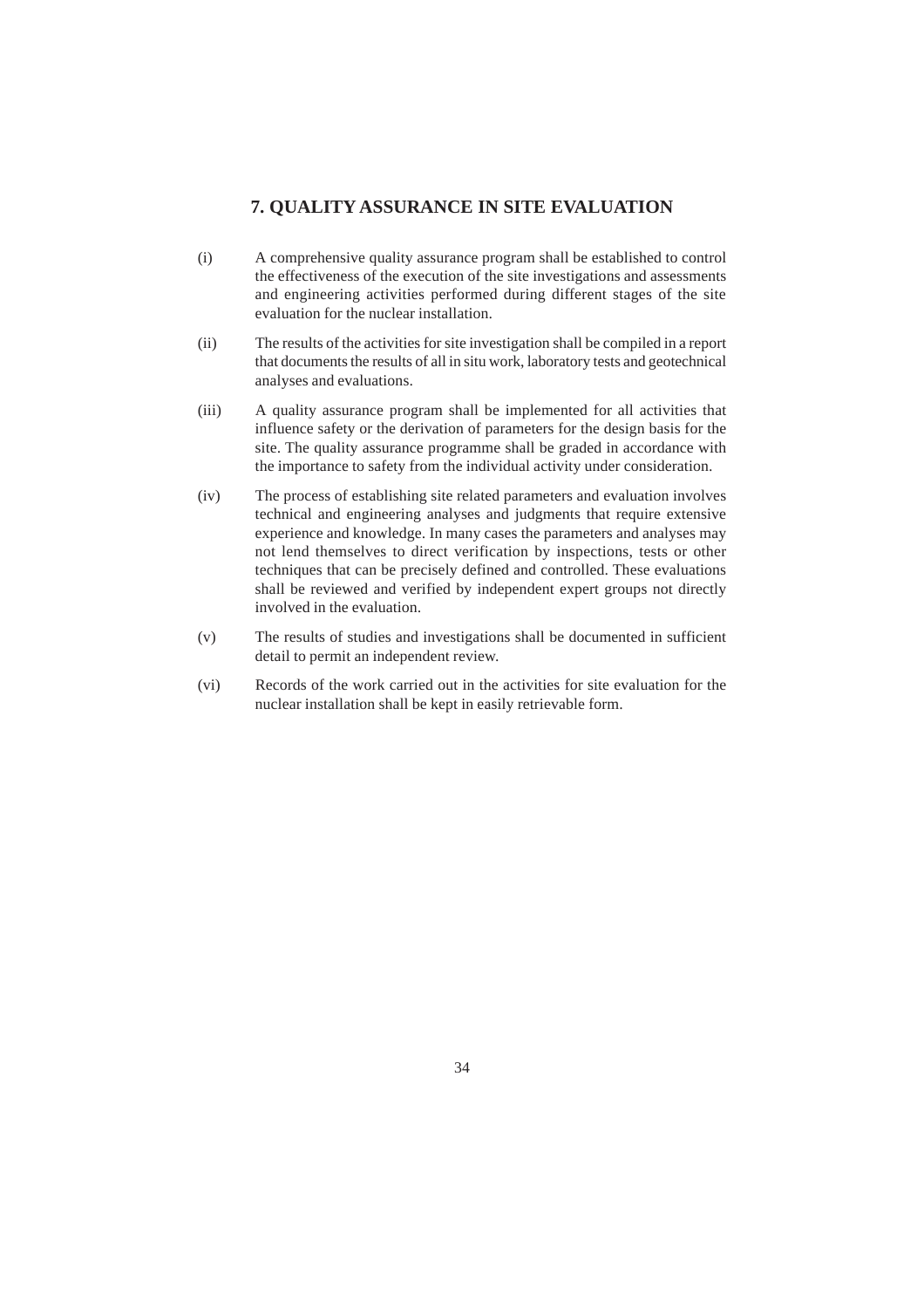# **APPENDIX-A**

# **MEAN ANNUAL FREQUENCY OF MAJOR NATURAL EVENTS FOR DIFFERENT CATEGORIES OF NUCLEAR FACILITIES (GRADED ACCORDING TO HAZARD POTENTIAL)**

| <b>Category</b> | <b>General</b>                                                                                                                  | <b>Mean Annual Frequency of Exceedance</b>                                         |                   |        |  |
|-----------------|---------------------------------------------------------------------------------------------------------------------------------|------------------------------------------------------------------------------------|-------------------|--------|--|
|                 | <b>Characteristics</b>                                                                                                          | <b>Earthquake</b><br><b>Ground Motion</b>                                          | <b>Flood/Rain</b> | Wind   |  |
| T               | Potential for off-site<br>radiological impact                                                                                   | $SSE: ~1E-4$<br>OBE (NPPs) : 1E-2                                                  | $1E-4$            | $1E-4$ |  |
| $\mathbf{I}$    | Potential for on-site<br>radiological impact                                                                                    | $4E-4$                                                                             | $1E-3$            | $2E-3$ |  |
| III             | Potential for<br>radiological impact<br>within plant boundary                                                                   | Deterministic<br>method following<br>graded approach,<br>see footnote <sup>3</sup> | $1E-2$            | $1E-2$ |  |
|                 | Potential for<br>radiological impact<br>within plant boundary<br>and off-site chemical<br>hazard or off-site<br>chemical hazard | Deterministic<br>method following<br>graded approach,<br>see footnote <sup>4</sup> | $1E-2$            | $1E-2$ |  |
| General         | Conventional or<br>industrial buildings                                                                                         | Deterministic<br>method, see<br>footnote <sup>5</sup>                              | $1E-2$            | $2E-2$ |  |

<sup>&</sup>lt;sup>3</sup> DBE using BIS 1893 (Part-4) with I=1.5 and R' = 0.67 x Response reduction factor defined in IS 1893 for structures without any special provisions for seismic resistance.

<sup>&</sup>lt;sup>4</sup> MCE using BIS 1893 (Part-4) with I=1.5 and R' = 0.67 x value of response reduction factor defined in BIS 1893 for structures without any special provisions for seismic resistance.

<sup>&</sup>lt;sup>5</sup> DBE using BIS 1893 (Part-4) with I=1.0 and R' = 0.67 x value of response reduction factor defined in BIS 1893.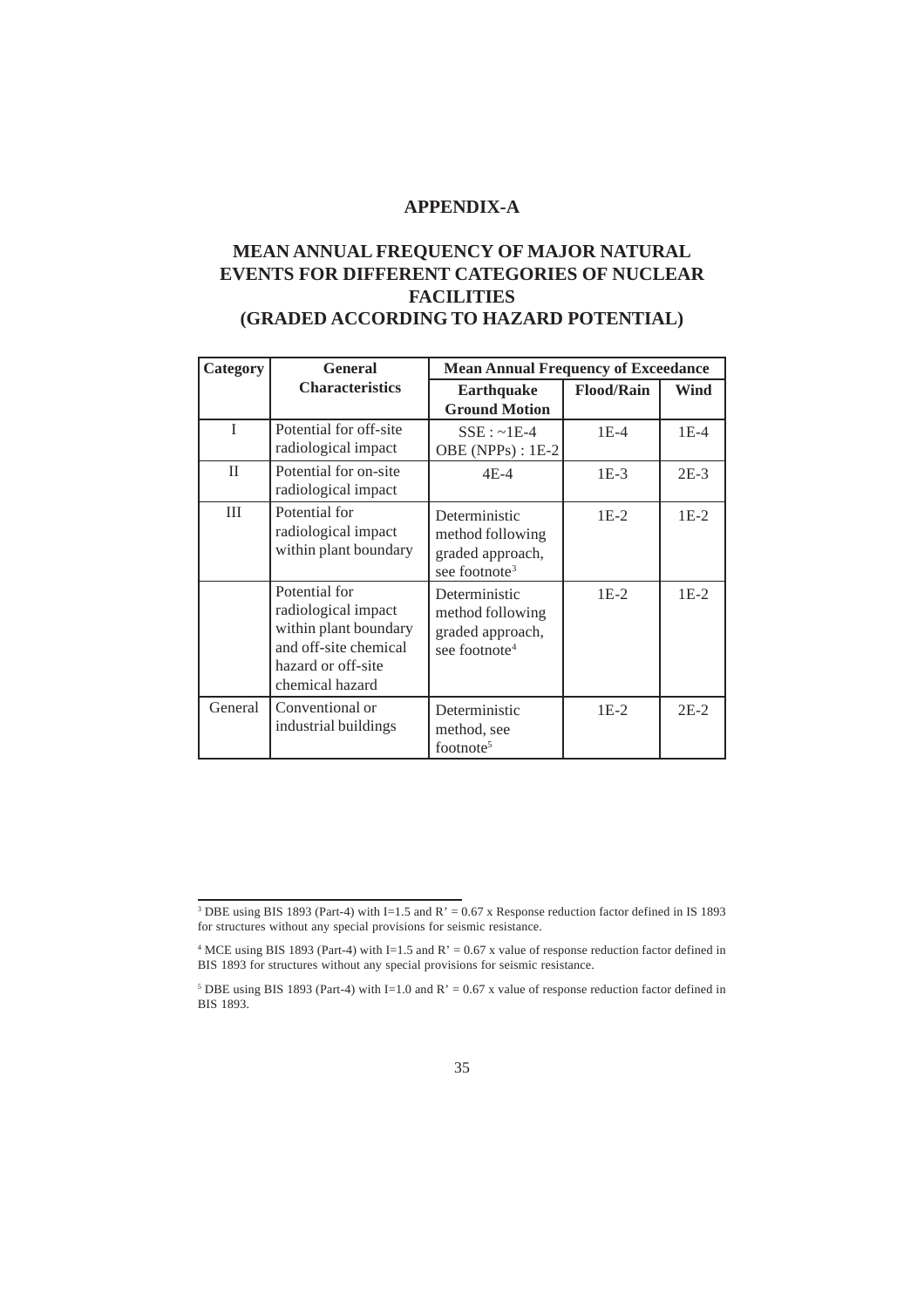## **APPENDIX-B**

## **SALIENT FEATURES/CHARACTERISTICS TO BE CONSIDERED FOR EVALUATION OF SITE FOR NUCLEAR FACILITIES**

#### **A.1 Salient features of the proposed site**

- (1) Area map and site location
	- (i) Maps of site area of suitable scale indicating true North, latitude and longitude
	- (ii) Plant boundary with co-ordinates
	- (iii) Other nuclear facilities (existing and proposed) around the proposed facility
	- (iv) Site boundary or exclusion zone; zones demarcating 5km, 16km and 30km from facility
	- (v) Population distribution showing population centers
	- (vi) Location of existing industrial, commercial, institutional, recreational and residential facilities including projections for the lifetime of the nuclear facility
	- (vii) Land use pattern
	- (viii) Coastal regulation zone (CRZ) information, if applicable
- (2) Topography
	- (i) General topography in the vicinity of a site (to a typical radius of 5km) with a contour line interval of 5-10m
	- (ii) Detailed topography of site area and area immediately surrounding the site at a contour interval of 1m
- (3) Accessibility
	- (i) Nearest railway lines
	- (ii) Nearest national and/or state highways/district roads all weather approach roads
	- (iii) Water ways
	- (iv) Nearest sea port/river port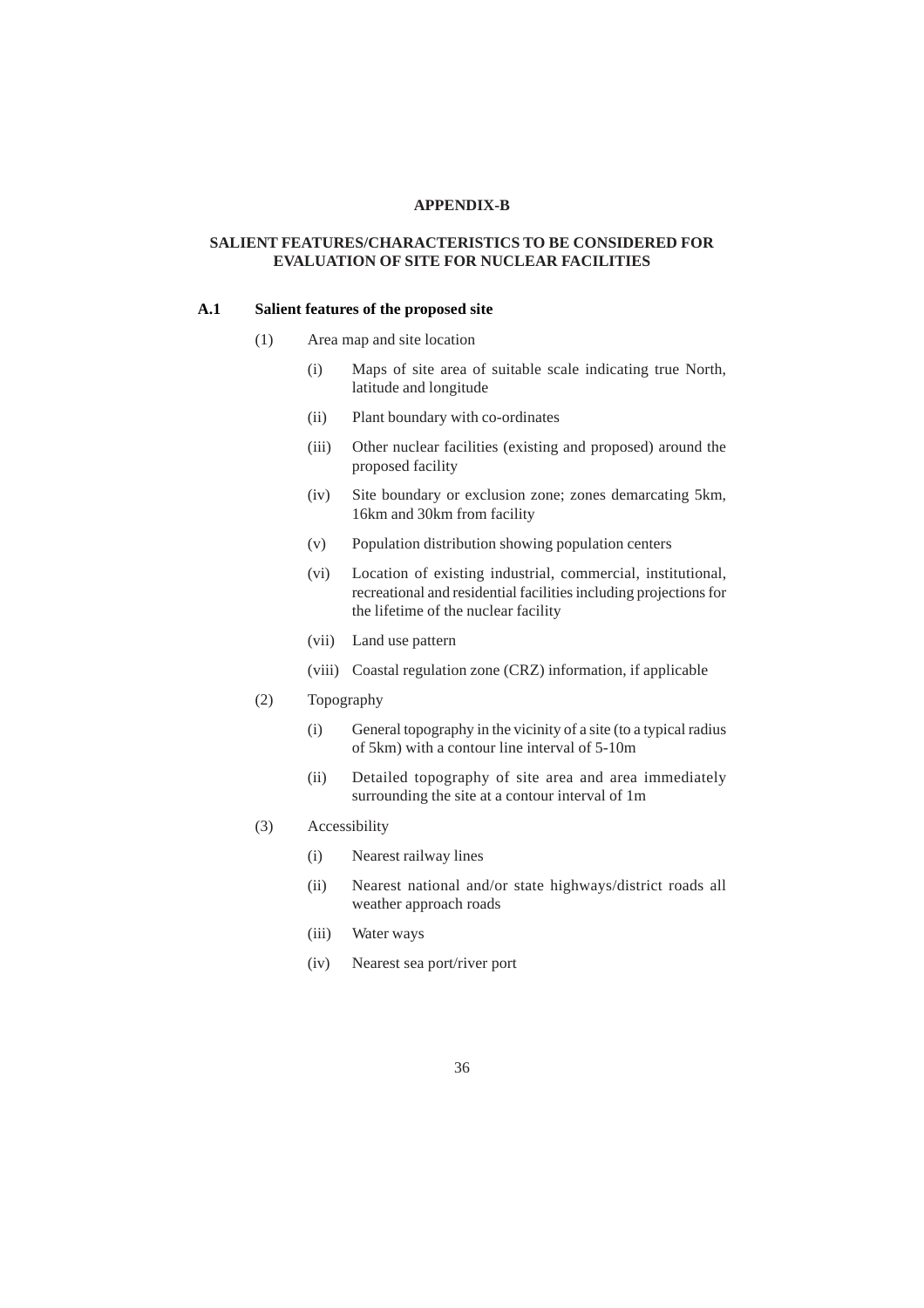- (v) Nearest airport
- (vi) Transportation of over dimension consignment (ODC)
- (4) Available industrial infrastructure and construction facilities
	- (i) Construction materials
	- (ii) Construction power
	- (iii) Construction water
	- (iv) Infrastructural facilities
	- (v) Colony for construction workers
- (5) Availability of power supply and transmission lines (in case of NPP)
	- (i) Start-up power
	- (ii) Power evacuation scheme
	- (iii) Power distribution grid lines
	- (iv) Load centers
- (6) Availability of water
	- (i) Condenser cooling
	- (ii) Fresh water for consumptive use
- (7) Township
	- (i) Location
	- (ii) Distance from nuclear facility site
	- (iii) Expected population
- (8) Non-radiological environmental impact including ecological considerations
	- (i) Heat sinks water bodies/atmosphere
	- (ii) Presence of bio-sensitive areas adjacent to site and reserve forest/national park
	- (iii) Monuments or tourist spots that attract floating population
	- (iv) Restriction on thermal and chemical pollutant discharge by statutory bodies
	- (v) Tree cover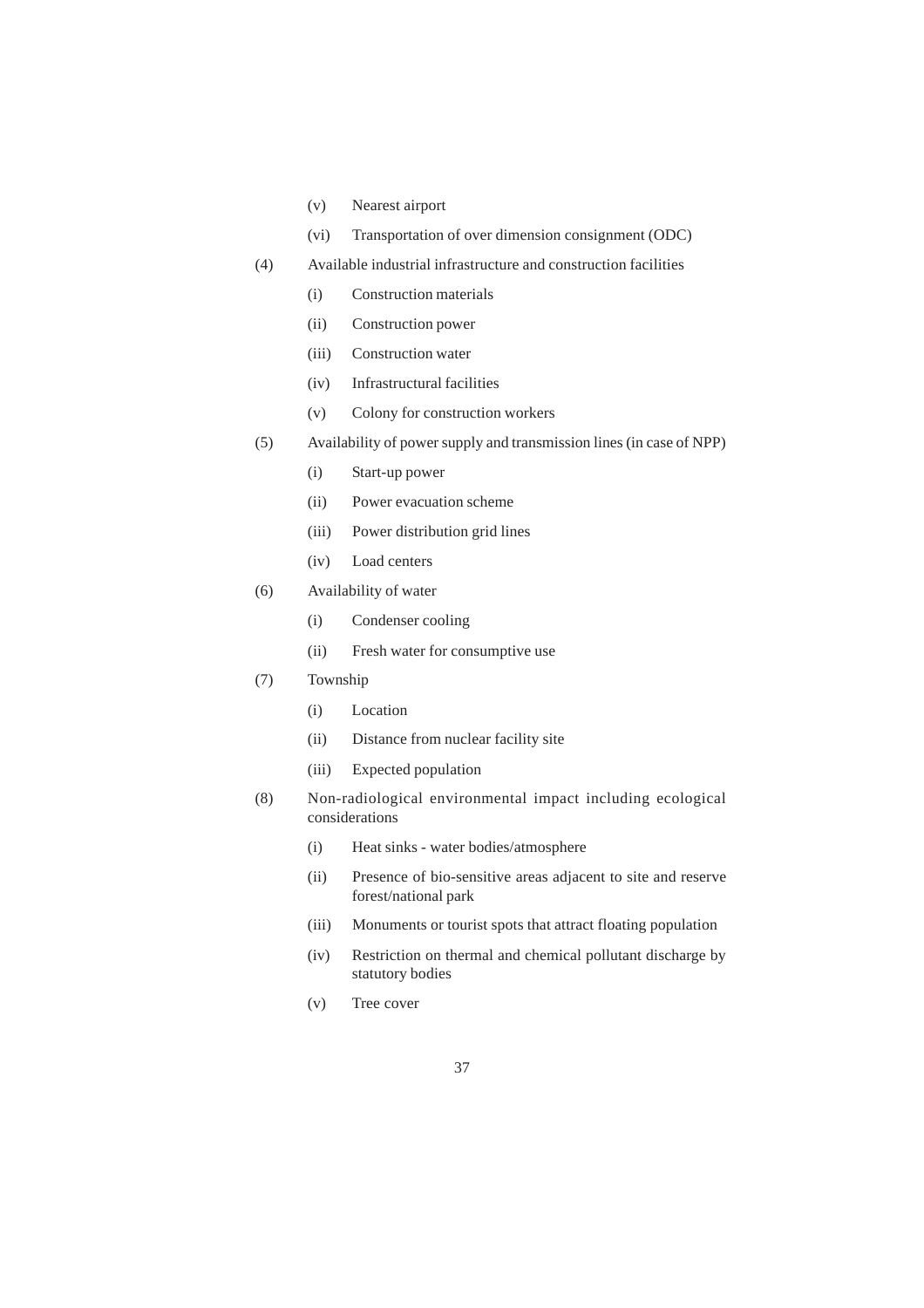- (vi) Coral reefs
- (vii) Mangroves

# **A.2 External natural events/characteristics**

- (1) Geology
	- (i) Properties of sub-surface strata, depth of bed rock and type
	- (ii) Characteristics of sub-surface material
	- (iii) Characteristics of ground water

# (2) Natural events

- (i) Seismic and geological considerations
	- (a) Active faults and seismogenic structures
	- (b) Vibratory ground motion due to earthquakes
	- (c) Failure of upstream or downstream water control structure
- (ii) Meteorological events
	- (a) High wind events, such as tropical cyclone or tornado
	- (b) Precipitation
	- (c) Cloud burst
	- (d) Flooding
	- (e) Water spouts
	- (f) Lightning
	- (g) Dust storm and sand storm
	- (h) Hail
	- (i) Freezing precipitation and frost related phenomena
	- (j) Air temperature
- (iii) Coastal flooding
	- (a) Storm surges (including highest tide and wave run up)
	- (b) Tsunamis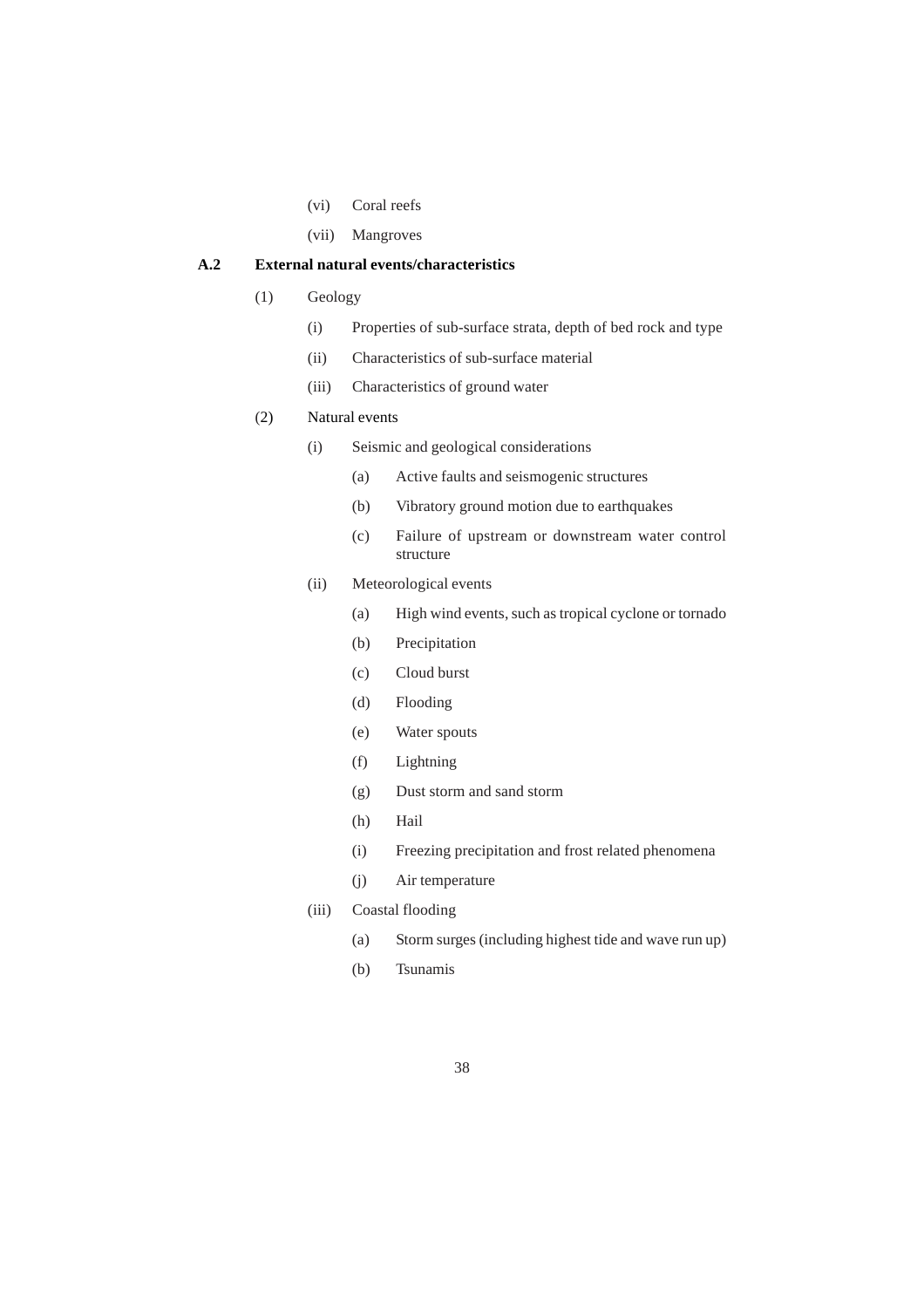# (iv) Inland (river) flooding

- (a) Probable maximum flood and overtopping of banks
- (b) Failure of upstream or downstream water control structures such as dykes or dams
- (c) Seiches
- (d) Blockage of river and other drainage channel and flooding
- (v) Combination of coastal and inland flooding for sites on estuary
- (vi) Geological hazards
	- (a) Slope instability
	- (b) Soil liquefaction
	- (c) Landslides
	- (d) Rock fall
	- (e) Volcano
	- (f) Permafrost
	- (g) Soil erosion and sedimentation processes
	- (h) Sand dunes
	- (i) Collapse, subsidence or uplift
	- (j) Stability of foundation
- (vii) Shoreline erosion
- (3) Ultimate heat sink
	- (i) Availability of water storage
	- (ii) Reliability of water supply
	- (iii) Effect of failure of downstream water control structure
	- (iv) Impact of drawdown on account of tsunami/seiches
	- (v) Growth of marine organisms in intake channels
	- (vi) Blockage to intake (e.g. jelly fish, debris, ship collision or oil slick)
	- (vii) Water requirements for long term heat removal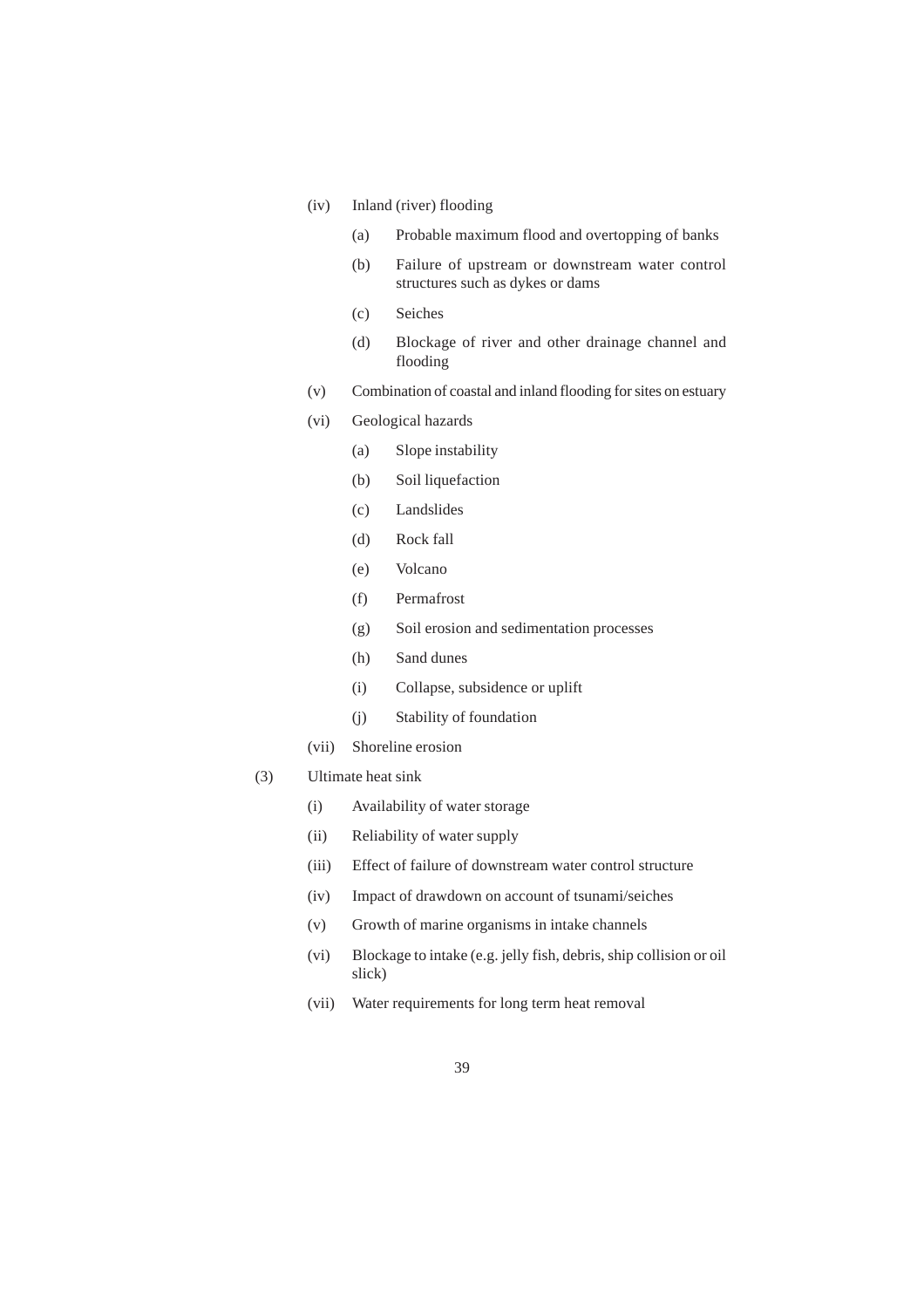## **A.3 External human induced events**

- (1) Stationary sources
	- (i) Other nuclear facilities
	- (ii) Oil refineries
	- (iii) Chemical plants
	- (iv) Explosive, toxic or radioactive material storage facilities
	- (v) Mining or quarrying operations
	- (vi) Forests/forest fire
	- (vii) High energy rotating equipment (e.g. turbine missile)
	- (viii) Military facilities (permanent or temporary), shooting ranges or arsenals
- (2) Mobile sources
	- (i) Railway trains and wagons
	- (ii) Road vehicles
	- (iii) Ships and barges
	- (iv) Pipelines carrying hazardous materials
	- (v) Air traffic corridors and flight zones (both military and civilian)
	- (vi) Transportation of fresh and spent fuel and other radioactive material
	- (vii) Oil slick

# **A.4 Change of hazard with time**

- (1) Change due to climatic evolution: regional climatic change with global climatic change
- (2) Changes in physical geography of a drainage basin including estuaries, offshore bathymetry, coastal profile, catchment area, etc.
- (3) Change in land and water use
- (4) Provisions for monitoring of hazards and their assessment
- (5) Considerations for exceedance of design basis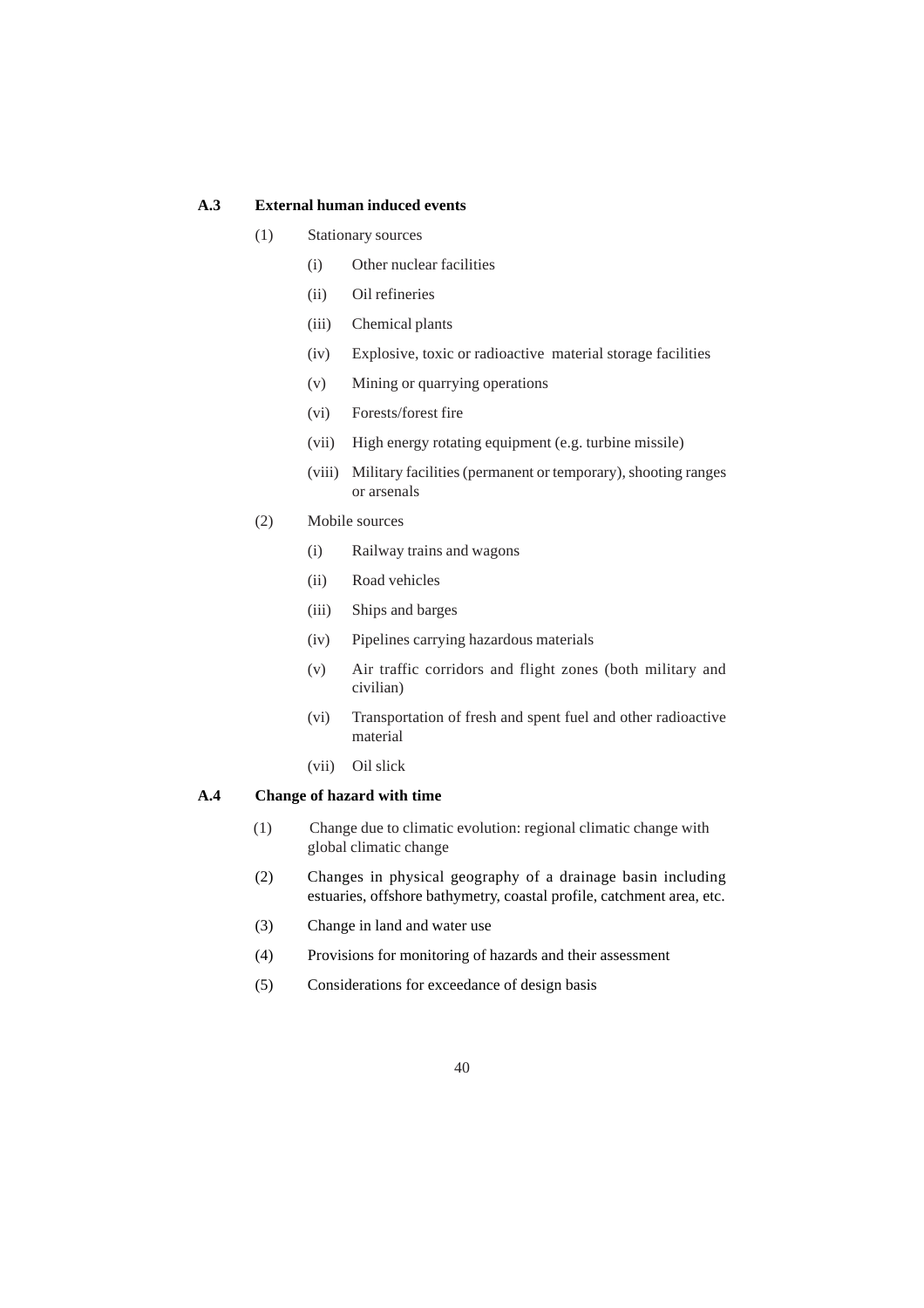# **A.5 Radiological impact**

# (1) Meteorology

- (i) Wind speed and direction
- (ii) Precipitation
- (iii) Atmospheric temperature
- (iv) Humidity
- (v) Barometric pressure
- (vi) Atmospheric stability
- (2) Hydrological and hydrogeological characteristics
- (3) Use of land and water
- (4) Population distribution
- (5) Dispersion of radioactive material through
	- (i) Atmosphere
	- (ii) Ground water
	- (iii) Surface water
- (6) Management of radioactive waste during normal operation/ source term
	- (i) Solid
		- (a) Quantity
		- (b) Level of activity
		- (c) Method of disposal
	- (ii) Liquid
		- (a) Quantity
		- (b) Level of activity
		- (c) Method of disposal
	- (iii) Radioactive gas
		- (a) Quantity
		- (b) Level of activity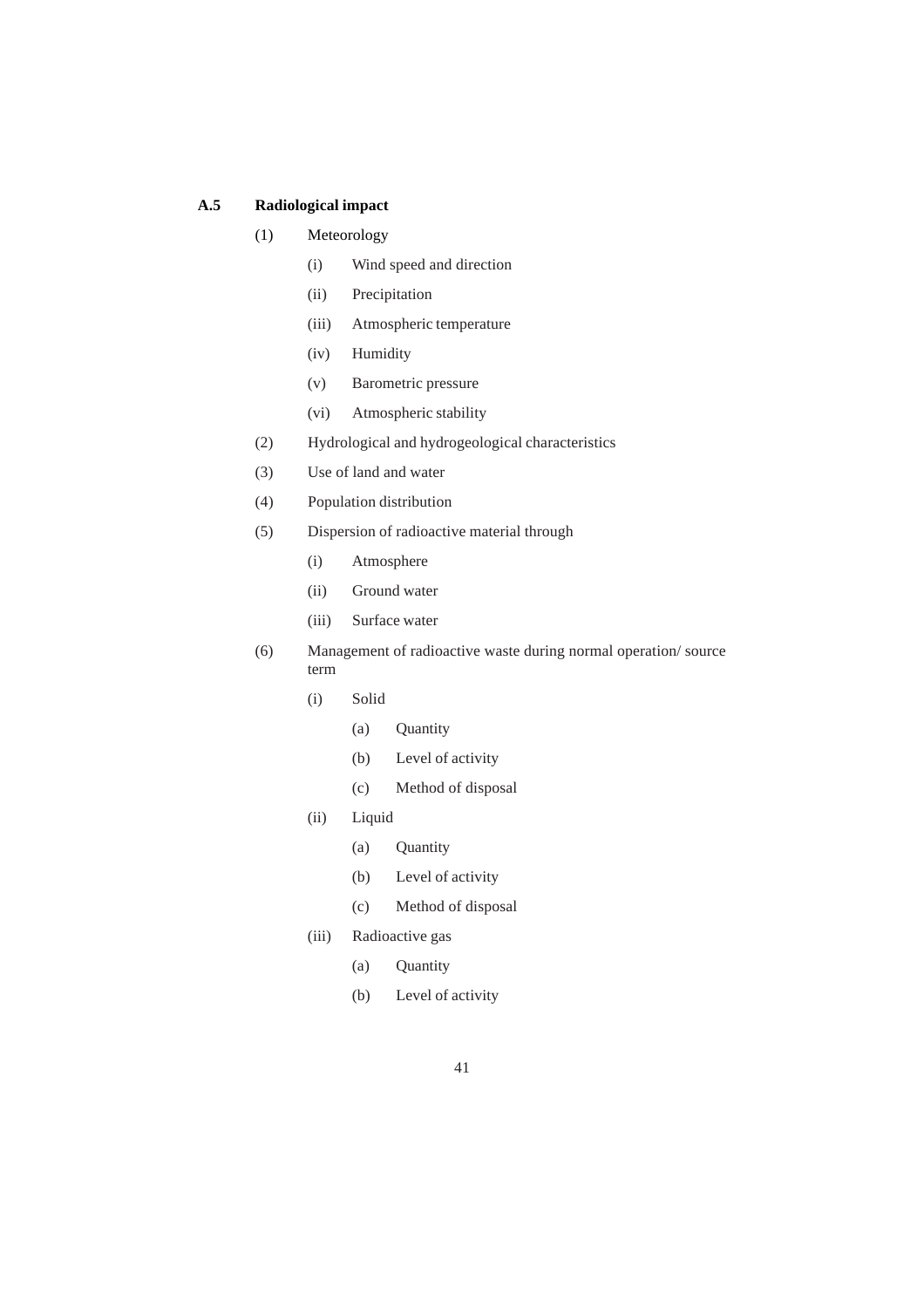- (7) Management of radioactive waste during accidents considered in design
	- (i) Solid waste
		- (a) Quantity
		- (b) Level of activity
		- (c) Method of disposal
	- (ii) Liquid waste
		- (a) Quantity
		- (b) Level of activity
		- (c) Method of disposal
	- (iii) Radioactive gas release
		- (a) Quantity
		- (b) Level of activity
- (8) Radiological impact
	- (i) Normal operation
	- (ii) Accident conditions
- (9) Co-located facilities like fuel reprocessing facility or storage of fresh and spent fuel
- (10) Ambient radiation monitoring

# **A.6 Emergency management**

- (1) Physical and site characteristics that may hinder emergency plans
- (2) Emergency management procedures
- (3) Infrastructure characteristics related to the implementation of emergency plans
	- (i) Evacuation routes
	- (ii) Shelter
	- (iii) Medical facilities
	- (iv) Transportation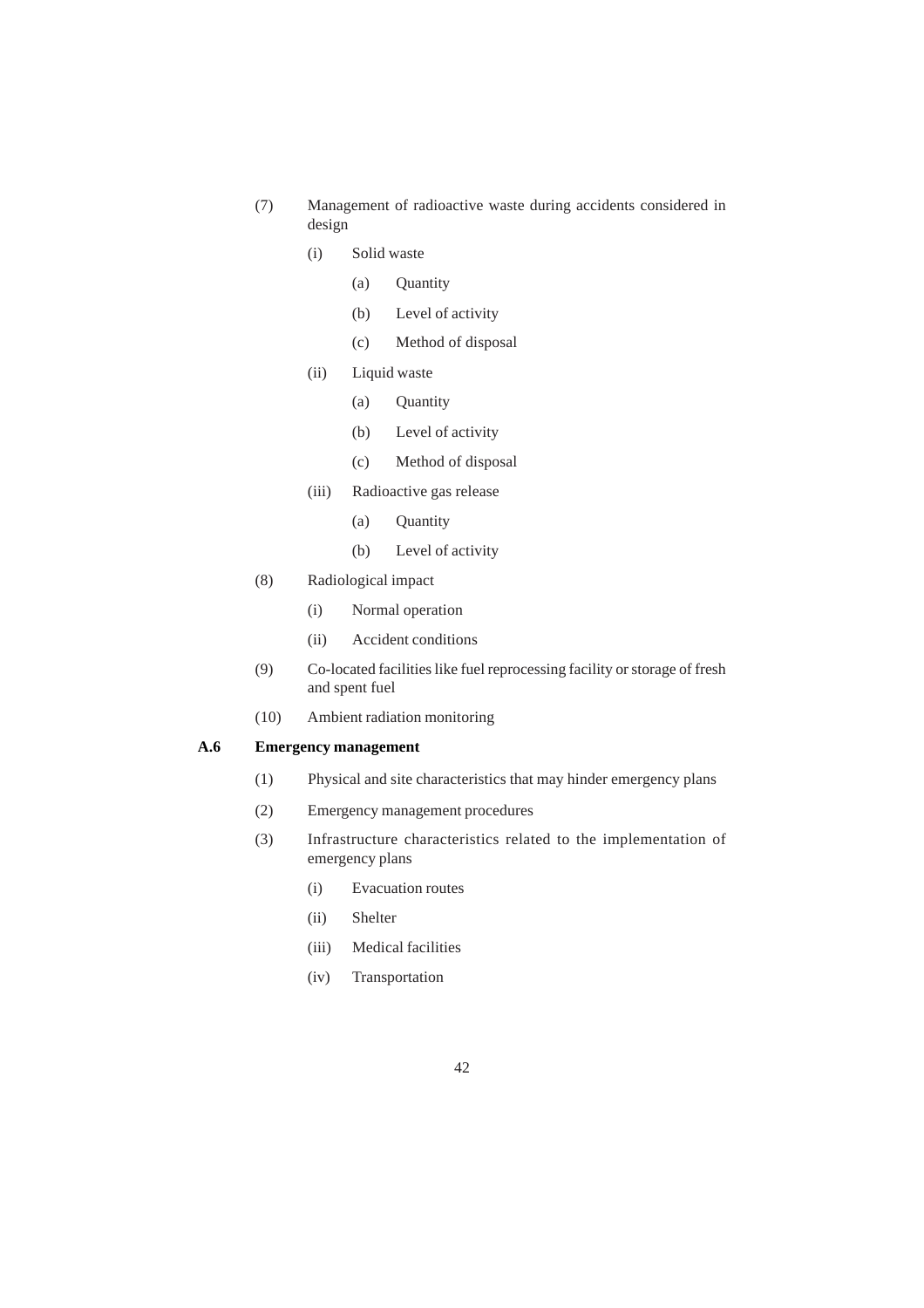- (4) Special considerations prescribed by the regulatory authority for special zones, such as exclusion zone and natural growth zone
- (5) Demography within
	- (i) Exclusion zone
	- (ii) Natural growth zone of 5 km radius from reactor centre
	- (iii) 10 km radius zone
	- (iv) 16 km radius zone
	- (v) 30 km radius zone
	- (vi) Densely populated areas and population centers within 30 km zone
	- (vii) Educational institutions, hospitals and prisons within 30 km zone
- (6) Additional information on available infrastructure
	- (i) Hospital/first aid center
	- (ii) Fire station
- (7) Consideration of emergencies arising out of common cause failures due to external events

# **A.7 Additional statutory requirements by the**

- (1) Central government
- (2) State government
- (3) Pollution control authority
	- (i) Differential temperatures between the intake and outfall points of the condenser cooling water
	- (ii) Effect of condenser water discharge on aquatic life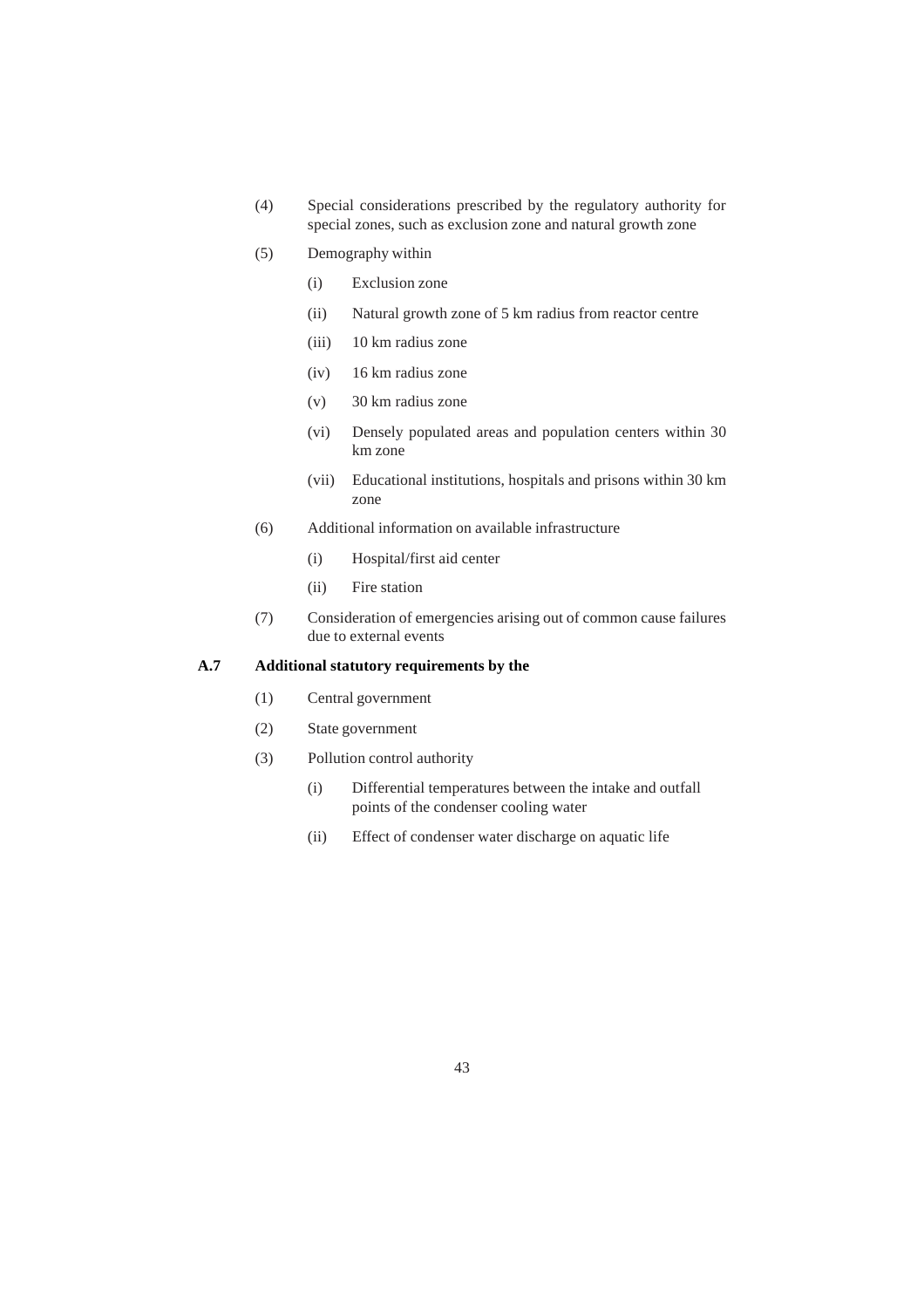# **ANNEXURE-I**

# **TYPICAL NUCLEAR FACILITIES AND POTENTIAL FOR IMPACT**

|                                                                        | <b>Typical Facility<sup>6</sup></b>                                                                                                                                                                                                                                                                                                                   | <b>General Characteristics</b>                                                                                            |
|------------------------------------------------------------------------|-------------------------------------------------------------------------------------------------------------------------------------------------------------------------------------------------------------------------------------------------------------------------------------------------------------------------------------------------------|---------------------------------------------------------------------------------------------------------------------------|
| (i)<br>(ii)<br>(iii)<br>(iv)<br>(v)                                    | Nuclear power plant<br>Fuel reprocessing plant<br>High level waste management plant<br>Vitrified waste storage facilities<br>Waste tank farm                                                                                                                                                                                                          | Potential for off-site<br>radiological impact                                                                             |
| (vi)<br>(vii)                                                          | High power research reactors<br>Plutonium fuel fabrication plants                                                                                                                                                                                                                                                                                     |                                                                                                                           |
| (i)<br>(ii)<br>(iii)<br>(iv)<br>(v)<br>(vi)<br>(vii)<br>(viii)<br>(ix) | Fuel conversion (enrichment) plants<br>Low power research reactors<br>Mixed oxide fuel fabrication<br>Spent fuel storage bay (independent)<br>Near surface disposal facilities<br>Spent fuel dry storage facilities<br>Intermediate and low level waste treatment<br>facility<br>Thorium storage facilities<br>Tailing dams and associated check dams | Potential for on-site<br>radiological impact                                                                              |
| (i)                                                                    | Fuel fabrication plant (natural uranium<br>fuel)                                                                                                                                                                                                                                                                                                      | Potential for radiological<br>impact within plant boundary                                                                |
| (i)<br>(ii)<br>(iii)<br>(iv)                                           | Reprocessed uranium oxide plant<br>Thorium plants<br>Uranium mills<br>H <sub>2</sub> S based heavy water plant                                                                                                                                                                                                                                        | Potential for radiological<br>impact within plant boundary<br>and off-site chemical hazard<br>or off-site chemical hazard |
| (i)<br>(ii)                                                            | Zirconium sponge plant<br>Other plants                                                                                                                                                                                                                                                                                                                | Conventional or industrial<br>buildings                                                                                   |

<sup>6</sup> For nuclear facilities other than NPPs, the classification shall take into account capacity and associated inventories.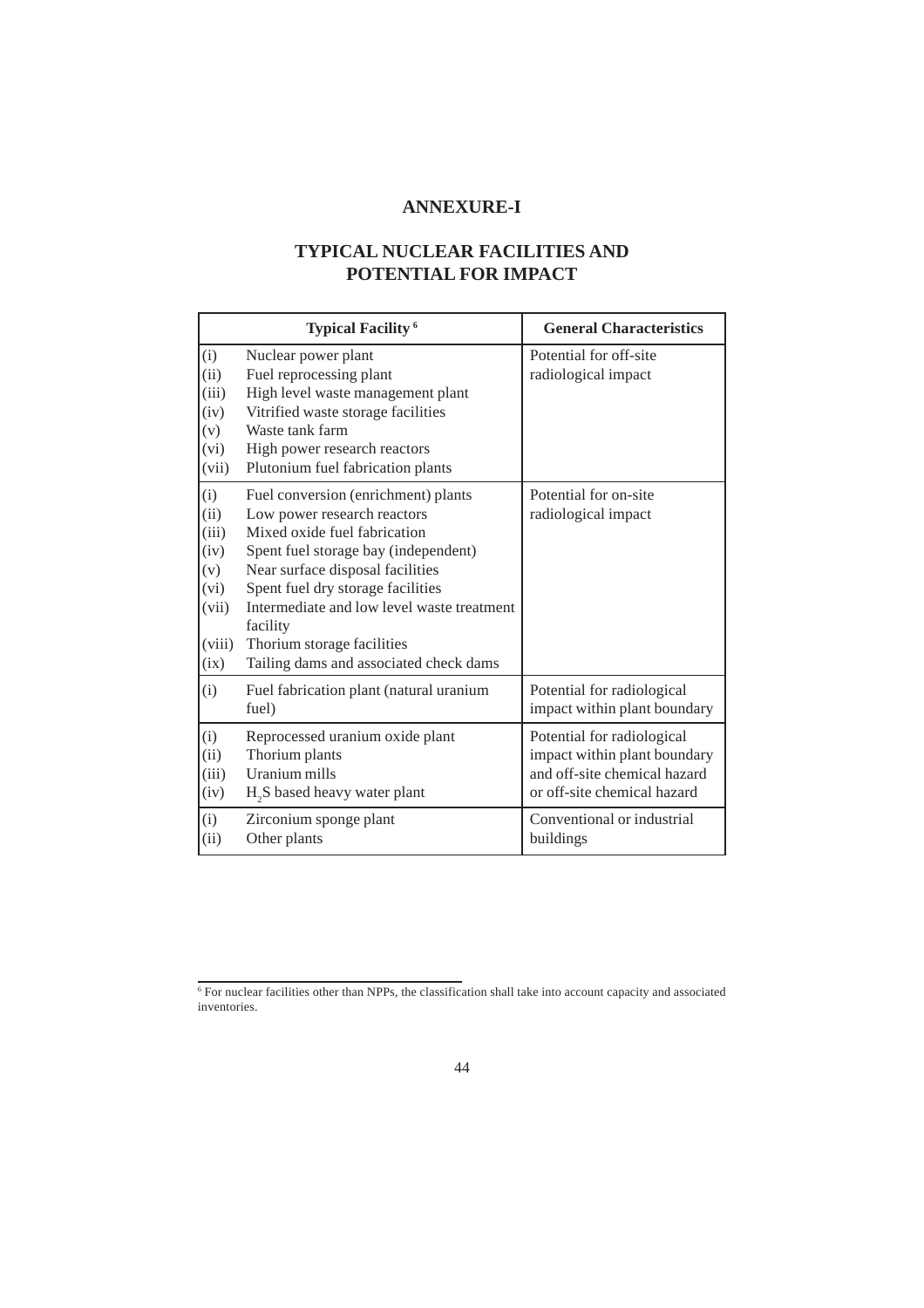# **ANNEXURE-II**

# **SCREENING DISTANCE VALUES**

The screening distance values of different characteristics of a candidate site for NPP, during the stage of site evaluation process are given below for ready acceptance with respect to certain site characteristics. If a site does not satisfy any one of screening values, it can still be acceptable provided there exists a solution by means of engineering measures, i.e. design features, measures for site protection and administrative procedures.

| S. No. | <b>Characteristics</b>                                                                                                                          | <b>Screening</b><br><b>Distance Value</b> |
|--------|-------------------------------------------------------------------------------------------------------------------------------------------------|-------------------------------------------|
| 1.     | Distance from airports including military<br>airfields                                                                                          | $16 \text{ km}$                           |
| 2.     | Distance from military installations storing<br>ammunitions etc.                                                                                | 16 km                                     |
| 3.     | Distance from industrial facilities involving<br>storage/handling of chemicals, explosives, etc.                                                | 16 km                                     |
| 4.     | Distance from places of architectural/historical<br>monuments, pilgrimage and tourists interest that<br>could attract large floating population | $5 \text{ km}$                            |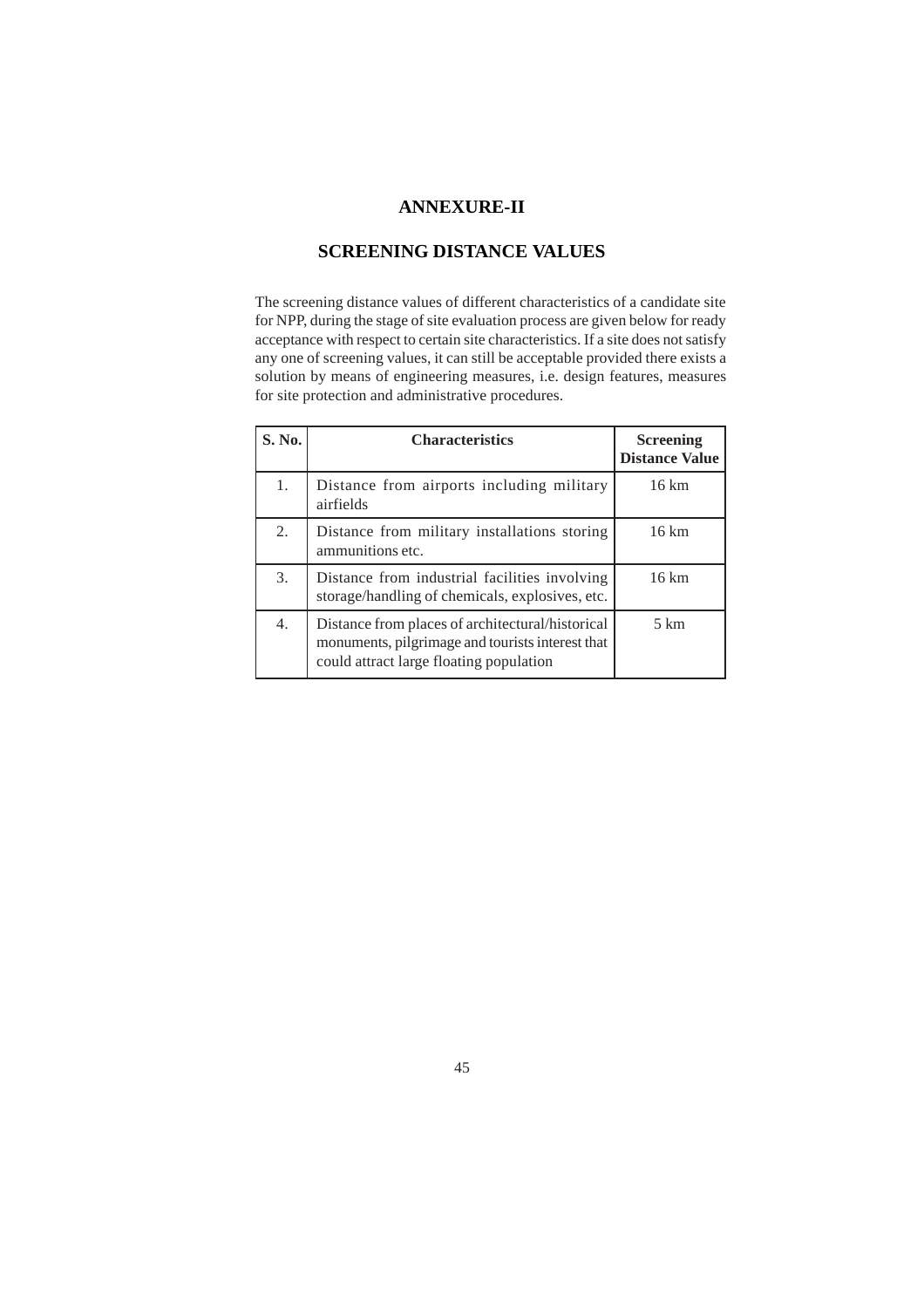# **REFERENCES**

- 1. International Atomic Energy Agency, Site Evaluation for Nuclear Installations Safety Requirements, IAEA NS-R-3, Vienna, Austria (2003).
- 2. Bureau of Indian Standards, Criteria for earthquake resistant design of structures, IS-1893, Part 1-5, New Delhi, India (2002).
- 3. Bureau of Indian Standards, Code of practice for design loads (other than earthquake) for buildings and structures, Wind loads, IS 875 Part-3, New Delhi, India (1997).
- 4. International Atomic Energy Agency, External Human Induced Events in Site Evaluation for Nuclear Power Plants, IAEA NS-G-3.1, Vienna, Austria (2002).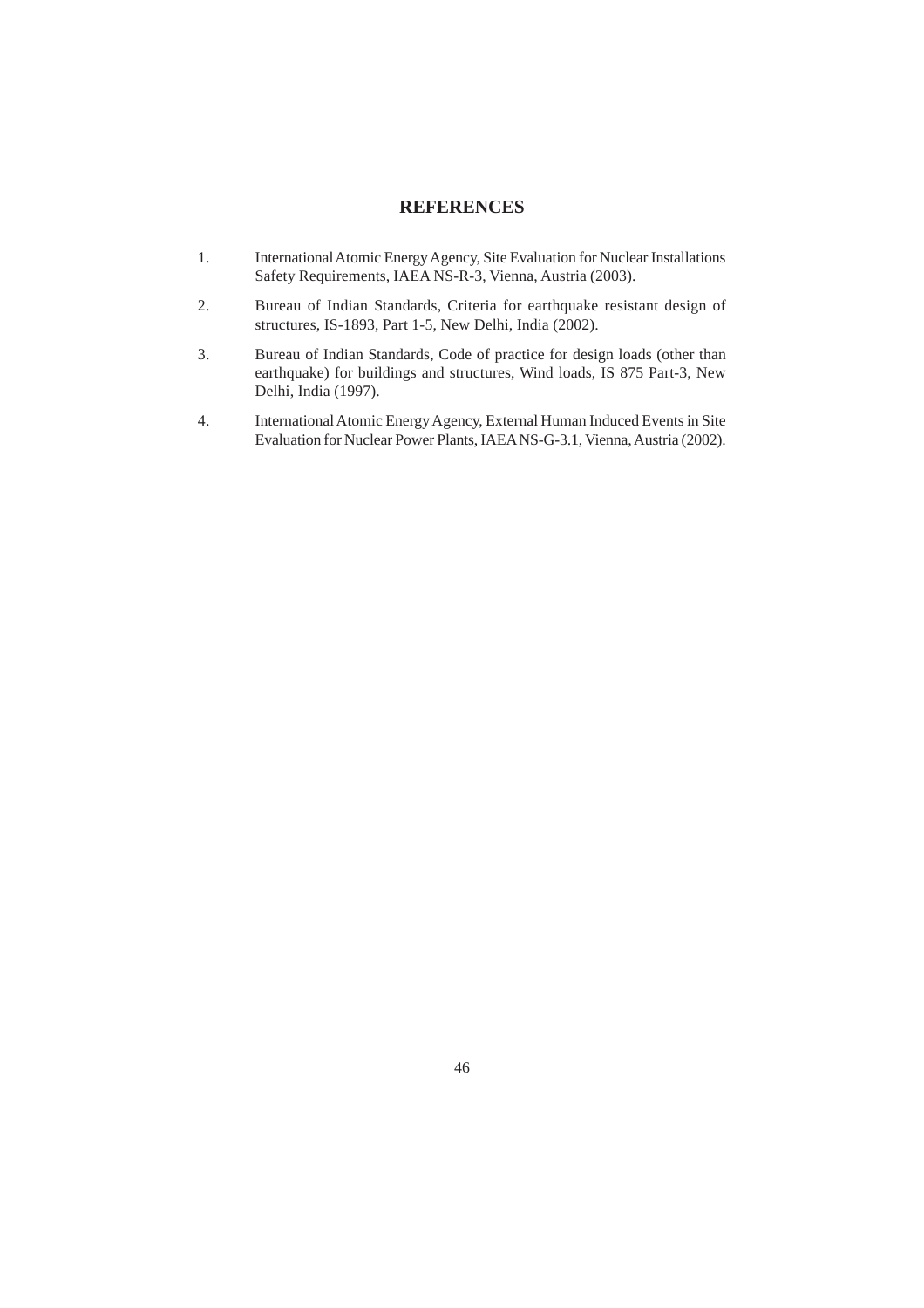# **LIST OF PARTICIPANTS**

# **IN-HOUSE DRAFT PREPARED BY**

Dr. Prabir C. Basu, C&SED, AERB (Former)

# **WORKING GROUP**

| Dates of meeting | August 6, 2010     |
|------------------|--------------------|
|                  | September 24, 2010 |

# **Members of the Working Group:**

| Dr. A.K. Ghosh (Chairman)                    | $\ddot{\cdot}$ | BARC         |
|----------------------------------------------|----------------|--------------|
| Dr. S.K. Gupta                               | ÷              | <b>AERB</b>  |
| Dr. Prabir C. Basu                           |                | AERB         |
| Shri M.N. Ray (alt. Shri M.C. Barman)        |                | <b>NPCIL</b> |
| Shri P.K. Malhotra (alt. Shri Sameer Hajela) | $\ddot{\cdot}$ | <b>NPCIL</b> |
| Shri Raghupati Roy                           | $\ddot{\cdot}$ | <b>NPCIL</b> |
| Shri Ajai Pisharady (Member-Secretary)       |                | AERB         |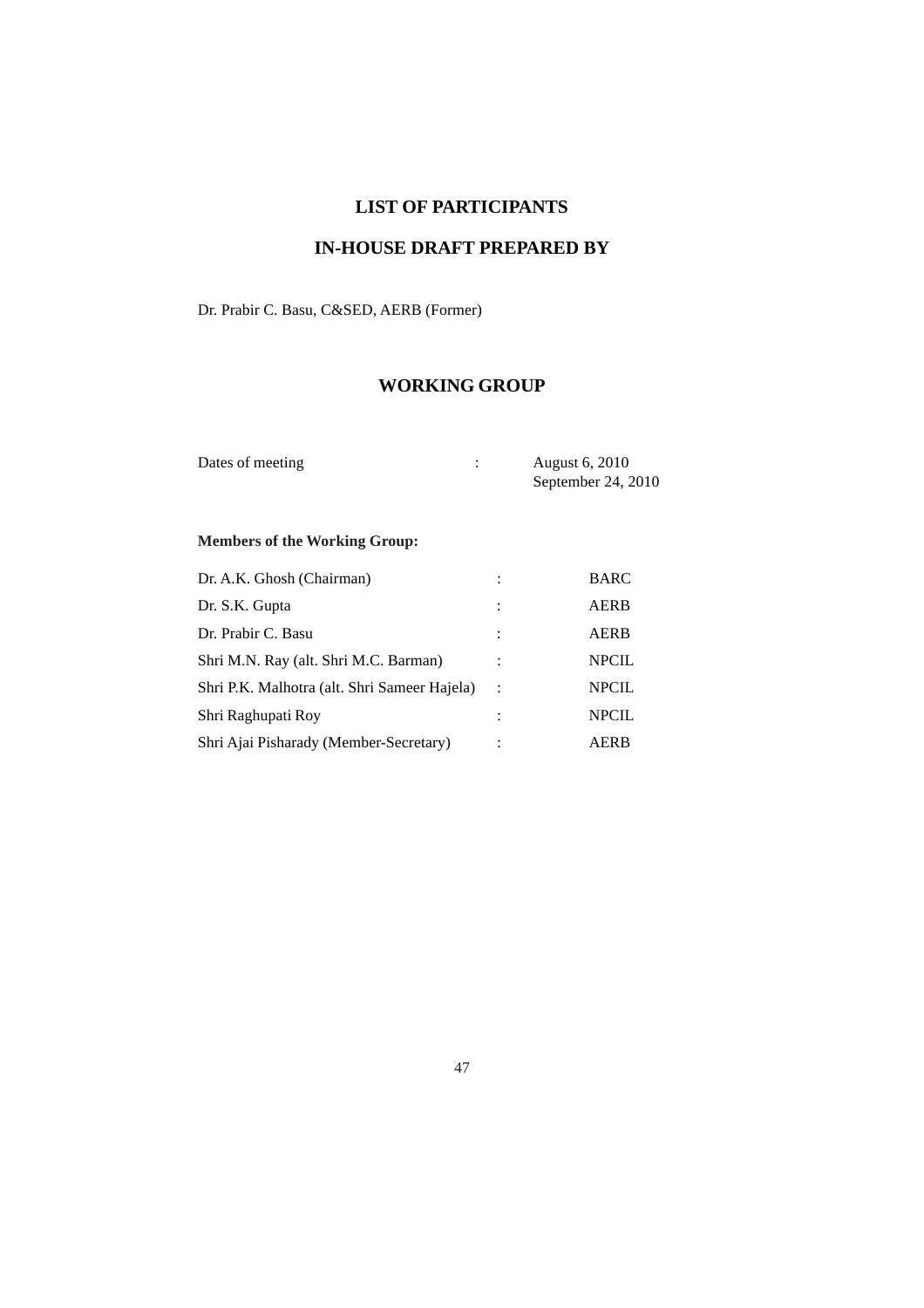# **ADVISORY COMMITTEE FOR REGULATORY DOCUMENTS ON SAFETY IN NUCLEAR POWER PLANT SITING (ACRDS)**

| Dates of meeting : | October 20 & 21, 2010  | November $1, 2010$      |
|--------------------|------------------------|-------------------------|
|                    | November 25, 2010      | March 8 & 9, 2011       |
|                    | April 15, 2011         | May 10 & 11, 2011       |
|                    | May 25 & 26, 2011      | June 23, 2011           |
|                    | October 18 & 19, 2011  | October 31, 2011        |
|                    | November 1, 2011       | February 16, 2012       |
|                    | February 21 & 22, 2012 | March 12, 13 & 14, 2012 |
|                    | March 20 & 21, 2012    | April 16, 17 & 18, 2012 |

# **Members and Invitees of ACRDS:**

| Shri G. K. De (Chairman)                    |                      | AERB (Former)             |
|---------------------------------------------|----------------------|---------------------------|
| Dr. A.K. Ghosh                              | $\vdots$             | <b>BARC</b>               |
| Dr. Prabir C. Basu                          | $\ddot{\phantom{a}}$ | AERB (Till December 2010) |
| Dr. V.N. Bapat                              | $\ddot{\phantom{a}}$ | <b>BARC</b> (Former)      |
| Shri A.R. Sundararajan                      | $\ddot{\cdot}$       | AERB (Former)             |
| Shri R.P. Garg                              | $\ddot{\cdot}$       | NPCIL (Former)            |
| Shri K. Srivasista                          | $\ddot{\cdot}$       | <b>AERB</b>               |
| Shri Roshan A.D. (Member-Secretary)         | $\ddot{\phantom{a}}$ | <b>AERB</b>               |
| Shri V.K. Gupta (Invitee)                   | $\vdots$             | <b>BARC</b> (Former)      |
| Shri Amit Vijaywargia (Invitee)             | $\ddot{\cdot}$       | <b>NPCIL</b>              |
| Shri C.S. Pillai / Shri Harikumar (Invitee) |                      | <b>IGCAR</b>              |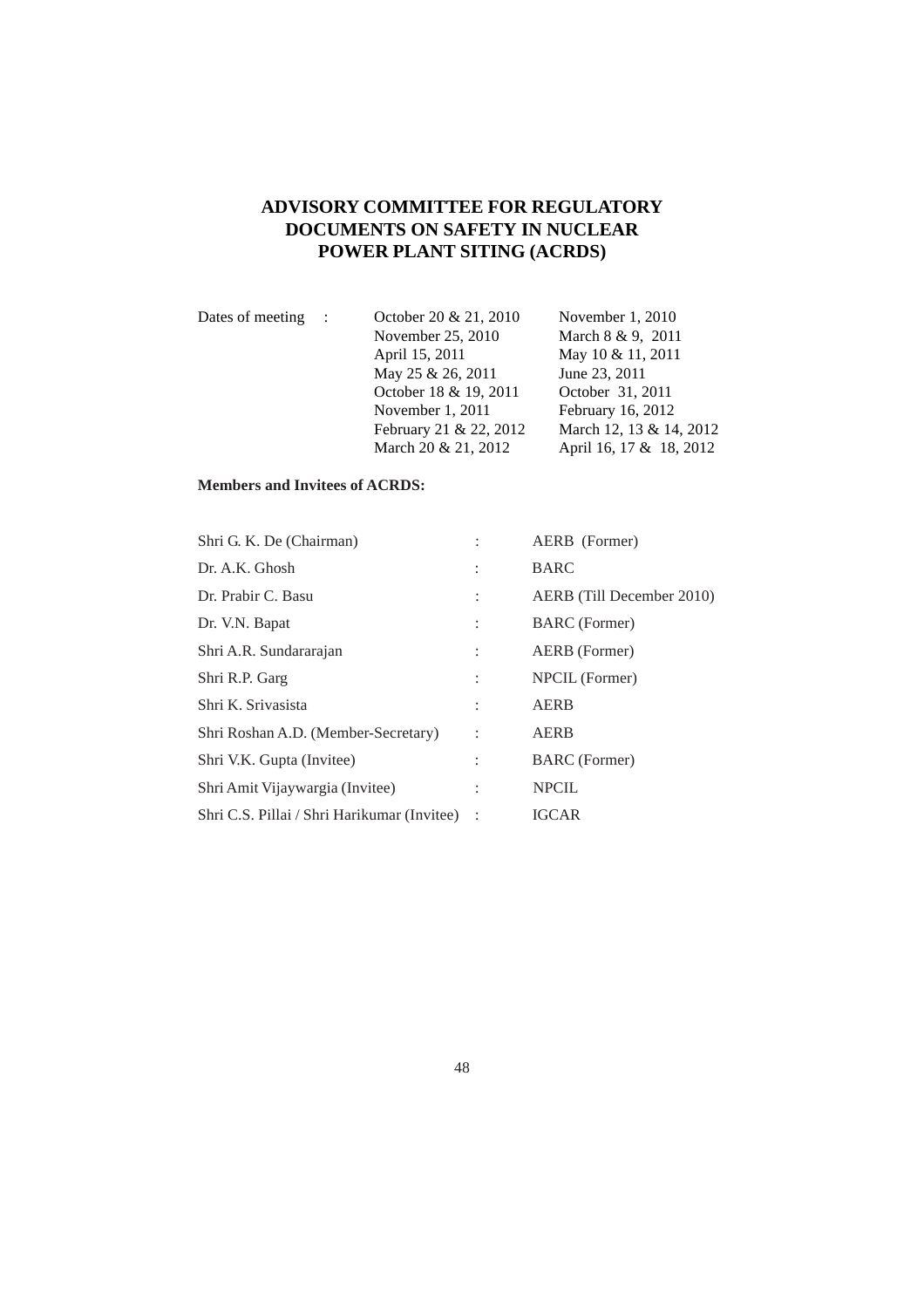# **ADVISORY COMMITTEE ON NUCLEAR SAFETY (ACNS)**

| Dates of meeting<br>:                 |                | March 6, 2014 and June 30, 2014 |
|---------------------------------------|----------------|---------------------------------|
| <b>Members and Invitees of ACNS:</b>  |                |                                 |
| Dr. Baldev Raj (Chairman)             | $\ddot{\cdot}$ | <b>IGCAR</b> (Former)           |
| Shri S.A. Bharadwaj                   |                | NPCIL (Former)                  |
| Shri K.K. Vaze                        |                | <b>BARC</b>                     |
| Shri S.G. Ghadge                      |                | <b>NPCIL</b>                    |
| Shri Rajnish Prakash                  |                | <b>HWB</b>                      |
| Dr. P. Chellapandi                    |                | <b>IGCAR</b>                    |
| Shri D.N. Sharma                      |                | <b>BARC</b>                     |
| Prof. J.B. Doshi                      |                | IIT, Bombay                     |
| Shri R. Bhattacharya                  |                | <b>AERB</b>                     |
| Shri A.J. Gaikwad                     |                | <b>AERB</b>                     |
| Shri S.A. Hussain                     |                | <b>AERB</b>                     |
| Shri K. Srivasista (Member-Secretary) |                | <b>AERB</b>                     |
| Date of meeting<br>$\ddot{\cdot}$     |                | December 7, 2012                |
| <b>Members and Invitees of ACNS:</b>  |                |                                 |
| Dr. Baldev Raj (Chairman)             |                | <b>IGCAR</b> (Former)           |
| Shri S.A. Bharadwaj                   |                | <b>NPCIL</b>                    |
| Shri S.C. Chetal                      |                | <b>IGCAR</b>                    |
| Shri S.C. Hiremath                    |                | HWB (Former)                    |
| Shri A.K. Anand                       |                | <b>BARC</b> (Former)            |
| Shri D.S.C. Purushottam               |                | <b>BARC</b> (Former)            |
| Shri S. Krishnamony                   |                | <b>BARC</b> (Former)            |
| Shri K.K. Vaze                        |                | <b>BARC</b>                     |
| Shri D. N. Sharma                     |                | <b>BARC</b>                     |
| Prof. J.B. Doshi                      |                | IIT, Bombay                     |
| Shri K. Srivasista (Member-Secretary) |                | AERB                            |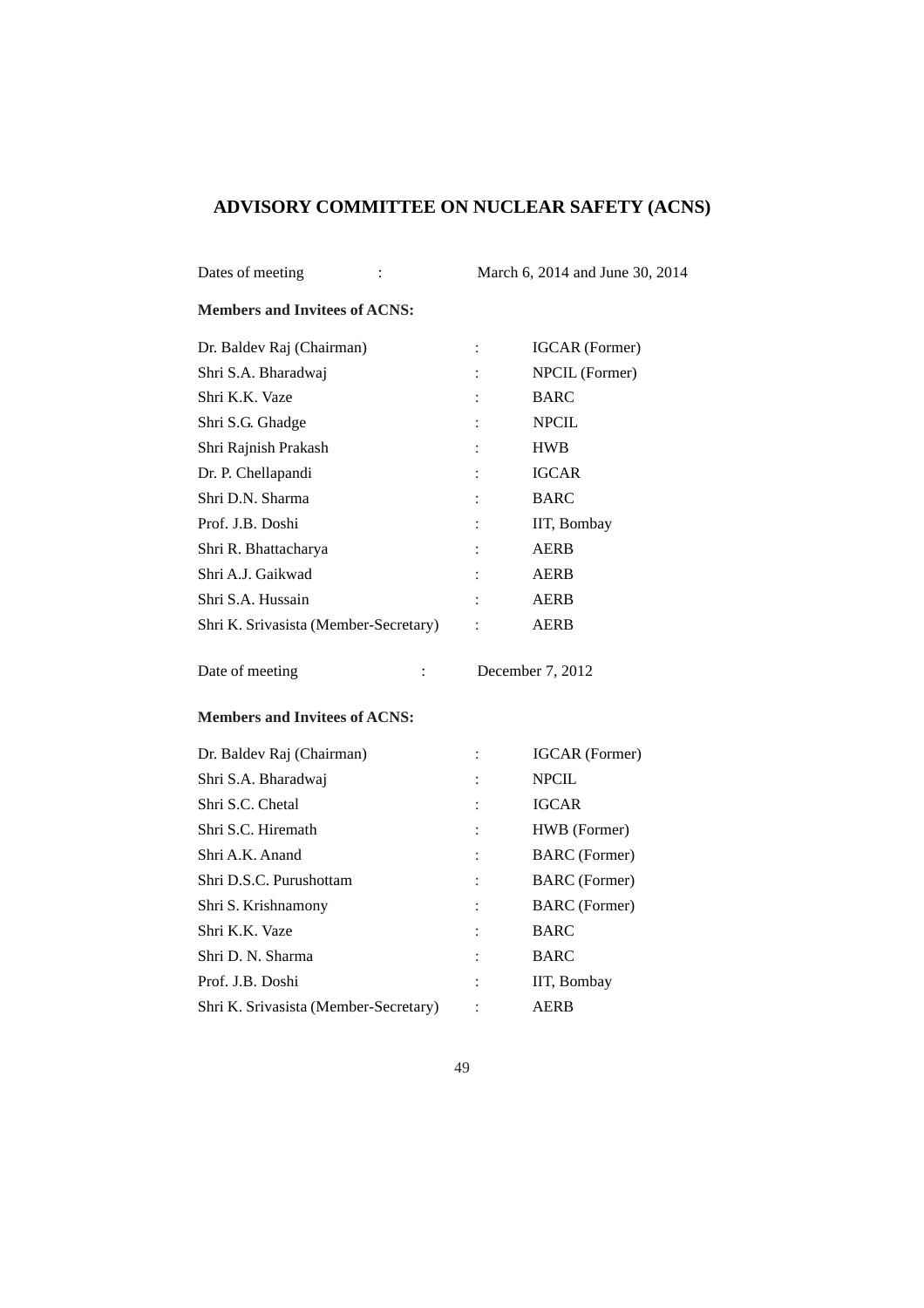# **LIST OF SAFETY GUIDES UNDER SITING CODE**

| <b>Safety Series No.</b> | <b>Title</b>                                                                                         |
|--------------------------|------------------------------------------------------------------------------------------------------|
| AERB/NF/SC/S (Rev.1)     | <b>Site Evaluation of Nuclear Facilities</b>                                                         |
| AERB/NF/SG/S-1           | <b>Atmospheric Dispersion Modelling</b>                                                              |
| $AERB/SG/S-2$            | Hydrological Dispersion of Radioactive Materials in<br><b>Relation to Nuclear Power Plant Siting</b> |
| AERB/NF/SG/S-3           | <b>Extreme Values of Meteorological Parameters</b>                                                   |
| $AERB/SG/S-4$            | Hydrogeological Aspects of Siting of Nuclear Power<br>Plants                                         |
| $AERB/SG/S-5$            | Methodologies for Environmental Radiation Dose<br>Assessment                                         |
| AERB/SG/S-6A             | Design Basis Flood for Nuclear Power Plants on<br><b>Inland Sites</b>                                |
| AERB/SG/S-6B             | Design Basis Floods for Nuclear Power Plants at<br><b>Coastal Sites</b>                              |
| AERB/NPP/SG/S-7          | Evaluation of Design Basis for External Human-<br>induced Events for Nuclear Power Plants            |
| AERB/NPP/SG/S-8          | Site Considerations of Nuclear Power Plants for<br><b>Off-site Emergency Preparedness</b>            |
| $AERB/SG/S-9$            | Population Distribution and Analysis in Relation to<br><b>Siting of Nuclear Power Plants</b>         |
| AERB/NPP/SG/S-10         | <b>Quality Assurance in Siting</b>                                                                   |
| AERB/SG/S-11             | Seismic Studies and Design Basis Ground Motion for<br><b>Nuclear Power Plant Sites</b>               |